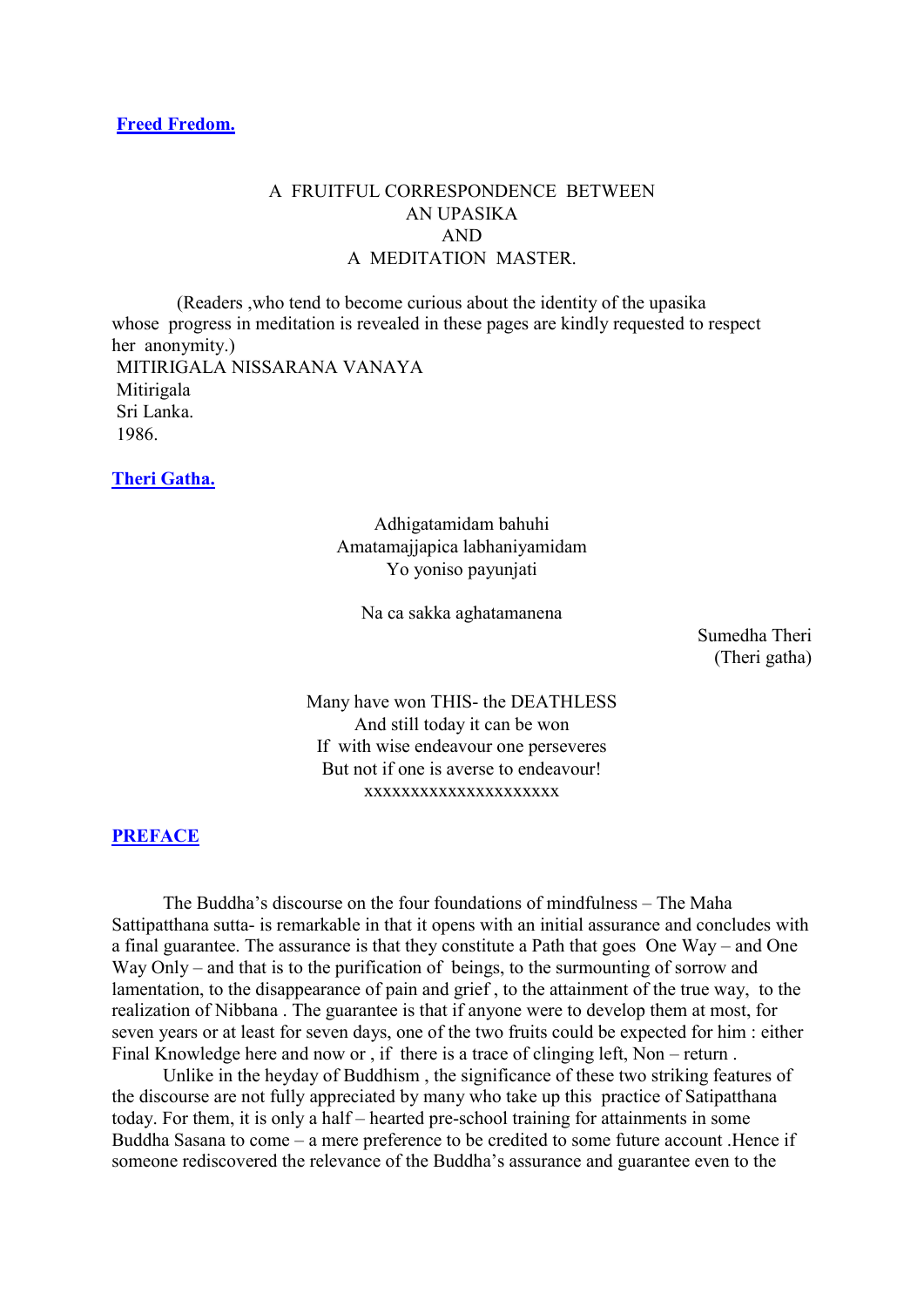present day by treading the Path in earnest , it will indeed serve as some heartening news to many.

The ' Upasika' whose devotion to the practice if Satipatthana forms – as it were – the central theme of this work, is one such rare witness to the validity of the Buddha's assurance and guarantee. Though born in a non –Buddhist family, she developed such a profound interest in meditation that she found the need to re-assess her convictions in the light of Buddhist scriptures.She discovered her first 'Kalyanamitta' in her own household assistant who gave her the first lessons in Anapanasati. It was in her early seventies that she found her next 'kalyanamitta' and guide, in the Meditation Master of Mitirigala Nissarana Vanaya. From then onwards, it was for her a fully devoted and whole – hearted endeavour to attain the Highest. As to how she attained what she attained in seven years of striving amidst household chores, maternal duties and infirmities of old age, her letters themselves will bear testimony.

inspiring as her letters are, we have some hesitation in placing them before the public at large- and this for two reasons. Firstly, there is a section of public opinion which looks down on such publications ,casting serious imputations upon the persons concerned. This attitude is very often prompted by either puritanism or obscurantism. Secondly, there are the risks involved in publicity, in the case if a meditator. Charlatans as well as the over- enthusiastic will flock in, in their hundreds out of cheap curiosity, with little or no regard for a meditator's love for solitude.

It might be disappointing for some readers, therefore, to find that we have kept her identity anonymous. But they are at full liberty to discover the secrets of her success through her own writings and for that, we may offer some clues too – perseverance,humility, obedience, and gratitude.

Mitirigala Nisarana Vanaya Mitirigala September 1986

#### **[Letter No 1](http://comemeditate.webs.com/apps/blog/show/4751259-letter-no-1)**

Mithirigala Nisarana Vanaya 3/5/79

### Dear Dayika,

The Venarable Nayaka Thero has received your letter of 30th April and has instructed me to send you a reply.

Regarding your problem in Anapanasati meditation, he is of the opinion that the peculiar feeling experienced by you ( ie. Inflation like aballoon) may also be caused by unwittingly following the in breaths too far into the body. The calming down of breath sometimes results in such situations as you had come across in trying to trace the breath at the nose-tip. So he advises you not to be alarmed when the breath is not felt, rather , you should calmly maintain your attention at the normal place of attention at the nose-tip, until the breath becomes tangible again. There is no need to worry about the beginning , the middle and the end,in such situations. When the breath cannot be traced even after waiting for it at the nose-tip for a considerable time, he says , you may visualize your sitting posture or attend to any point of touch as you are sitting( with the mental note: touching, touching) Then there is a possibility that after a while you will again come to feel the breath at the nose tip.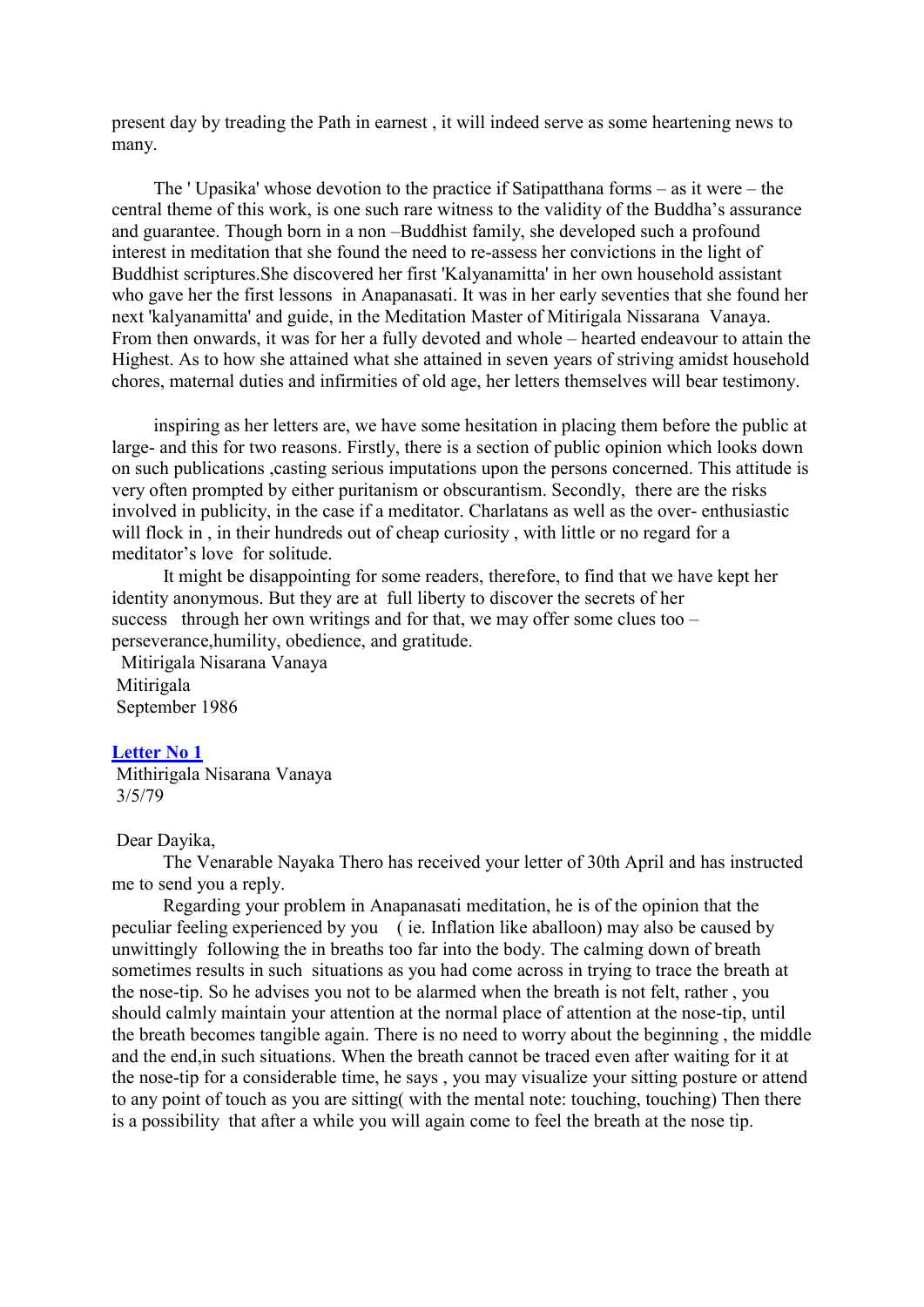The Venerable Nayaka Thero also asked me to inform you that it would be better if you could send your meditation problems next time in Sinhala. He hopes that perhaps your friends who accompanied you here, would be able to help you in this connection.

With metta

#### …………… **[Letter No 2](http://comemeditate.webs.com/apps/blog/show/4751231-letter-no-2)**

M. N. V. 15/8/81 Dear Dayika,

My teacher, the Venerable Maha Thero, is in receipt of your letter of the 8th instant. Regarding your problems in meditation,he offers the advice that you should proceed with your anapanasati meditation along the same lines as before. Even the light now appearing must be treted as any other object coming up (menehikaranawa) The attention should always be on the Anapana Nimitta (sign) If you become aware of the whole body while meditating, it may be attended to, for deepening of insight. In general, the aim should be the development of your concentration.

The peculiar experience you had mentioned is not of much significance, according to the Venerable Maha Thero.

As to your expression of thanks and gratitude to him, he wants me to mention that the honour should rightly be dedicated to the Buddha,to whom one owes all this.

With metta

## ………….. **[Letter No 3](http://comemeditate.webs.com/apps/blog/show/4751216-letter-no-3)**

# 5/1/83

Most Honored & Revered Sir,

This is to send all my good wishes to you and your pupils at the Hermitage for the coming year. We all hope that you are in good health, and now the weather has improved. I continue my meditation as usual although I think I am able to bring the flash (like lightning) in the heart to combine with the breath – I do not think I have succeeded in stopping the process at a precise moment of time ( for example after 20 minutes).

But there arises a short inhalation of breath ( which occurs periodically) which breaks the even process.

I find the "flashes" now rising along the back of the neck and through the head and reaching almost the central top of the head. I hope this is alright.

My car is badly broken up with old age (22years) and I shall have to get it mended before I come to Mitirigala….

With many many thanks for all you have done to help me on the spiritual Path. Your grateful Pupil.

#### **[Letter No 4](http://comemeditate.webs.com/apps/blog/show/4745964-letter-no-4)**

M<sub>N</sub>V 8/1/83

………

Received the letter of 5.1.83 and the Venerable Nayaka Thero wanted me to inform the following:-

Allow inhalation and exhalation to continue as usual without taking any effort to enter that flash into the mind. Allow both to go on. If any thing happens effortlessly allow that to happen but do not do things forcefully. That is why the breath is renewed periodically. If at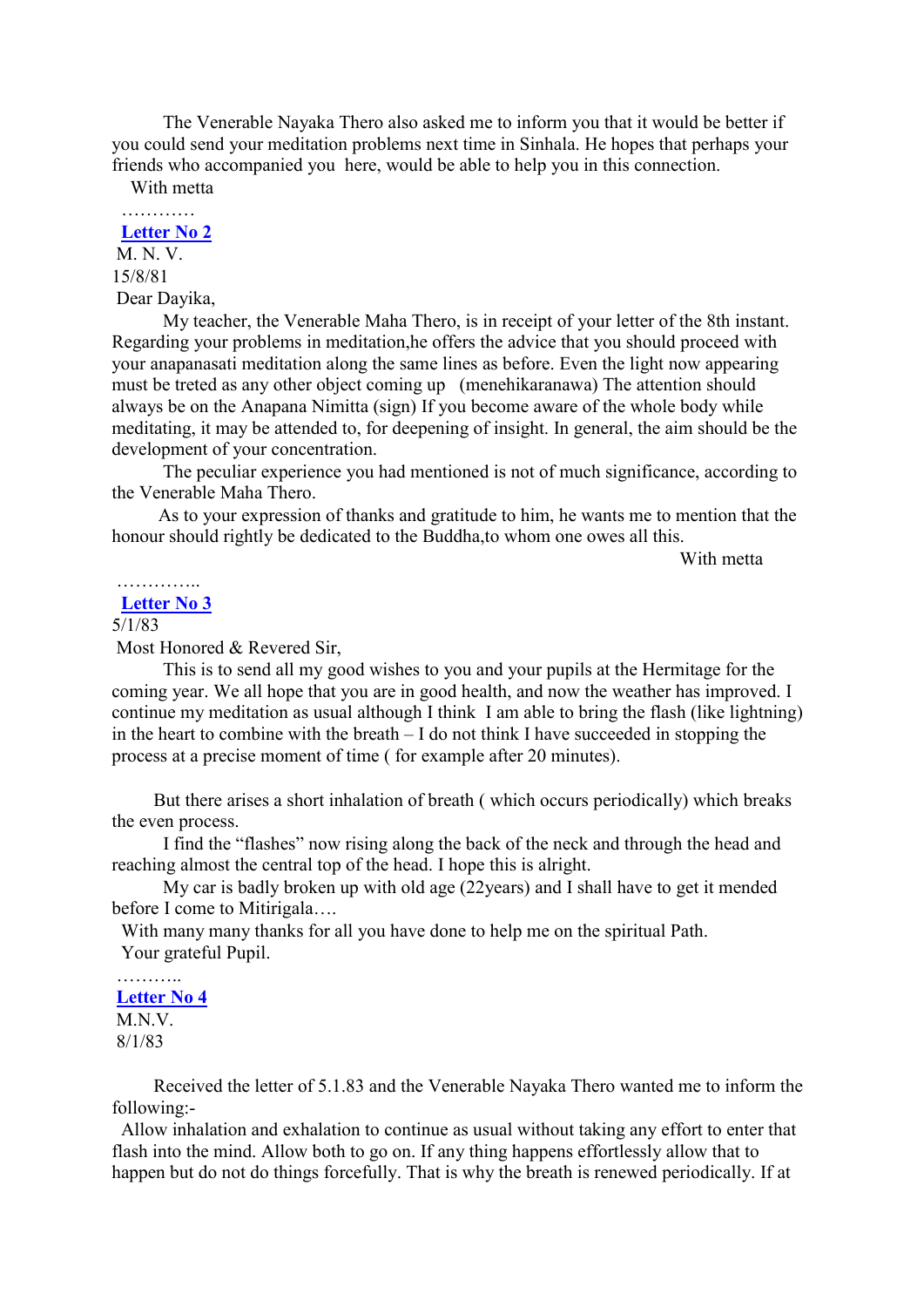any time the mind enters the light like object, then that is quite alright. But do not do it forcefully.

With metta ....................

# **[Letter No 5](http://comemeditate.webs.com/apps/blog/show/4745923-letter-no-5)** 11/1/83

Most Rev. and Honoured Sir,

I thank you again for guiding me on this High Path of Sensitive Balance. I think now I understand. The effort must not out-weigh calm and relaxation  $-$  (The Balance has to be found.)

The "catch of the breath" I wrote to you about always happens during the first hour of meditation- then as the mind and body relax ,there comes a rest and calm as of a perfect sleep and yet the mind is aware. It appears on the point of losing consciousness, but does not.

I must describe an experience I had on the 7th of January between 2a.m. and 4 a.m.

I had reached the point of calm previously described, when my daughter, who was sleeping in the adjoining room coughed rather loudly. By then I seemed to have left my body and was just looking at it. At the same time I was linked to this body by feeling every atom of it pulsating- when I heard the sound of the cough all the atoms in the body blew upwards like a firework in the sky and then came down again to normal.

I also felt my mind being attacked by a thought from the sub-conscious but I was able to arrest this, and to hold on to being still and watchful. This is the first time I have had such a clear experience of this sort- of being highly alert and viewing the body calmly like another person watching, and yet being award of the feelings of the body being watched.

Please forgive me for troubling you but this is a new experience. I would like confirmation as to whether I am on the right tract.

I have also to say that troubles pour in ceaselessly on every side, but I am able to attend to them, and then return to the peace of mind which is a wonderful blessing- I never had the capacity to do this earlier.

With all good wishes and thoughts for 1983-

Your humble and grateful pupil whom you have guided and helped so much.

# ………

**[Letter No 6](http://comemeditate.webs.com/apps/blog/show/4745894-letter-no-6)** M.N.V.

22/1/83

Namo Buddhaya!,

I read and understood the long letter. I expect that by now what happens during the first hour of meditation ( as was mentioned in the letter) has ceased to occur. The reason is, that disturbances created as a result of " the mindfulness of breathing" meditation, would appear in various ways. They would occur in the effort of inhalation and exhalation too. As a result of that defect the effort for inhalation and exhalation happens as if automatically. Therefore it is necessary to be vigilant in it. At instances of this nature there would be happiness, lightness of the body and mind, a faith in meditation, joy and energy. To each of these the mind must be focused and awareness with understanding has to be maintained. (2) Most meditators experience this. Some say that when walking their bodies are seen to be beside them in their "cakamana" (meditation walk). Now it has been clearly seen that the body and mind are two and not one. These are called the understanding of mind and corporealit(Nama –rupa) or Purity of Understanding (ditti Visuddhi). At such times when they are in that manner, they should be reflected. Reflection should not be done as " my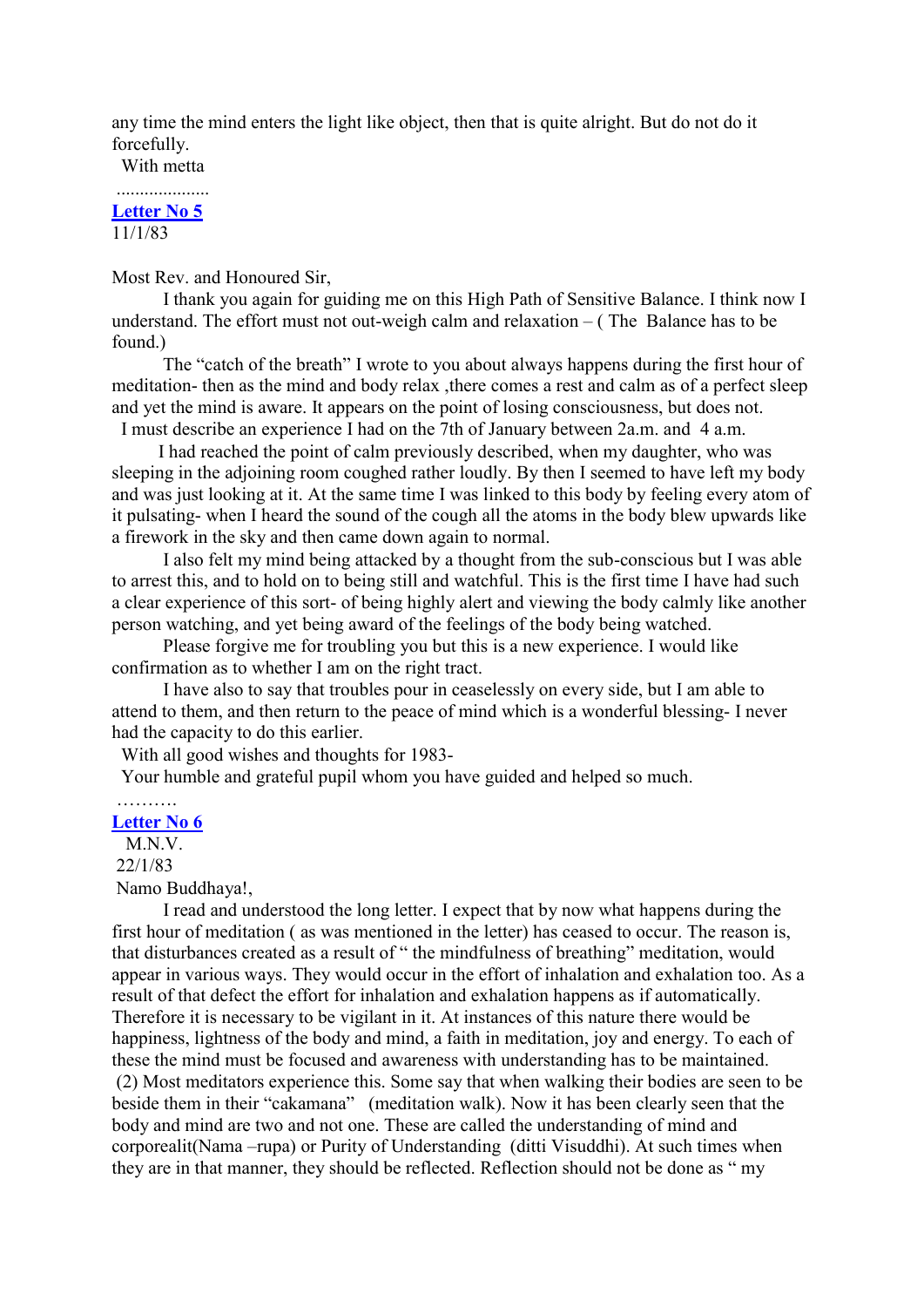corporality" or as " my rupa" but as " this corporeality which was attached and connected" or as " this rupa which was attached and connected". In other words it should be reflected as only " a corporeality" " a corporeality" or " a rupa, a rupa"

Now meditation seems to have developed much. It should not be allowed to stay like this for a long time. Continue meditation little by little and carefully.

Contentment is close at hand.

May the blessings of the Noble Triple Gem be with you always.

#### .............. **[Letter No 7](http://comemeditate.webs.com/apps/blog/show/4745864-letter-no-7)**

28/1/83

Most Honourable & Venerable Sir,

I thank you very much for the instructive help received. I have now overcome the "catch in the breath" and the "flash" and the breathing goes smoothly.

I shall evdeavour now to be more aware of " happiness, lightness of body, joy and energy" as they come in meditation and reflect further on them.

There has been one more experience during meditation – I had reached a calm state when 3 bangs hit on the top of my head. These blows come from within the skull- I had felt these faintly earlier- with these bangs I seemed to get out of the rupa and to expand in all directions like air; and this time there was no connection, or attachment or feeling to the rupa. I felt I had become air and melted into the existing air. I also had certain physical symptoms which are better now. (1) A dull ache on the top of my head. (2) An unusual feeling at the back of the eyes as well as in the whole eye. (3) A lot of mucous gets dislodged from the upper palate ( at back of eyes and nose and finds its way into the throat.)

It seems a number of new occurrences are taking place in quick succession. If alright, I shall continue with joy.

I hope very much your Reverence is in good health. If there is anything I can do or send please may I know. It would make me very happy if I could be helpful in any way.

With every good wish,

Your grateful pupil

## ……… **[Letter No 8](http://comemeditate.webs.com/apps/blog/show/4745826-letter-no-8)**

10/2/83

#### Most Honoured & Revered Sir,

I write this with joy as I think the " content " you spoke of in your last letter is now near. I have followed your instructions of allowing the breath and the flash to link up but without undue effort. At the same time to reflect on joy, happiness, lightness of body and mind, energy and faith in meditation.

Following these instructions in meditation there was the following experience:-

The particles of the rupa which used to feel like an inner body of mist, became different. The particles were filled with a new power so strong, that the body felt lifted off the bed I was meditating on. I was filled with "happiness and joy"

When I arose from meditation the whole body felt strengthened. After 2 further days of meditation, the rupa disappeared altogether and was replaced by this power of force.

The boundaries of the rupa vanished and there was left (1) A center of power which spread outward (2) Clear awareness (3) Great joy (4) contentment of mind which followed after the meditation was over.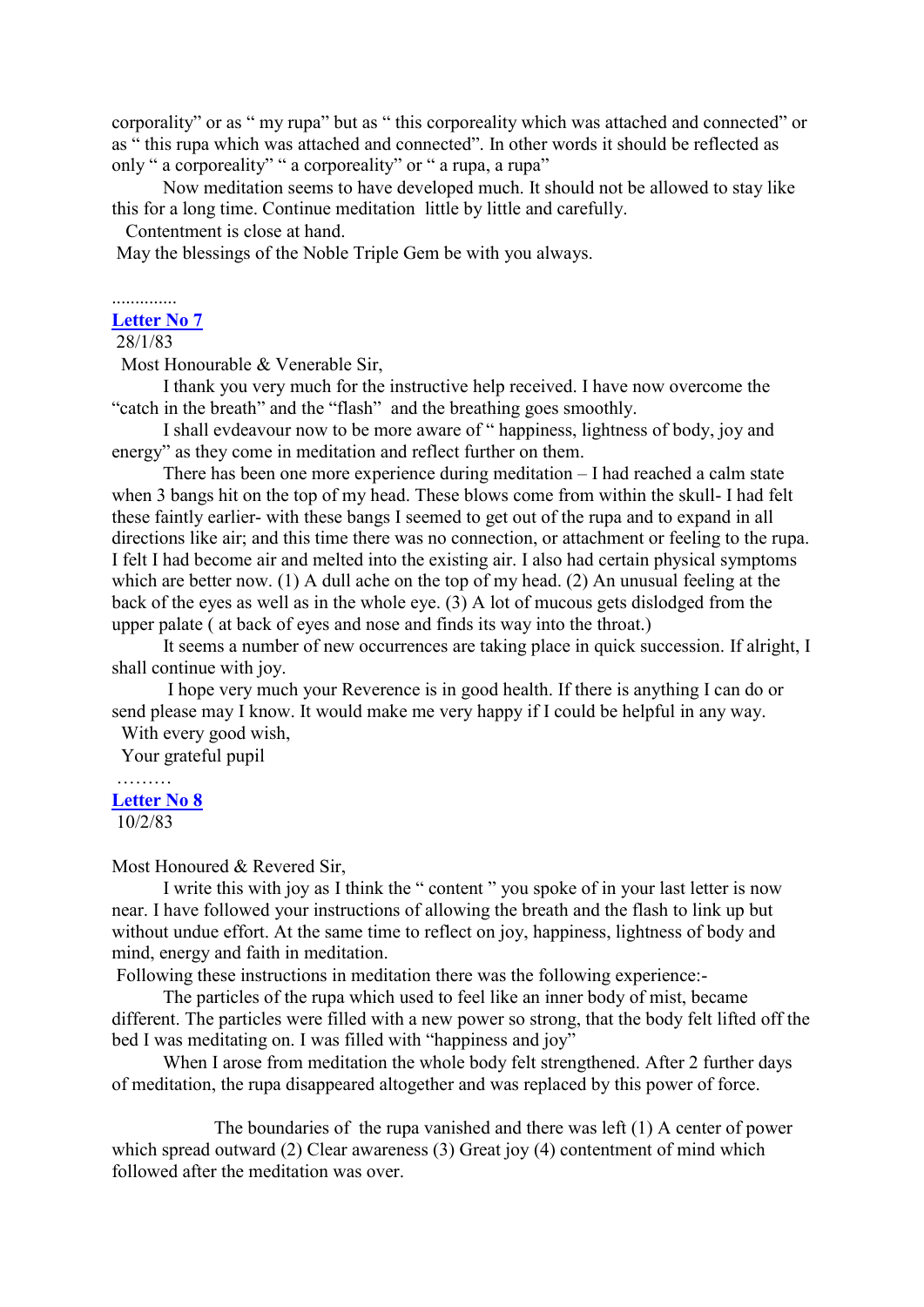Now all forms of anxiety and worry in everyday life are greatly reduced. They cannot impinge on my mind. There is also a splendid feeling of well being and energy. I think this state is the one you referred to as "contentment" and so shall continue to follow these instructions. If there is anything further I should do, please may I know. If not I shall continue as I am doing now.

With all my gratitude and thanks and my good wishes and the hope your Highness remains in good health.

Your humble and obedient pupil

#### …………….. **[Letter No 9](http://comemeditate.webs.com/apps/blog/show/4745602-letter-no-9)**

#### 20/6/83

Most Revered & Honoured Sir,

I write to humbly ask if I may come to see you- on any day convenient for you between the 25th and 30th of June about 8.45 in the morning.

I have been practicing the meditation according to your instructions and have recently had 2 unusual experiences which I would like to place before you.

Experience (1) Has to do with the complete disappearance of the Ego. There was only an awareness of boundless happiness- and more near to my heart, a profound Peace-

Experience (2) I had never seen light during meditation before- but 5 days ago, I saw dramatically , a revolving wheel of white light in the center of my forehead during meditation. It was about 3 or 4 inches in diameter and very powerful.

I shall be very grateful if I may speak to you about these 2 matters. Please could I come one day convenient to you.

With all good wishes and with all hope you are in excellent health. Your grateful and humble pupil.

# **[Letter No 10](http://comemeditate.webs.com/apps/blog/show/4745580-letter-no-10)**

M<sub>N</sub>V

```
22.6.83
```
Received the letter dated 20.6.83. The Ven. Loku Hamuduruwo wants me to inform you to meet him on any day between the 27th and 30th of June at 8.45 a.m. He also said that as one progresses in meditation lights are usually seen, and also that these experiences could be discussed further when the meeting takes place.

May the blessings of the Noble Triple Gem be with you always.May your Dhamma aspirations be fulfilled!

With metta

#### ............... **[Letter No 11](http://comemeditate.webs.com/apps/blog/show/4745547-letter-no-11)**

# M<sub>N</sub>V

19/7/83 Received the letter of the 9th instant. Ven. Loku Hamuduruwo wants me to inform the following.

"Love" is a very strong word of the world. It always accompanies desire. E.g. Love for a child etc. It is through the separation of the desire aspect from "love" and to wish in terms of ' without mental worries and physical worries may they be well and happy', that it is possible to transform the mundane metta to super mundane level, I.e. a metta beyond the world of craving. The desire aspect which is attached to love becomes ferocious and begins to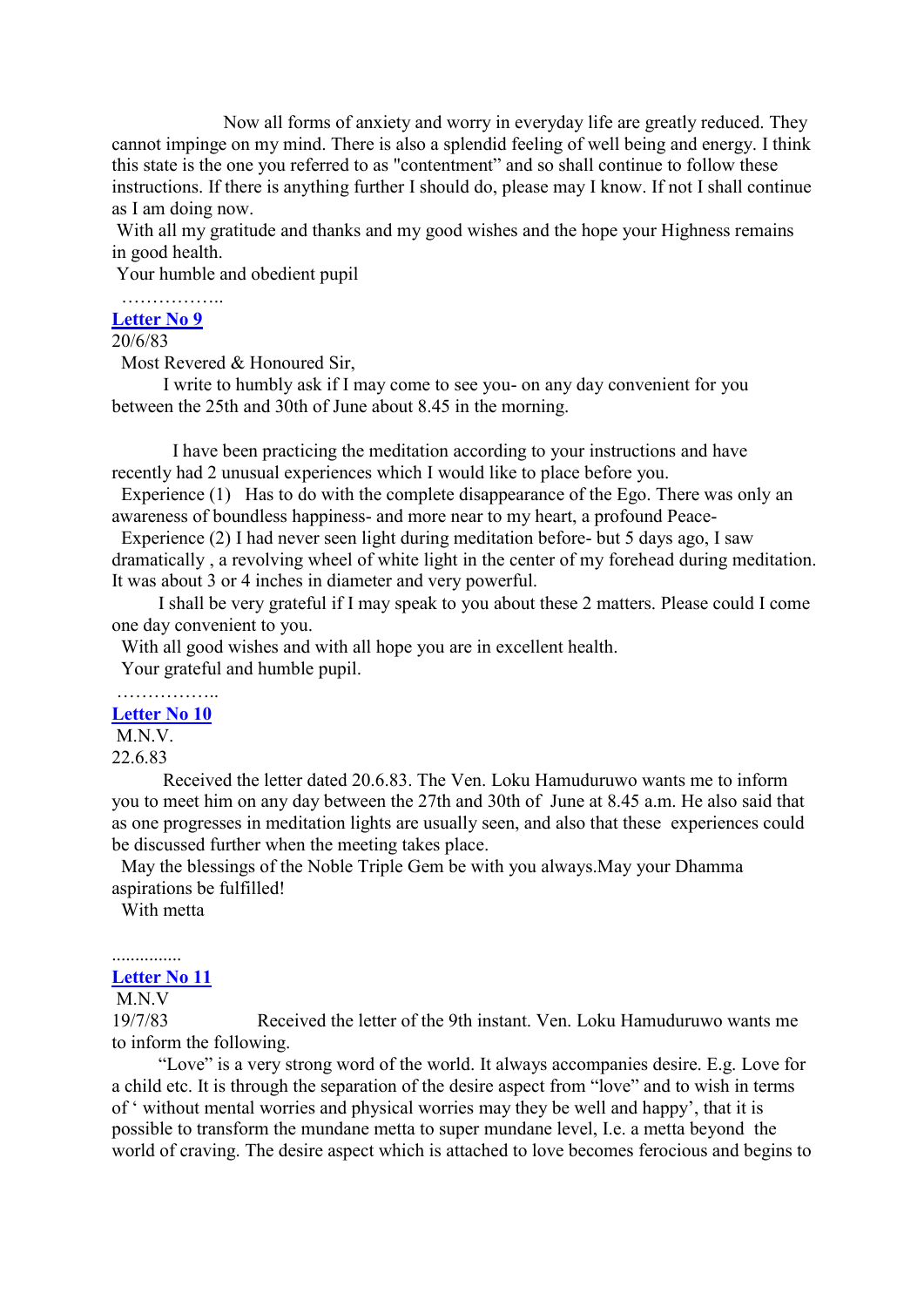torture the object it loves. It is when this desire is in action that it begins to do harm. Accordingly said the Blessed One\_

" Tanhaya Jayati soko Tahaya jayati bhayan Tanhaya vippamuttassa Natthi soko kuto bhayan". From desire arises grief From desire arises sorrow If one is freed from desire Then there would be no grief: What would there be to fear?

What is necessary at first is a straightforward development in concentration without external hopes. When concentration ( Samadhi) develops the true nature of objects would be revealed. When their true nature is seen, then the mind would understand ' Sunyata' .As this is the way it ought to be, one should not run after 'sunyata' seeking for it. 'Sunyata' should be allowed to come by itself naturally, as an automatic process.

To do metta is good. Better is Karuna( compassion or sympathy). To be equanimous (upekkha ) is the best.

When the three doors 'sita , kaya, vacana' ( mind, body and speech) are made to function along with the subduing of desire, conceit and wrong views (tanha, mana ditthi) , then parami would naturally accumulate. We are glad that this view has arisen in your mind. Wish you would continue in your progress.

May you be able very soon to break asunder the bond of craving in all its aspects and rise out of the world in the wake of the Enlightened!

With metta

### …………. **[Letter No 12](http://comemeditate.webs.com/apps/blog/show/4745507-letter-no-12)**

M<sub>N</sub>V

7/1/84

Ven. Nayaka Maha Thero instructs you as follows, in reply to your letter dated 4.1.84.The 3 experiences you've stated should be considered separately.

(1)

It shows an improvement but you've to develop further. The revolving nature and the disappearance of the light are both natural.

(2)

This is a significant development. It shows that you've begun to experience the arising and passing away of phenomena. This will lead you to the Insight Knowledge of Impermanence of all conditioned things. Let it develop further, but in a very natural manner. Don't force things.

(3)

This is nothing. It only shows that you've gained concentration of mind. In such states of mind, the slightest sound gets enlarged and may even seem to stay on ( stilled) . You must contemplate when you hear a sound , as "sound" or "hearing".

May your attempts succeed in realizing the truth!

In Metta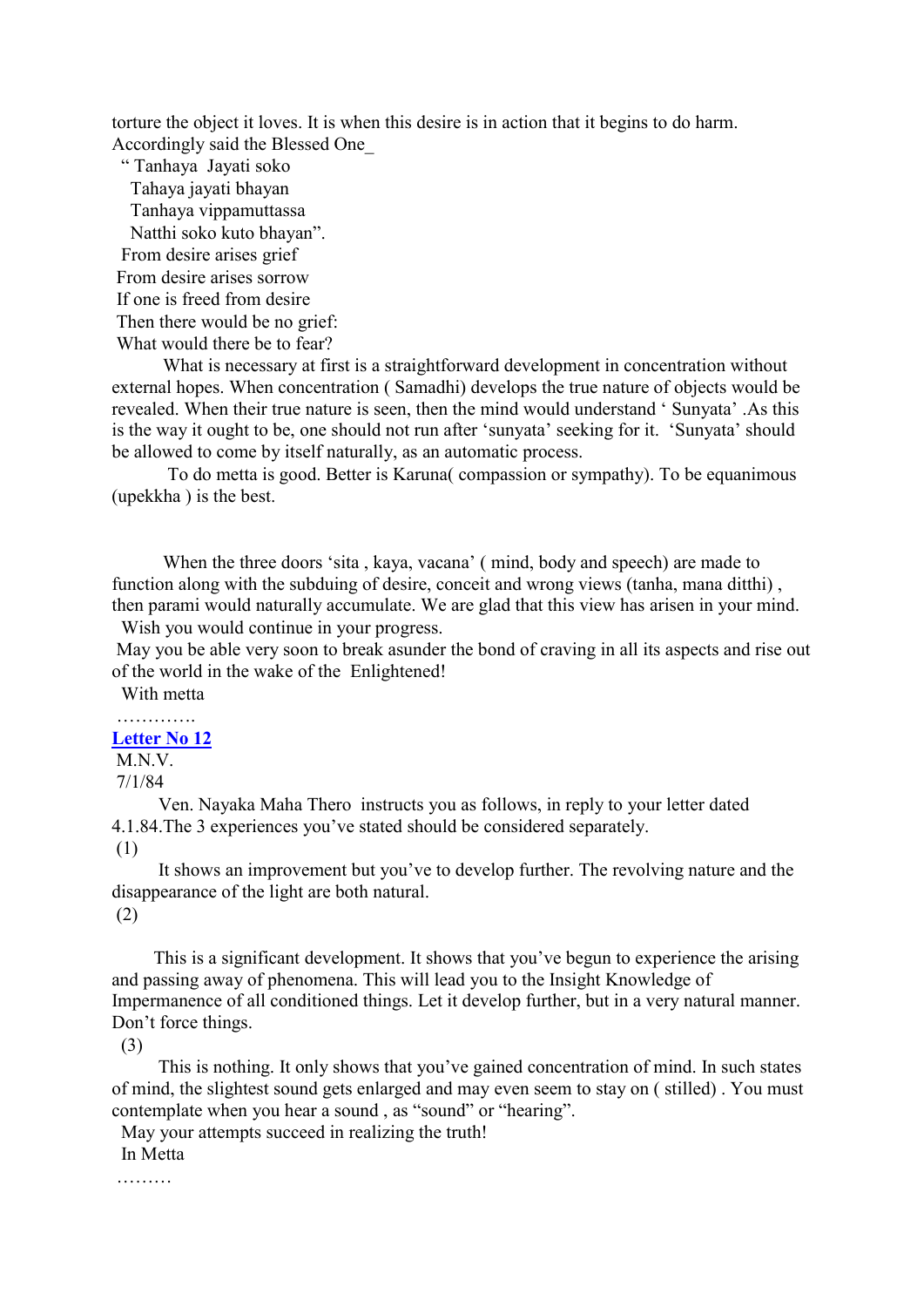#### **[Letter No 13](http://comemeditate.webs.com/apps/blog/show/4743461-letter-no-13)**

14/1/84 Most Revered and Honoured Sir,

I thank you very much for the instructions you have so kindly sent me. I shall try to follow them to the best of my ability.

There is however one point which I should like to place before your Highness with regard to the amplified sound I spoke of. For some time past, I have been aware of different types of sound.

(1)A sound of a hum.

(2) The sound of silvery church bells ringing and sometimes these run together to form a line of sound.

(3) a number of different sounds all merging together. I hear these at different times and they go away after a while.

But this last experience of sound was completely different. It rose in an instant of time and shot up into the air where it spread all over the sky and space like the top of a mushroom and vanished also in an instant. This "instantaneousness" was the characteristic which made it different to all previous experiences of sound.

It was more like the previous experience of sight which I had earlier. So I have an idea that the light in my forehead and the sound (I almost seemed to see) may be connected in some way. Am I wrong in my assessment I wonder.

I enclose an envelope in case there is any further direction that I should follow. If not, I shall proceed as your Highness has directed.

With good wishes as always,

You humble pupil

…………..

**[Letter No 14](http://comemeditate.webs.com/apps/blog/show/4743444-letter-no-14)**

M<sub>N</sub>V

20/1/84

Received the letter sent to the Ven. Loku Hamuduruwo. This reply is sent on his instructions. "The light emanating from the forehead should be considered as connected with the present meditation.

Thought it is so, as it too is a result of a cause, the inherent tendency is for it too to come to an end.

The lastly mentioned 'sound' seems to be some thing especially to be considered, because many things had happened in a very short time. That sound should be carefully considered to find out whether it was a sound that really occurred at that time or whether it was a perception which had taken place previously in the mind.

There is a tendency for sounds which had occurred in the mind preciously to come up when the mind is concentrated in this way. There is a tendency for things embedded in the mind to rise up. At most times one may hear sounds with meaningful words as if they are said at that moment. Things of this nature happen when the mind is concentrated.

What ever it is, it is quite clear that "sound " is impermanent. Here it should be understood that ' sound' as well as every thing is impermanent. This is a good experience to understand that every thing is impermanent. One should make it a habit to view all objects that are met by the 6 senses namely: the eye, the ear, the nose, the tongue, the body and the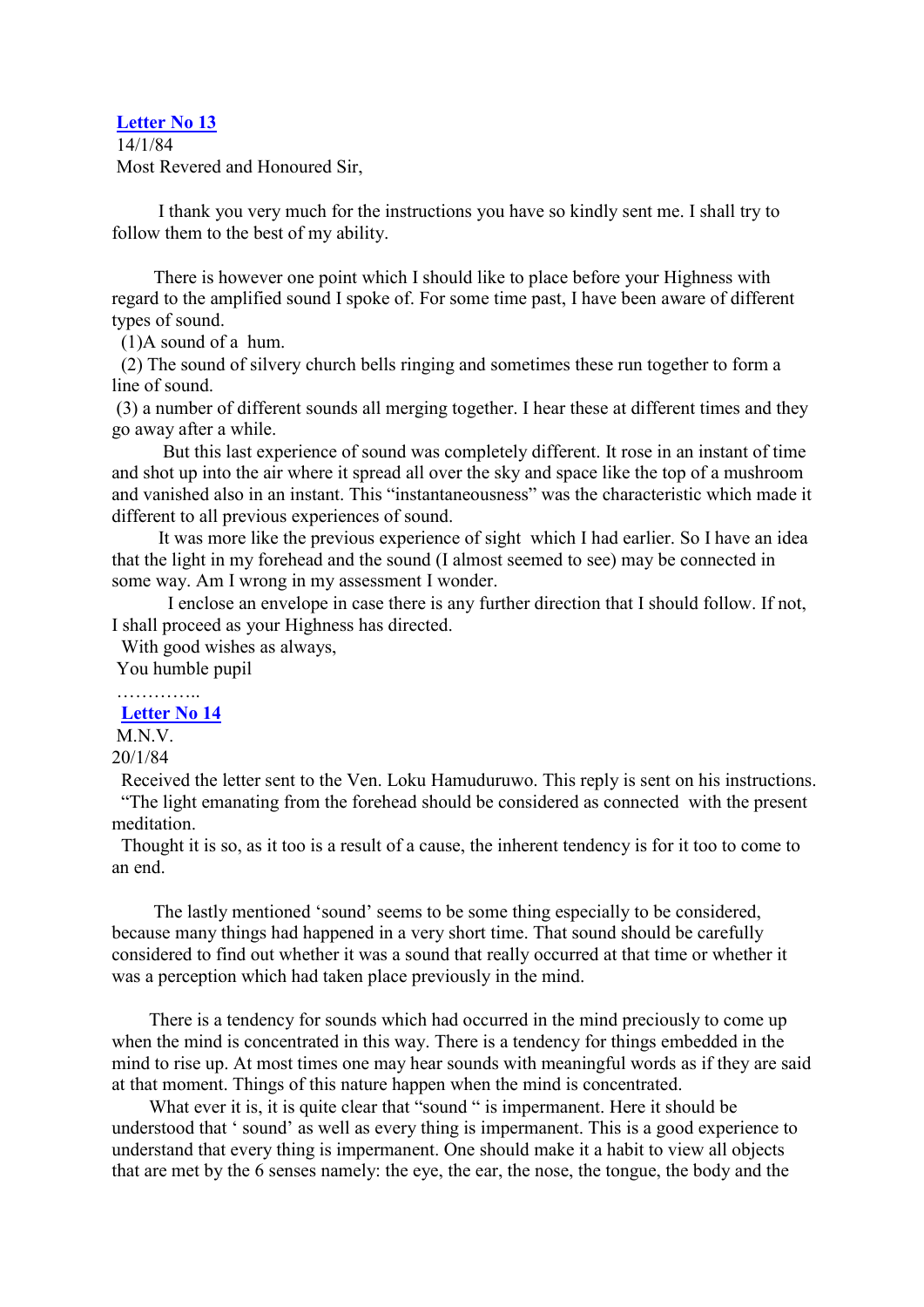mind as impermanent, and the attachments and the aversions connected with the objects that are met by the 6 sense doors also should be got rid of or put aside. There are without our knowledge, embedded in the mind, habitual attachments, which have to be understood. One should make it a habit to understand these experiences so that as a result no attachments or aversions would arise in the mind with regards to them.

Now it is clear that a strong concentration is developing in you. So lastly I have to say that meditation should be continued without disrupting this development in concentration that is growing.

#### **[Letter No 15](http://comemeditate.webs.com/apps/blog/show/4743430-letter-no-15)**

## 8/4/84

Venerable &Revered Sir,

I write to wish you all the best for this Aluth Avurudda. Although I have not come to the Arannya for sometime, the qualities you represent are stamped in my mind and seem to guide me impersonally. This is a major force which guides and inspires me, together with a range of spiritual books, meditation and a drive towards helping others. This last is the source of joy. To give up self for others. In your last letter you instructed me to contemplate joy, faith in meditation, lightness of body and mind and energy.

My work on this Path has led to a marked change in my personality. (1) My quick temper is more and more under control. As I learn to "understand " in a back ground of Karuna (compassion) the undesirable qualities fall away. (2) I find myself less attached which ensures peace of mind.

In the vision I saw during meditation body , mind and ego disappeared into a boundless shimmering expanse. So then it would be foolish to cling to things which change. I seek the changeless ever keeping this vision in mind- and pin my tanha to this search with equanimity of mind and energy ( a pair of opposites which have to merge). Then one begins to see and know clearly and directly. (intuitively) with Patience and Humility I shall attempt to pursue this tremendous Path, leading to some part recognition of that which is true. The quest of the Nivan Dhatu which lives in everyone and is every where.

Again, I thank your Highness for the unparalleled help given to me . Each day, I see more clearly what I have to do. It is now a question of "doing" with unflagging determination. Eternal gratitude and thanks to my Master.

……………

# **[Letter No 16](http://comemeditate.webs.com/apps/blog/show/4743416-letter-no-16)**

M.N.V. 30/5/84

When 5 internal powers called Panca – Bala come to maturity through meditation, that leaves a forceful impression on the mind, the effect of which lasts long. The 5 Powers are Saddha (faith built upon correct understanding), Sati (mindfulness) , Viriya ( mental energy), Samadhi (concentration) , and Panna (wisdom). When they are weak within, the mental impressions fade away quickly.

Even though a powerful experience seems to last longer, you must contemplate that too as impermanent. Nothing in our mind –body structure remains static , even for a split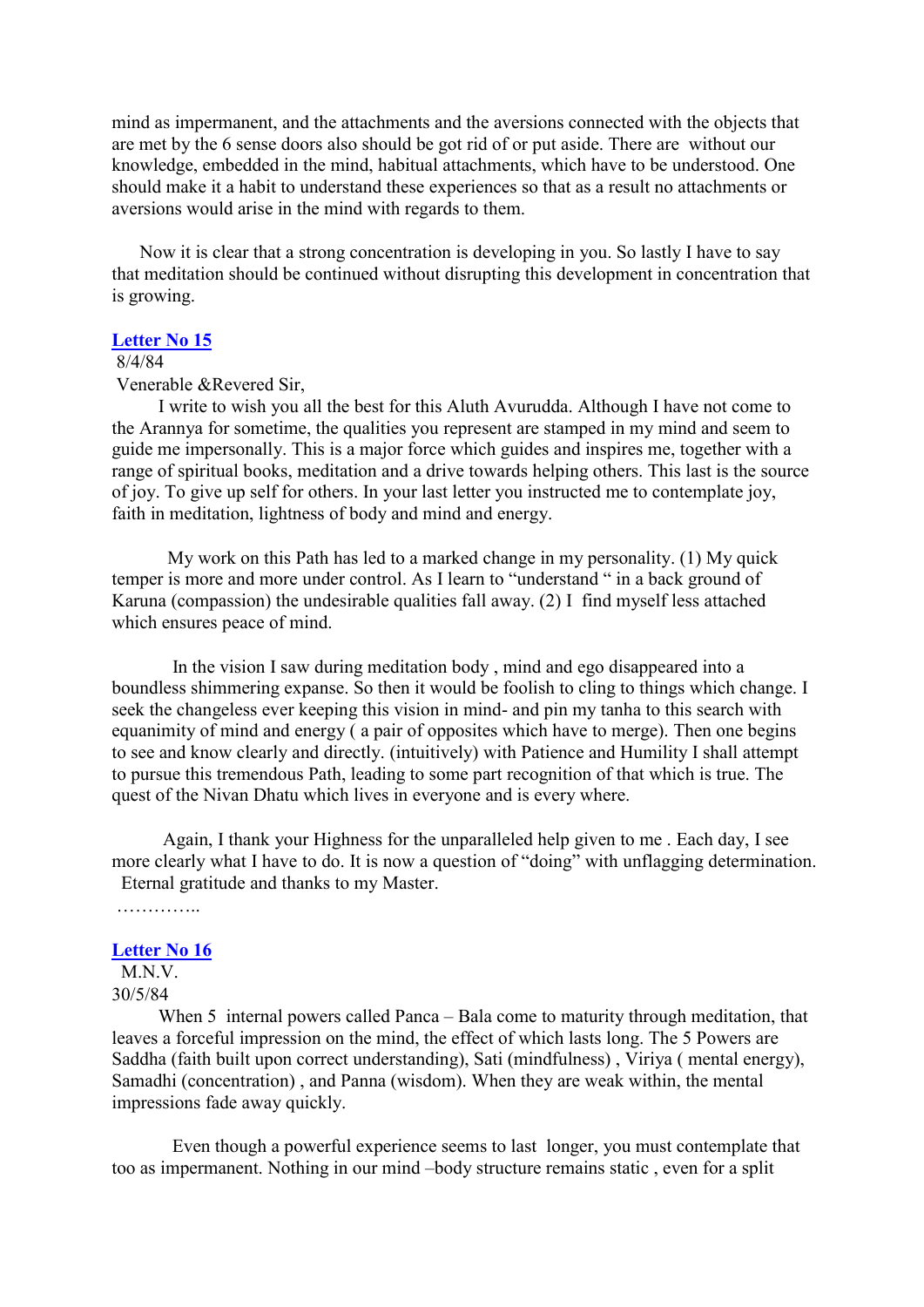second. Everything is in a constant flux of changing. As such, you must not attach yourself to any thing that happens in meditation, but be mindful with a keen probing awareness and then let go of every thing.

You must make one subject of meditation (like Anapana) your base or primary meditation and use the other meditations to supplement it, so that not only Bojjhangas or the 8 fold-path, but all 37 limbs of Enlightenment (ie. Bodhipakkiya Dhammas) would be developed simultaneously. (But the 8 fold – path is supreme among them.)

I am happy over your progress, but you should not be content with it yourself because indulging in happiness is harmful for further progress.

As to my health, the general weakness in the body, due to old age, bothers me more than the eye-sight. But that is the nature of this impermanent body, so let it be. As a result, I don't go out anywhere now, and spending the Vassa in Colombo is completely out of question.

Wish you success in your noble attempt to gain deliverance!

P.S.

The B.P.S. , Kandy , had published recently a book on the Noble 8 fold-path, written by Bhikku Bodhi. Reading this might help you.

# **[Letter No 17](http://comemeditate.webs.com/apps/blog/show/4743388-letter-no-17)**

......................

9/8/84

………………………………………………………………………………………………… ……………………………………………………………( one leaf of the letter is

missing.)……….

Remain unchanging – no more ups and downs and therefore calmness will be its nature an unchanging equanimity. I wonder if I have understood the general principle correctly, but this is how it seems to me.

I have had 2 further experiences-

(1) Once during meditation when I saw in front of me a sheet of pale pink light – on it were 2 or 3 revolving blue wheel like shapes. When it faded away, I was left in a state of restfulness and great calm.

(2) This was not during meditation – I was talking to 3 others when my entire body became electrified – Then I did not wish to talk but withdrew into myself – Gradually the thrilling ceased and again I had attained the same calmness I had experienced during the earlier meditation – I think this was a state of Samadhi as my hands seemed glued together as during a good meditation. But this is the first time it has happened outside meditation. At this time both body and mind seem to vanish ( or rather my awareness of them) but I think there is a faint awareness of in and out breathing.

I now work on the 4 types of meditation,(1) Anapana ( as the principle meditation) and (2) Metta, (3) Vipassana – (traversing the entire body with the mind) and (4) sakman Bhavana.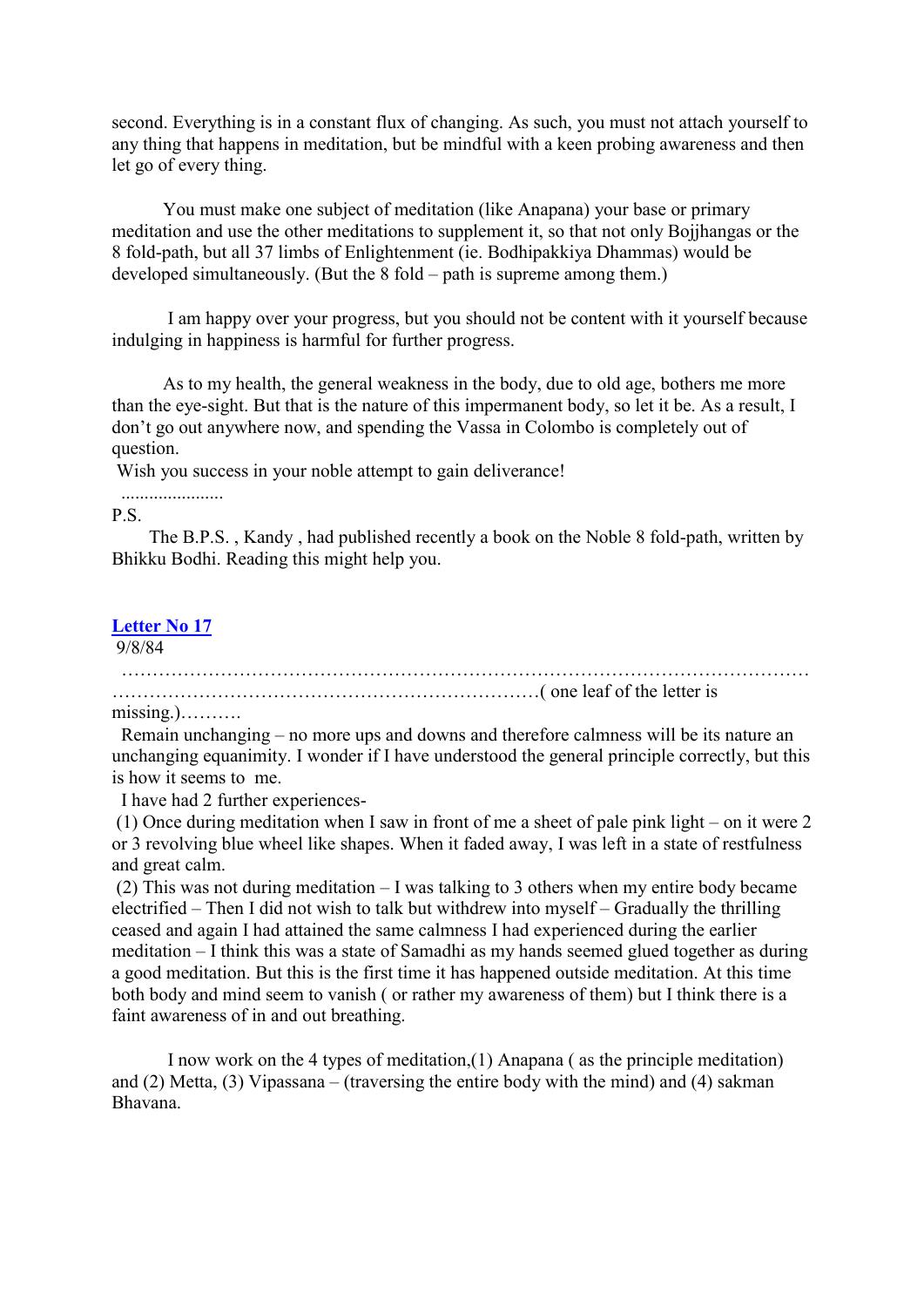I would like to have a more detailed understanding of Anapana Sati – especially the 4th stage and wonder if there is some book which would be helpful- The noble 8 fold Path by Ven. Bodhi has been very useful.

I hope your Highness keeps in good health-

with all my gratitude and thanks for the great kindness always shown to me.

Your humble and obedient pupil.

..............................

Sakman = Cankamana ( walking meditation) **[Letter No 18](http://comemeditate.webs.com/apps/blog/show/4743353-letter-no-18)** M.N.V.

## 14/8/84

Here are the instructions given by the Maha Thero in reply to your letter dated 9.8.84.

Regarding your understanding of the Path to Freedom, one has to suppress the defilements in the mind, cultivating the Bodhi pakkhiya Dhamma instead.Then the mind becomes purified and right understanding (wisdom)dawns.Further on, the five Powers (ie. Confidence, mindfulness, energy, concentration and wisdom) unify together upon a common object; Nibbana is realized. At that moment, all 37 Bodhipakkhiya Dhammas converge, four Noble Truths are realized and part of the defilement is eradicated completely, never to rise again. This has to occur on four occasions, each time more powerfully and cutting down more defilements. Complete Freedom from the defilements, thus the unchanging equanimity is attained at the fourth stage.

Regarding your experience during the meditation, it is a common thing. When such experiences occur in meditation, you must contemplate and let them pass. Don't try to analyze. But the other experience which occurred outside meditation is rather important. At such instances, you must give up every thing else and focus on meditation, letting the experience develop.

Now it is high time that you begin vipassana on a full scale, based on anapana. Concentrate on the touch at the place where the breath touches either the nose-tip or the upper lip. At the same time, try to understand the great primaries ( ie .Maha Bhuta) in the breathing. The sensation of movement is the Vayo – dhatu ( wind element); sensation of touch is the pathavi – dhatu (earth element) sensation of hotness is the Thejo Dhatu(heat element) ; while the Apo-dhatu ( water element) cannot be sensed but has to be understood as the element which binds together the earth element from dispersing. If in the meantime, the mind diverts to a bodily sensation, contemplate on it and return to Anapana. Same procedure in the case of hearing, seeing, smelling, tasting and thinking. Whatever object that comes through a sensedoor and ……….. has to be brought back to breathing. For a complete set of instructions on the method of contemplation, see "Practical Insight meditation" Ven. Mahasi Sayado ( the B.P.S. Kandy) but substitute ananpana in place of the movement of abdomen.

It is not clear what you mean by the 4 stage of Anapana ( is it in the order given in the Satipatthana sutta?) There are a number of books published on Anapana, but those published by B.P.S. kandy are better. In addition read "Anapana-Sati-Bhavana by Ven. N. Ariyadhamma ("Vision House " Colombo 4.) I may recommend the following books for general reading:

" Heart of Buddhist Mediation" (Nanaponika Thero) "The power of Mindfulness mediation" ( Nanaponika Thero)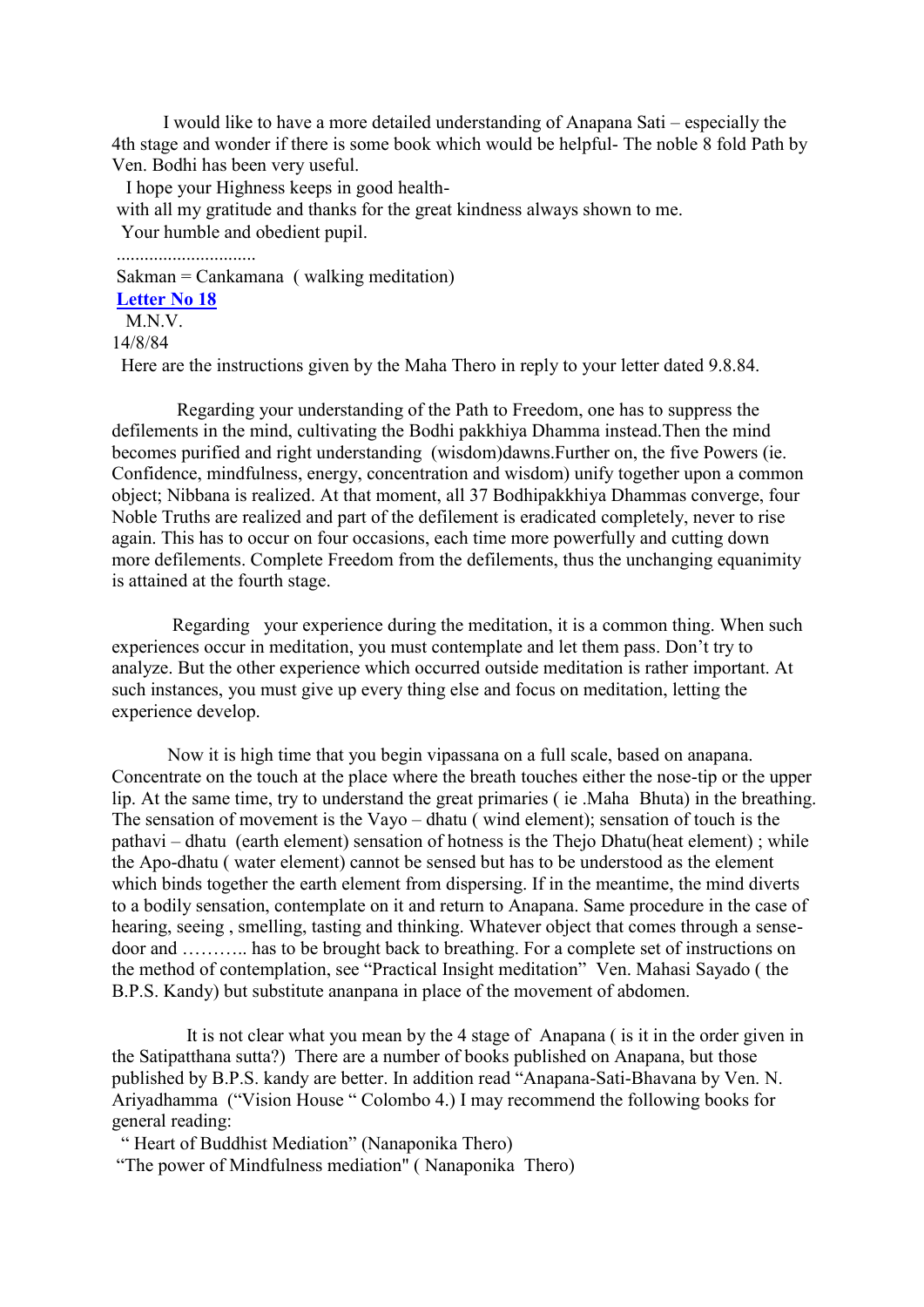"The Experience of Insight ( Joseph Goldsein)

"The Path of Purification (Visuddhi Magga" Translated by Nanamoli Thero)

" The Progress of Insight" ( Mahasi Sayadaw Thero)

"What the Buddha taught" (Ven. Rahula)

"Buddhism in Daily Life (Nina Van Gorkom)

"Abhidhamma in Daily Life (Nina Van Gorkom)

"Wheel" series and other books published by the B.P.S Kandy.

"Books written by Ledi Sayadaw, Ven Ajhan Chah, Narada Thero, Piyadassi Thero.

May you succeed in your noble endeavor to attain Deliverance !

On the permission given by the Teacher,

.........................

P.S. How do you perform Walking Meditation? What do you experience then? (specific instructions are given in Ven. Mahasi's books.

**[Letter No 19](http://comemeditate.webs.com/apps/blog/show/4743288-letter-no-19)**

22/8/84

Most Honoured and Revered Sir,

I thank you very much indeed for the letter of instructions- I have got together nearly all the books recommended and have commenced the study of them. I have 12 books in all. There are 2 questions you asked me in your letter.

(1) How do you perform Walking Meditation? (2) and what do you experience then? Section (1) I walk in 3 sections.

(1) slow walking thinking- " Now left foot , now right". This section gets me into a right mental attitude when the mind gets focused on the feel of the foot contacting the ground. As I proceed the molecules (Kalapa) of the foot seems to cling to the ground.

Section (2) Left foot lift and down- then right foot lift and down . A tingling sensation is flelt along the lower limbs from foot to waist and then over the body. (except neck and head).

Recently, however, this feeling of electrical tingling or vibration has been very forceful and now covers my head and neck. In fact now this sensation goes direct to my neck, ears and head and I feel nothing in the body. My attention is drawn to the head and is held there.I feel the energy level has been raised.

Section (3) Left foot lift forward down

Right foot lift, forward down.

At this stage I automatically seem to adjust the energy to a balance level and I am aware of an equanimity and an inclination to stand still and enjoy the feeling of rest and peace, which follow, while mind and body seem stilled- but I seem aware of the breathing.

I think it is the same experience of samadhi(?) that I have during meditation proper-but then I seem unaware of the breath and again, I think it was the same experience I had while talking to a group of 4 people. ( I wrote to you about it earlier).

My mind is I think very fixed now on the Dhamma all the time, ( both by day and night) and even during intervals in conversation on other subjects, my mind seems to come back to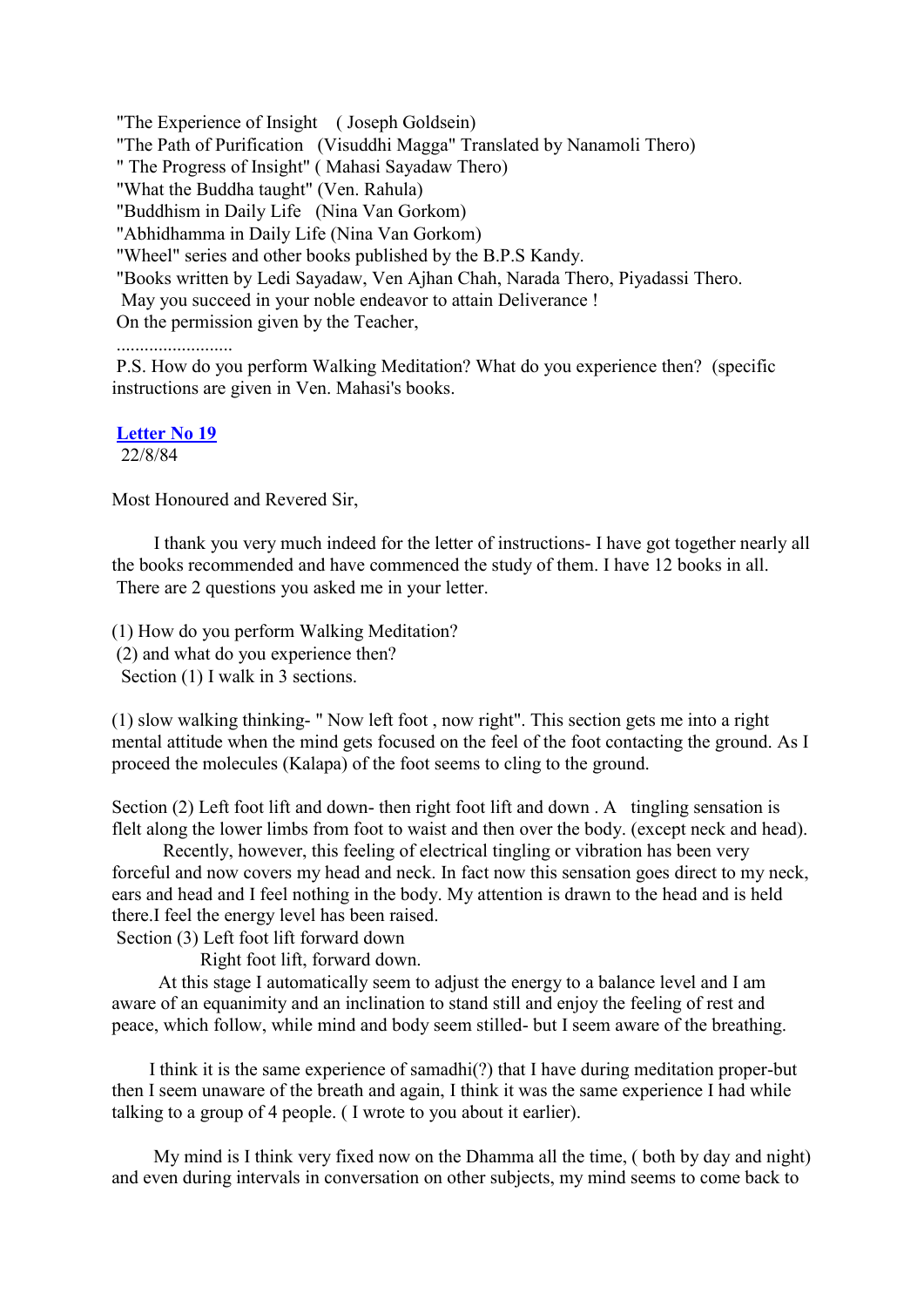the Dhamma.(the remembrance is perpetually in my mind). And this is the great help I get to over-come and get across the unending problems and difficulties I am ever faced with.

But now I am no longer worried or harassed- nor am I angered or afraid - with the Dhamma as support , I quietly think and do my best and accept the result for better or worse, with a certain degree of understanding and patience. I also realize by these experiences, that it is this same understanding and equanimity which now has to be cultivated to higher levels.

I shall try to do my best with the gracious help and encouragement You Highness has always extended to me.

You humble, happy and obedient pupil.

................

P.S. I enclose a self addressed envelope in case there is anything further I should see to or do.

#### **[Letter No 20](http://comemeditate.webs.com/apps/blog/show/4743263-letter-no-20)**

M.N.V. 25/8/84

Your progress seems to be encouraging, but there are some aspects you have to develop further. Now concentrate fully on Vipassana as instructed in the earlier letter(doing Metta inbetween is quite O.K.)

The understanding of the mind and body (ie. Nama and rupa), should develop gradually in vipassana. Firstly the materiality(ie. rupa) has to be well discerned. The base of all matter comprise of the four Primary Elements(ie. Maha Bhuta) called Pathavi or earth element or the characteristic of hardness or softness), Apo ( element of liquidity or cohesion) Tejo (element of fire of temperature) and vayo (element of wind of motion or distension) refer to Visuddhi Magga.( Path of Purification) for details. These should be clear in breathing, in walking and in every bodily action. If you take breathing for an example, the movement you feel is vayo dhatu, the solidity or roughness you experience is Pathavi dhatu, the heat you feel in the breath is tejo dhatu. Apo dhatu cannot be experienced directly but has to be understood as the characteristic of binding together the earth element.All these types are invariably present in each minute particle of matter, but density may vary according to each type of matter (e.g.. in the breath, vayo is prominent while in fire tejo is dominant).

In walking meditation too, you must be aware of these primary characteristics. when lifting the foot, tejo is dominant, helped by vayo, while the other two are less active. In moving forward, vayo takes the lead helped by tejo, other two being dormant, when putting the foot down, pathavi takes over , helped by apo, other two lagging behind.

The three techniques of walking should be practiced in a progressive manner. Firstly, just "left and right" and you must concentrate not only upon the respective foot, but upon the entire section of the body, from head to the feet.(ie. " left side of the body" then right side of the body") When that technique has been mastered, you should proceed to the next stage of contemplating upon lifting and putting of each foot, still being aware of the entire side of the body. Thirdly " lifting, moving forward, putting down" method has to be followed. So understanding would ripen gradually.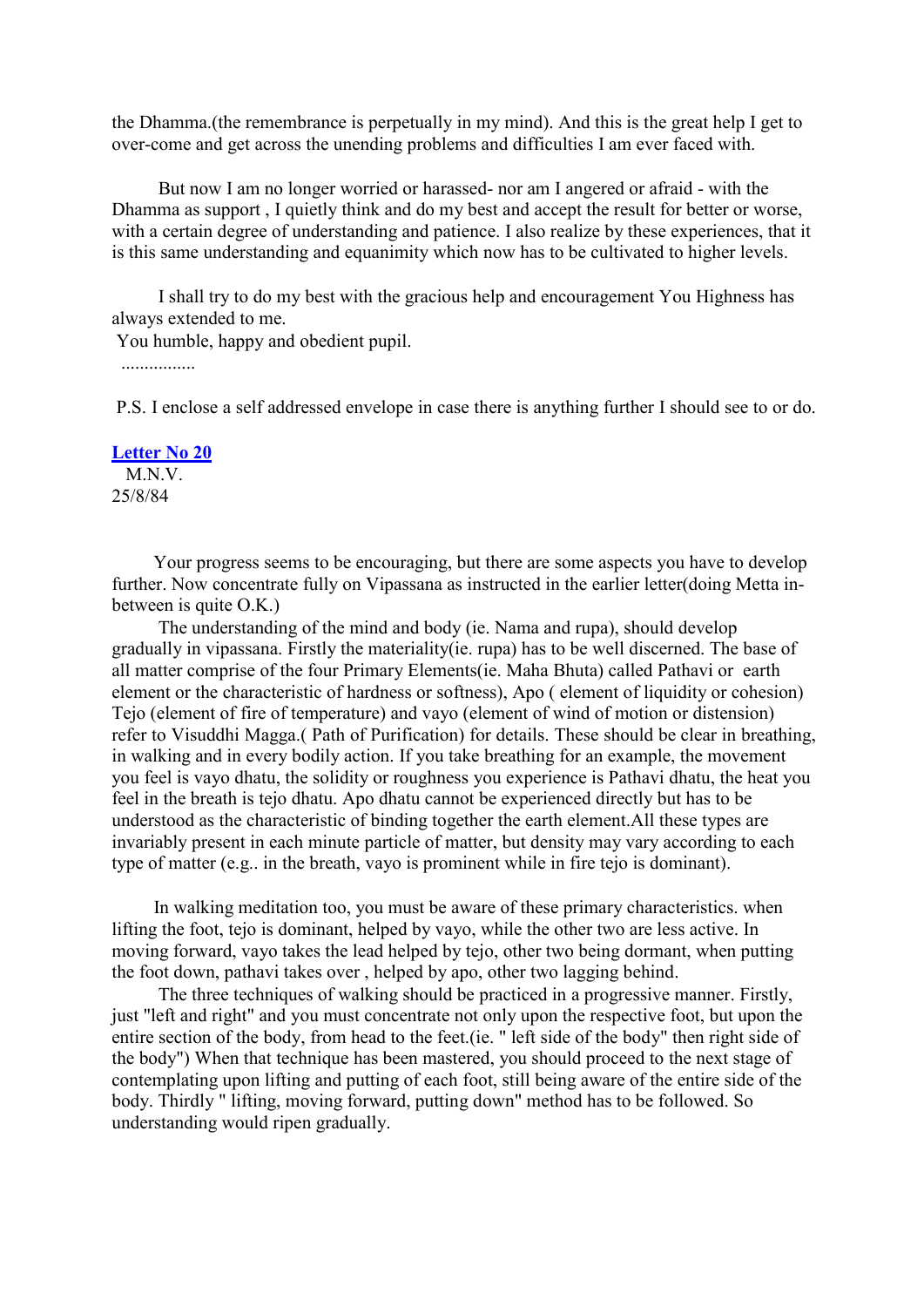If the mind is being distracted by some other object while walking, stop walking and contemplate upon that object until it subsides. It is also advisable to stop walking when you feel anything unusual and concentrate upon the whole body,taking anapana as the base. If you feel any happiness or peace do not indulge in it, but simply contemplate it as another impermanent phenomena. A cardinal principle in vipassana is: don't attach to any state of mind: because attachment (desire) is a defilement that would hinder the progress.

When you seem to lose perception of body and mind, try to go (sweep) over the entire body mentally and if you happen to feel any part of the body contemplate on it. Also try to find out any touch sensation upon the body and if there is any, concentrate on it. If breathing is clear, dwell upon that. If nothing else fails to evoke perception, just be aware of the mind(ie.the knowing faculty). Even the mind does not exist? That is a remarkable achievement and we will discuss that later!

The books I recommended may have slight discrepancies on some matters but they may be very helpful in forming a good understanding of Dhamma from different view points. Take "Visuddhi Magga" as the authority: the most comprehensive, unparalleled work on Buddhist Meditation.

As directed by the Ven. Teacher,

# .............................

**[Letter No 21](http://comemeditate.webs.com/apps/blog/show/4743240-letter-no-21)** 30.8.84 Most Honoured and Revered Sir,

Thank you once more for the excellent guide lines which I shall try to follow closely.I have not got the visuddhimagga but I shall try to borrow it from a friend.

With regards to the "mind and body being stilled" what I mean is that the body becomes quiet and motionless (at a certain point during meditation, or even while seated listening to others talk etc.)The mind likewise becomes quiet and motionless. It does not think or move anywhere, but is aware of this peace which can only occur if the mind is still. (I do not really know but these are my thoughts). If the mind moves the peace is broken. So the mind has to be sustained in this motionless balanced position. Despite all this, I seem aware of the breath which has become delicate in quality and unlike the heavier normal breath.

This is the only way I can describe this latest development.

Thanking your Highness for every thing so clearly and kindly explained to me. I shall try to continue to work as well as I can.

Your humble and obedient pupil,

#### ........................ **[Letter No 22](http://comemeditate.webs.com/apps/blog/show/4743213-letter-no-22)**

Revered and Honoured Sir,

I wonder how you are in your general health and eye sight? I hope every thing is alright and that when I write that I am not troubling you. According to the instructions sent by you, I have been studying the elements Pathavi, Apo, Thejo Vayo- also the 5 Nivaranas, the 7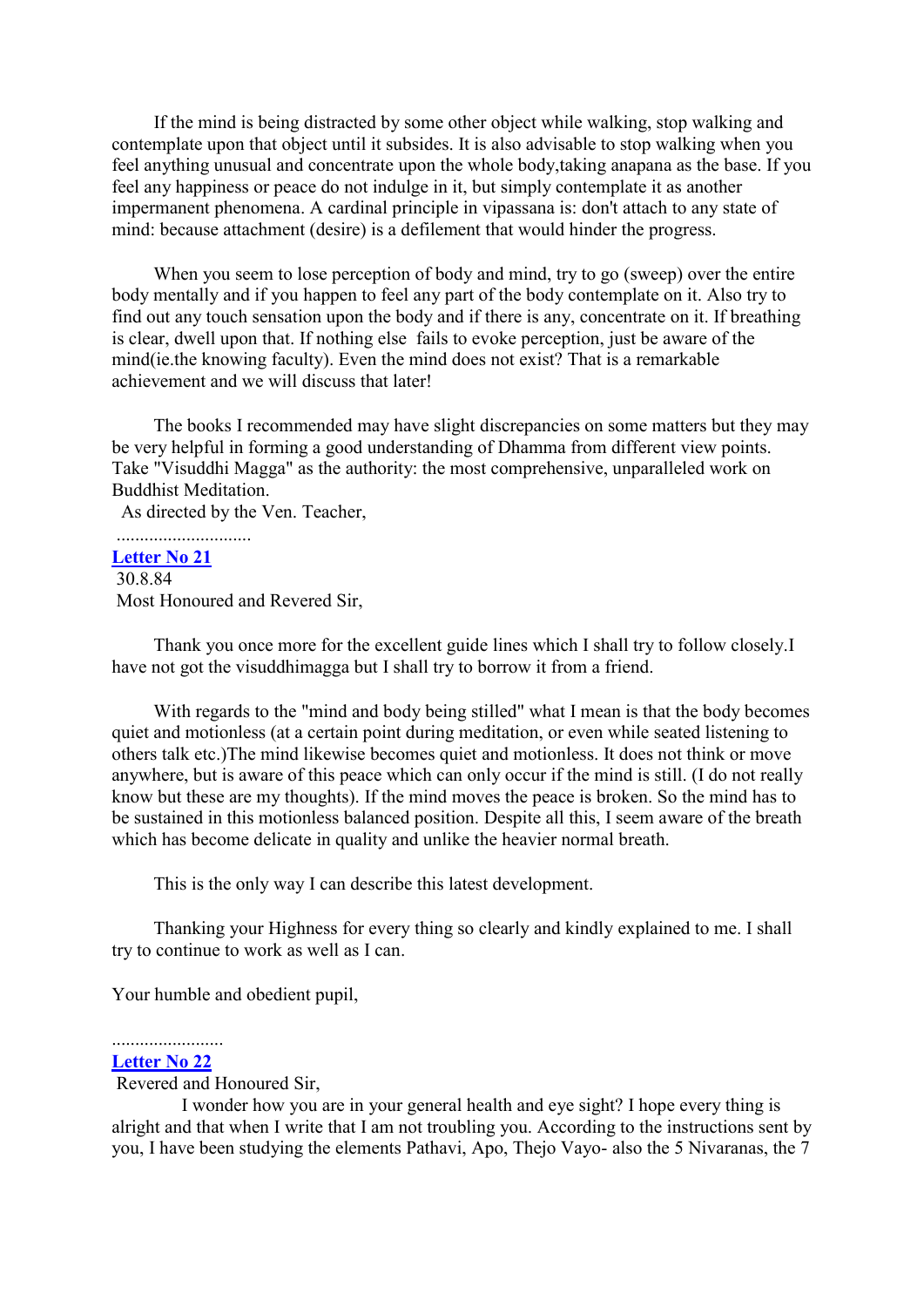Bojjhanga Principles, the 8 fold Path, 4 efforts- Anapana and the 16 divisions of Satipattana. Now I have them worked out, I must study them more deeply.

This morning's meditation commenced at 4 a.m.After about an hour the feeling of electrical rain started- throughout the body and I turned my attention over to this keeping in mind Apo, Tejo, Vayo and Pathavi.

Next I let go of every thing according to instructions received and I found myself very relaxed- but my mind though relaxed was very alert.

Next I felt every particle in the body dissolving- the letting go brought this about I think. The Kalapas seemed no longer tightly bound together but dissolved like salt in water.(I had often seen this experience in books, but now I have experienced it actually) Then the awareness of Peace and well being was left with me.

It is now evening and I still carry this feeling of joyful well being as my mind constantly goes back to the experience.

Earlier about 8 months(?) ago, I had a similar experience , but then I saw a boundless ocean into which my body and mind had vanished leaving me with the awareness of the oneness of existence. This time, having concentrated earlier on the 4 elements, I was aware of a more distinct dissolving and knowledge of what was happening.The end results were similar, Joy and Peace which cannot be described.

I shall continue trying to further my understanding, and trying to over come the 5 hindrances, with the 7 Bojjhangas, and increasing Mindfulness with anapana, and cultivating Metta and Karuna.

your grateful and obedient Pupil.

.....................

# P.S.

But always, whatever Joy and Peace accrued from meditation, I must keep in mind that it is impermanent;and never attach this mind or body to anything conditioned.

# **[Letter No 23](http://comemeditate.webs.com/apps/blog/show/4743198-letter-no-23)** M<sub>N</sub>V

11/9/84

The Ven. Maha Thero is pleased about your progress. You have experienced 'anicca' (impermanence) in full, but don't rest now to enjoy the peace derived. The real peace is Nibbana, so don't relax till you experience that. You are on the Path now and keep on going forward.

You've mentioned about 'Kalapas'. A rupa -Kalapa is the most basic form of existence of matter.Each Kalapa ( meaning 'bundle': group) contains the four great elements plus colour, odour, taste and nutritive essence. When the 'bare-octad' is combined with the life faculty and the 'body sensitivity' , the 'body decad' is formed, which is the base for the body sense, spread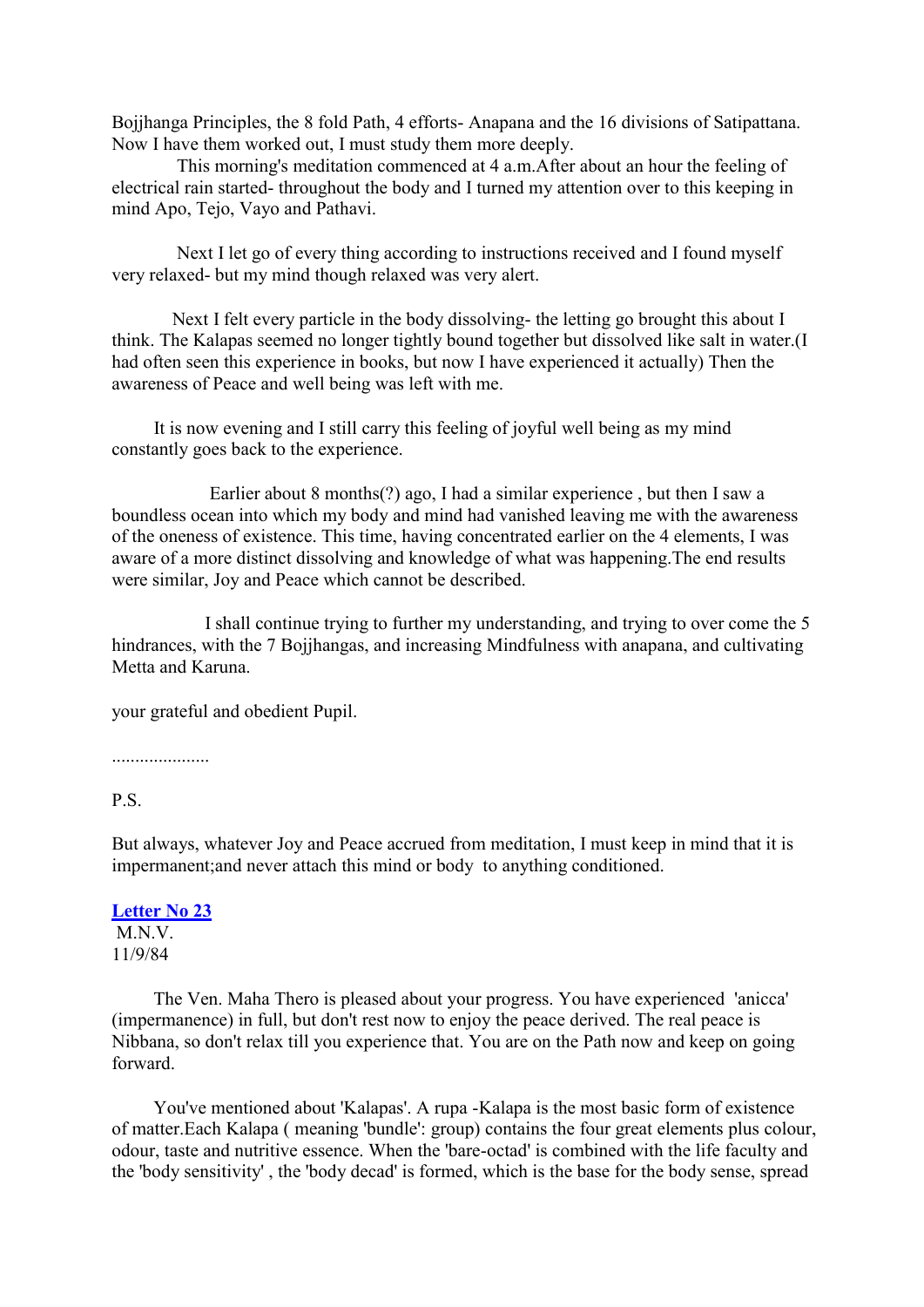in and out the body. Similarly, the bare octad combines with the life faculty and eyesensitivity, to produce the eye-decad, the base of the eye sense. If your understanding is keen enough, you may experience the characteristics of most types of matter. (But don't force yourself in this respect. Let the understanding grow naturally. Sometimes the mental and physical elements experienced may not be expressible in words, but it does not matter.)

wish you all the success!

#### ..........................

### **[Letter No 24](http://comemeditate.webs.com/apps/blog/show/4743165-letter-no-24)**

17/9/84

Most Revered and Honoured Sir,

Thank you very much for your letter of instruction regarding the Kalapas and the good news it contained for me. I am very happy and shall continue to work as diligently as I am able, as I have striven always to do. How to express my thanks however leaves me speechless (I have never been much good at this - always felt tongue-tied) - without your guidance I could have done but little - I thank you with all my heart for everything bestowed on me.

Another experience I have had during meditation - I had reached the state of peacefulness where both mind and body seemed stilled and I was aware of peace. But realized that it was marred by an awareness of very light breathing -

I saw a more perfect level of peace just beyond - but to reach it I had to give up breathing ( which was a disturbance) I did not know how this could be achieved -

An element of fear ( of death i think ) seemed to rise up -

I wonder what I should do?

From your faithful, grateful and humble pupil.

...........................

# **[Letter No 25](http://comemeditate.webs.com/apps/blog/show/4743132-letter-no-25)**

M.N.V. 25/9/84

Reference your letter dated 17/9/84, the wanting to get rid of breathing entirely, which is called 'bodily formation' (Kaya-sankhara in Pali) is a healthy sign. But this should be unmixed with desire. In 'dhamma' (the teaching), this pure form of wanting is called 'Chanda"(Zeal) which can be developed to the degree of an Iddhipada ( Basis for success' or Road to power' ), a powerful tool with which the Path to NIbbana can be cleared out.

But let the breathing take its natural course. Perhaps it may disappear altogether at times and may re-appear later. Develop equanimity towards every phenomenon. Concentrate on the unending arising and passing of every physical and mental formation. Deepen the understanding that there is no self or soul amongst any one of them. All Nama and Rupa are 'anicca' (impermanent) because they constantly arise and pass away, leaving behind nothing. And that very impermanence is 'dukkha' (suffering) because it is a nuisance, a harassment, a burden, an utterly meaningless process.And that very process is 'anatta' (ego-less) because it doesn't have any everlasting substance, a permanent soul nor does it have any thing belonging to a permanent -self existing elsewhere either.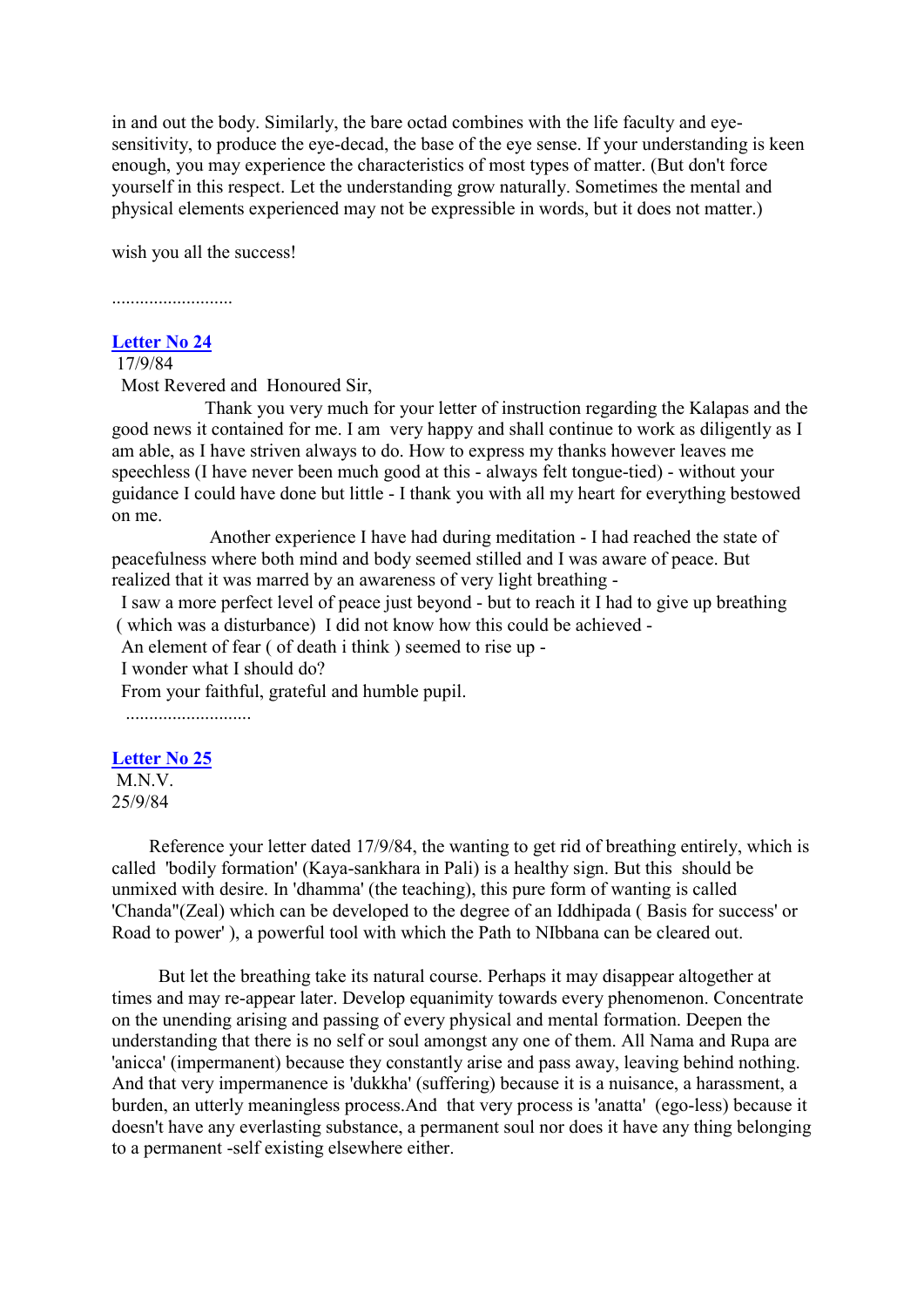Your fear maybe a result of not comprehending this 'anatta' characteristic fully. Perhaps you may feel afraid to let go of everything, including the notion of 'self' to which you have been attached dearly for so long. Investigate with courage, the cause for the fear and eliminate the cause. For, all formations (sankhara) are but links in a chain of cause and effect. And the aim of vipassana is to understand fully the cause and eradicating it, thus eliminating the effect automatically.

In addition, you must develop confidence (saddha) in the Buddha and the Dhamma in order to counter attack such fears. By now you know the validity of the Path you have taken so far. So you can place your full faith upon Dhamma , that the rest of the Path would lead you safely to Perfect Peace. At the same time, you may feel quite confident and thankful towards the Buddha also, because it was He who first discovered this Path , attained Perfect Enlightenment, then proclaimed it to the world in great compassion. The Sanga are those Noble ones who followed the Dhamma as taught by the Buddha and became enlightened themselves. So now, you are also treading upon the same path, following the footsteps of the Noble Sangha, depending upon the teachings of the Omniscient Buddha.As such, it is but truly fitting that you place your total confidence , upon the Three Gems, and by doing it, in fact by offering your very life to the Three Noble gems, you will be able to draw such courage that all fears and anxieties would simply dissolve.

Thus you will be a true inheritor of the refuge of the 3 Gems.

Don't worry over the death. It is natural: unavoidable. In fact, every moment, all elements in our body and mind will die off. If we can use this feeble life to attain the "Deathless" , what else do we expect out of this existence? One really has to give up everything in order to achieve the Perfect Peace because there, it is nothing but the Beautiful - Everlasting - All -enveloping - PEACE!

May you succeed in achieving that Noble goal in this very life!

................................

# **[Letter No 26](http://comemeditate.webs.com/apps/blog/show/4743116-letter-no-26)**

## 30/9.84

Most Honoured and Revered Sir,

In your last letter it was said " Investigate with courage and eliminate the cause --- for the aim of Vipassana is to understand fully the cause and to eradicate it, thus eliminating the effect automatically".

(1) After my experience and (2) my letter to you, (3) but before I received your reply - I had set about trying to discern the root of my fear and it was clear I was afraid to die - But why? I knew well that everything led only to suffering. Why and from where did this fear arise - It did not seem to me an intellectual fear as my mind was stilled in meditation - but some thing with a deeper root. As earlier instinct prominent within had taken over - Could this be at the anusaya level?

Now I have to purify myself from the 10 fetters with purposeful practice of the 7 factors of enlightenment keeping in mind the constant and progressive understanding of Annatta. I have to disentangle myself from the 2 intermingling processes of mind and body ( which lead only to Dukka and Rebirth ) by abandoning the asavas, (particularly for becoming ) and also have an understanding of the powerful and compelling energy of upadana.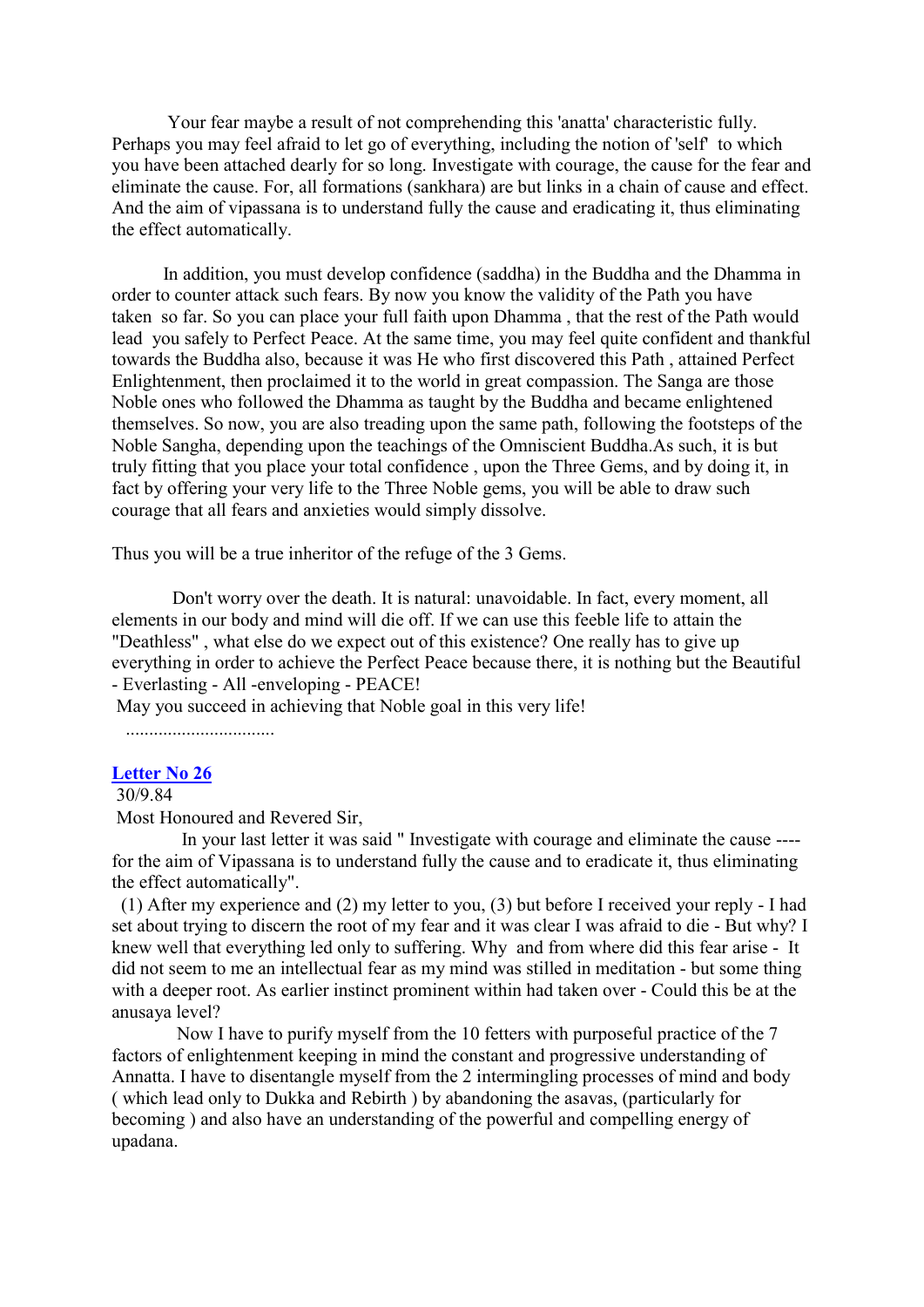This Upadana seems to me in some way similar to the compelling force which operates in the form of fear, when i am faced with the abandoning of breathing during meditation.

Above are the thoughts which came into my mind as I tried to analyze my fear - But now I have your letter which I shall set to study and absorb and try to fulfill to the best of my ability.

I think I have to reflect deeply on Faith, Courage and Bava Tanha and Anatta.

With my deep gratitude and thanks for this detailed plan for my development. Your humble and devoted pupil.

..................

#### **[Letter No 27](http://comemeditate.webs.com/apps/blog/show/4705913-letter-no-27)**

M.N.V. 7/10/84

You are correct if you understand that your fear comes out of a deeper source.That source is none other than the "attavada - Upadana ( clinging to a notion of 'I') which has taken root very firmly due to accumulated ignorance in the beginning-less samsaric journey.When you perceive 'anicca' in actuality within you, you become frightened as to the fate of this imaginary 'I'. You don't want to let go of this delusion, but as you realize that everything is but anicca, you get disturbed over the continuity of this 'I'. This could well be the cause for your fear.

If this is the case, then you must try to grasp 'anatta' more and more. Contemplate upon each bodily and mental activity and be sure that what exist in reality are only different kinds of element. There are 'Nama' (mental elements like consciousness, feeling, perception, lust, fear, wisdom intention etc.) and 'Rupa' ( Physical elements such as the 4 great primaries, the 5 sense bases, 5 sense objects etc.). There is nothing substantial, lasting among them.Know thoroughly for yourself that the 'I' (soul, ego, etc.) simply does not exist at all. If you grasp this well, then you would not feel afraid when you experience the constant dissolution of the body and the mind, because they are not 'I' , but mere phenomena: You would be much relieved to know that at last your ignorance had been dispelled so much.

So concentrate upon the elementary nature of the mind and body. Try to discern Nama-Rupa more and fully. Develop this stage before dwelling on the anicca in a forceful manner. Then anicca would be evident in a very natural manner.

Wishing you all the best,

#### ......................... **[Letter No 28](http://comemeditate.webs.com/apps/blog/show/4705897-letter-no-28)**

29/10/84

Most Revered and Honoured Sir,

I thank you deeply for the letter of instruction dated 7.10.84.: I had commenced writing a further letter a week later when the entire household went down with virus flu- our ayah for 38 years was extremely ill but at last I think all is well once more. In an earlier letter you had spoken of the necessity of Faith and I have been pondering over this as well as the question of what is breath and what is life force?

If there is complete faith, then there must be courage attached- If there is courage, then there can be no fear there. So it is this absolute faith which has to be developed - "Faith that can move mountains." So the mountainous accumulation of wrong belief over thousands of births have to be dissolved by Saddha, Viriya, Sati, Samadhi and Pragna. ( Faith, effort, Mindfulness, Concentration and Wisdom )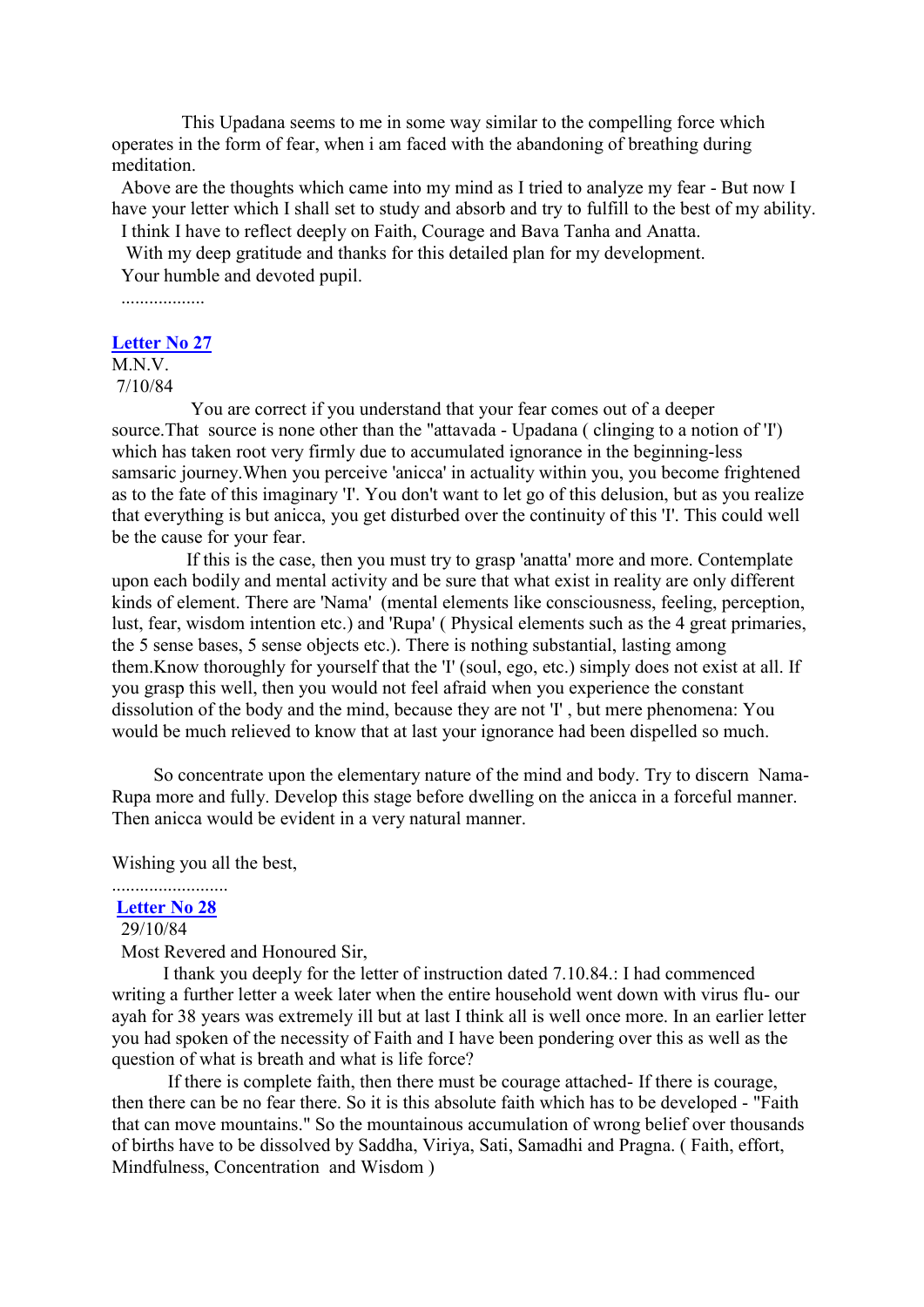Is the Life Force and the breath a combination I wonder? The Life Force being the purified aspect and the breath being the Life Force plus certain impurities. How to cleanse this force - would it be by general purification of mind by right understanding etc.?

Is this purified Life Force then the Nivan Dhatu that the Buddha said resided in this 6 foot body?

I have had 2 further experiences,

(1) During meditation, the mind and body were stilled but the mind alert and aware. The breath subsided, No sound, no movement, but it seemed to have gone inwards towards the heart center - Here I felt a sort of balancing occur of a very subtle form. I had to be utterly still to create no disturbance - there was then complete stillness - ( no breathing , neither outward nor inward.) But there was an occasional "flicker" in the heart - Still more rarely this flicker would reach the head as well.

When this ended I had normalized but was aware of an unusual dryness in the throat as well, as an unusually forceful pulse beat which gradually subsided to normal.

Experience 2 : During meditation - A vivid brilliant light like a search light seemed flashed on me - I was taken aback and wondered if a thief had entered my room - Then I realized that the entire room was flooded with this bright white light - I was about to shout to my daughter in the next room to ask what all this light was about; when I opened my eyes and found everything dark. So I had seen this light with my eyes closed in meditation - This again was a massive experience, unlike the two earlier experiences of light I had seen several months ago - (1) one was a small revolving wheel of light in the center of my forehead; and (2) the 2nd experience was similar but the wheel had expanded from about 4 inches in diameter to about 20 inches in diameter.

I am studying an interesting book called "A Taste of Freedom" Ajahn Chah on the Middle Way - very clear and concise and easy to follow- It is just one thing "let go with understanding".

Now I feel better once more, after the illness we have gone through, I shall try to persevere with diligence according to the instructions given by your Highness. With my ever grateful thanks

I remain your humble pupil,

## ................ **[Letter No 29](http://comemeditate.webs.com/apps/blog/show/4705875-letter-no-29)**

M.N.V.

3/11/84

Ref. Your letter dated 29/10/84, appearance of light in various forms is just a sign of improved concentration, therefore not much importance should be given to them. Whenever a light appears you must merely contemplate it as light, without excitement or fear. But if you state exactly at what stage of meditation does the light appear, perhaps it may help the teacher to understand your progress.

The other experience is difficult to verify due to lack of more details, such as what was the state of your mind when that inner balancing was taking place? Was this balancing physical? What exactly do you mean by a 'flicker' etc (so it is always preferable that you discuss such experiences in person with the teacher, allowing him to gain more facts about certain aspects which he may think as important.) Anyway, this flickering can be a faint form of the heart-beat, which means that the breathing has still existed. Breathing can become very fine at times, unable to be felt, but may reappear again after some time.

What do you mean by "Life Force"? There is nothing everlasting within these 'fiveaggregates'( Pancakhanda') Nibbana has no existence, but can be realized through Panna - a part of the Khandas. Nibbana cannot be be described but had to be experienced. When you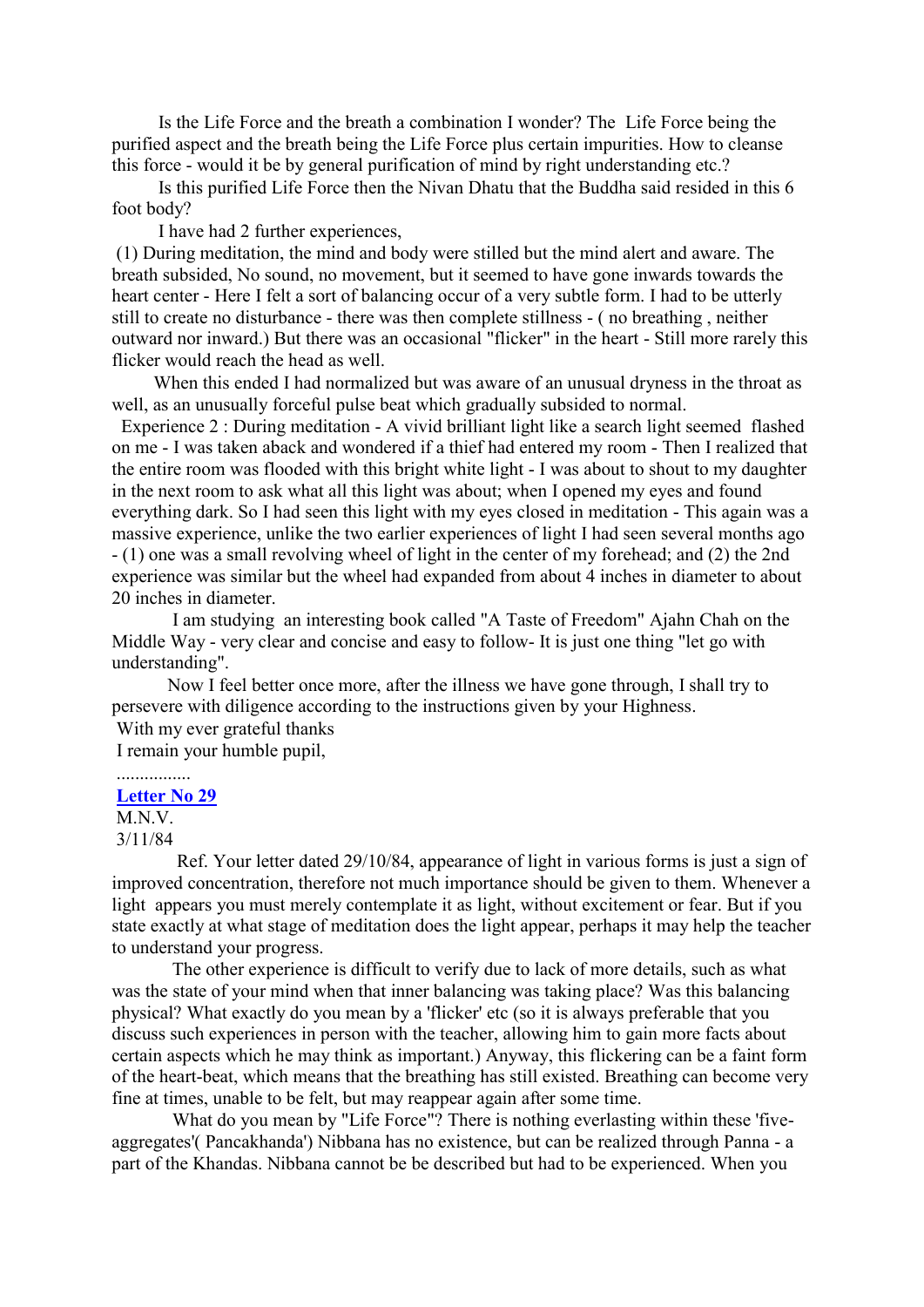progress along the Path, the nature of Nibbana would be more clear to you on a mundane level, before the real Nibbana Dhatu can be experienced directly at super mundane Path stage. What one has to do is to purify the mind gradually, allowing panna to grow. (Refer "7 stages of Purification")

Saddha is of varying degrees, but it is not mere blind faith. It is confidence developing together with understanding (ie, panna), for one develops saddha in the Buddha , Dhamma and Sangha only when he really understands the qualities they represent. For example, when one realizes 'anicca' directly through his own bodily and mental processes, his saddha on that aspect of the Dhamma would be established firmly, thus in the Buddha and the Sangha as well. When developed highly, saddha becomes a force ("bala') and a controlling faculty ('indriya')

How long have you been sitting in meditation at a time? Usually one sitting should not exceed 1 1/2 hours. This period should be determined according to one's physical condition too.

Wishing you every success in this very life!

# ........................

# **[Letter No 30](http://comemeditate.webs.com/apps/blog/show/4705859-letter-no-30)**

21/2/85

Most Revered and Honoured Sir,

I write to thank you for the audience I was permitted to have with you. It has given me much to think about- the question of decision making. I often make decisions I use as guidelines, but I let circumstances have their say as well, the final outcome is a combination of these two.

The more I think of decisions (which I myself would very much wish I could make, ie. to free myself from the numerous cords which bind me hand, foot and mind to various maternal facets which i am compelled to see to ) the more I see the complications which beset me.

However once again I will try to do my best ( in the direction I should go ) as I have always tried to do during the years when you have so kindly and patiently trained me.

One aspect is clear- The responsibilities I have undertaken on behalf of my sons in Europe I must relinquish now.

I shall commence to look for some one suitable to cope with them. This will be my first step towards the direction I have to go.

Although besieged by many maternal burdens ( which used to drag me down to a point of low vitality and dismay ) Since I saw Your Highness last, a new way has opened for me - Any upsetting thought when it enters my mind ( whatever it be) I just say " Drop it" and the mind obeys. The troublesome thought vanishes instantly - My mind is left light, clear and untroubled.

This is a wonderful new blessing I can use at any time - The mind appears to obey the will - this surely must be the commencement of freedom?

From your humble and obedient and grateful pupil.

.................

### **[Letter No 31](http://comemeditate.webs.com/apps/blog/show/4705841-letter-no-31)**

M<sub>N</sub>V 22/6/85 Dear Dayika,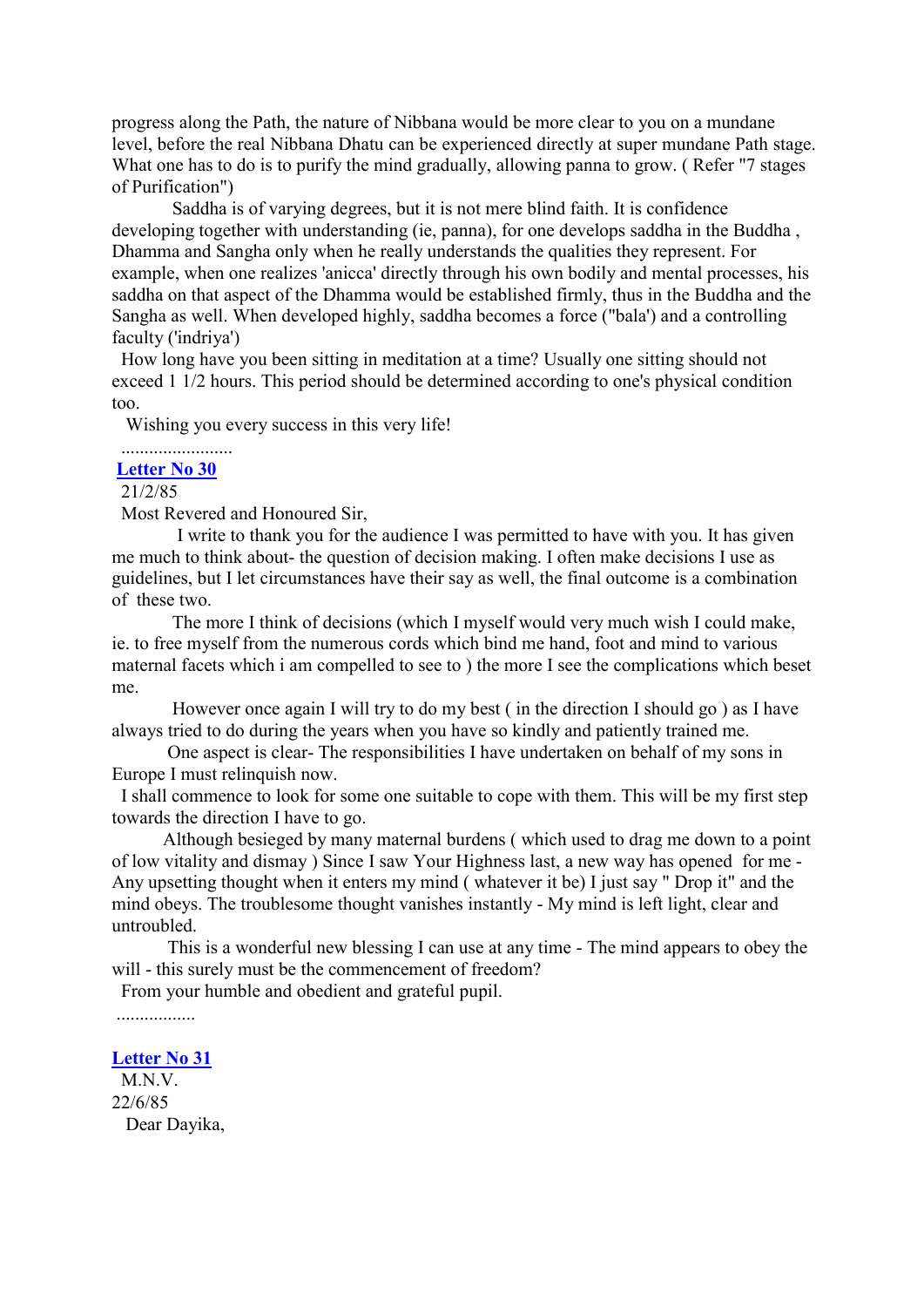My teacher, the Venerable Nayaka Thero, received your letter of 18th instant. He is glad that you have taken steps to free yourself from wordly entanglements concerning your children.

As to the two meditation experiences mentioned in your letter, he remarked that such occurrences are to be understood as signifying some progress in your meditation - but that you should not stop to interpret their exact significance. In trying to interpret, accustomed symbols and ways of thought are bound to interfere. Hence, his advice is that you should simply note them mentally and proceed with your practice. Undue attention to such chance occurrences can be an interruption to your meditation.

with metta

**[Letter No 32](http://comemeditate.webs.com/apps/blog/show/4705826-letter-no-32)**

M.N.V.

12/10/85

Dear Dayika,

The Venerable Nayaka Thero is in receipt of your letter of the 4th. He would put down your recent meditational experiences largely to the " anatta-sanna " (perception of not - self ) you have been building up. He says that the flashes in the heart region might later even spread over the whole body, and you might even feel a sensation of the disappearance of the whole body. Whatever it is, you are advised not to get excited over it but calmly to note it mentally. He also advises you to strengthen the power of concentration ( samadhi ) . He expressed appreciation about your devotion to meditation by cutting off homely attachments and enjoying greater ' viveka ' ( solitude ) at home. Also he urges you to unremitting endeavour without being satisfied with any experiences that come and go. our best wishes for your progress in the Dhamma!

with metta

#### .................... **[Letter No 33](http://comemeditate.webs.com/apps/blog/show/4705793-letter-no-33)**

#### 11/11/85

Most Honoured and Respected Sir,

I was very sorry I was not able to come today to meet you as I had hoped.There was incessant rain for 3 days and 3 nights and yesterday when it rained again, I knew the journey would not be possible for my car and I sent and express telegram which I hope reached you. I am so sorry about all this and hope you will be kind enough to permit me to come when the weather clears up a little.

I have had another experience during the last week. It somehow resembles what you said in your last letter might happen. A description follows:-

I had for sometime felt ( during meditation ) the molecules in different parts of my body vibrate with a sort of electric intensity. On this occasion there was an extraordinary burst of electrical charges in swift movement. The center seemed the heart, but the electrical charges swept through the entire body, right up to the top of my head and through the arms to the hands. The most vitally affected areas were the hands and the scalp. I was filled with a new strength and power I had not known earlier - I felt very well.

Please may I know how I should now proceed. Should this state be made permanent by Samadhi? I think so.

I have a feeling that the earlier experience of great peace has to merge with this new experience of power - but I may be wrong.Please may I know what I should do.

Always with my utter gratitude and thanks.

your humble and obedient pupil,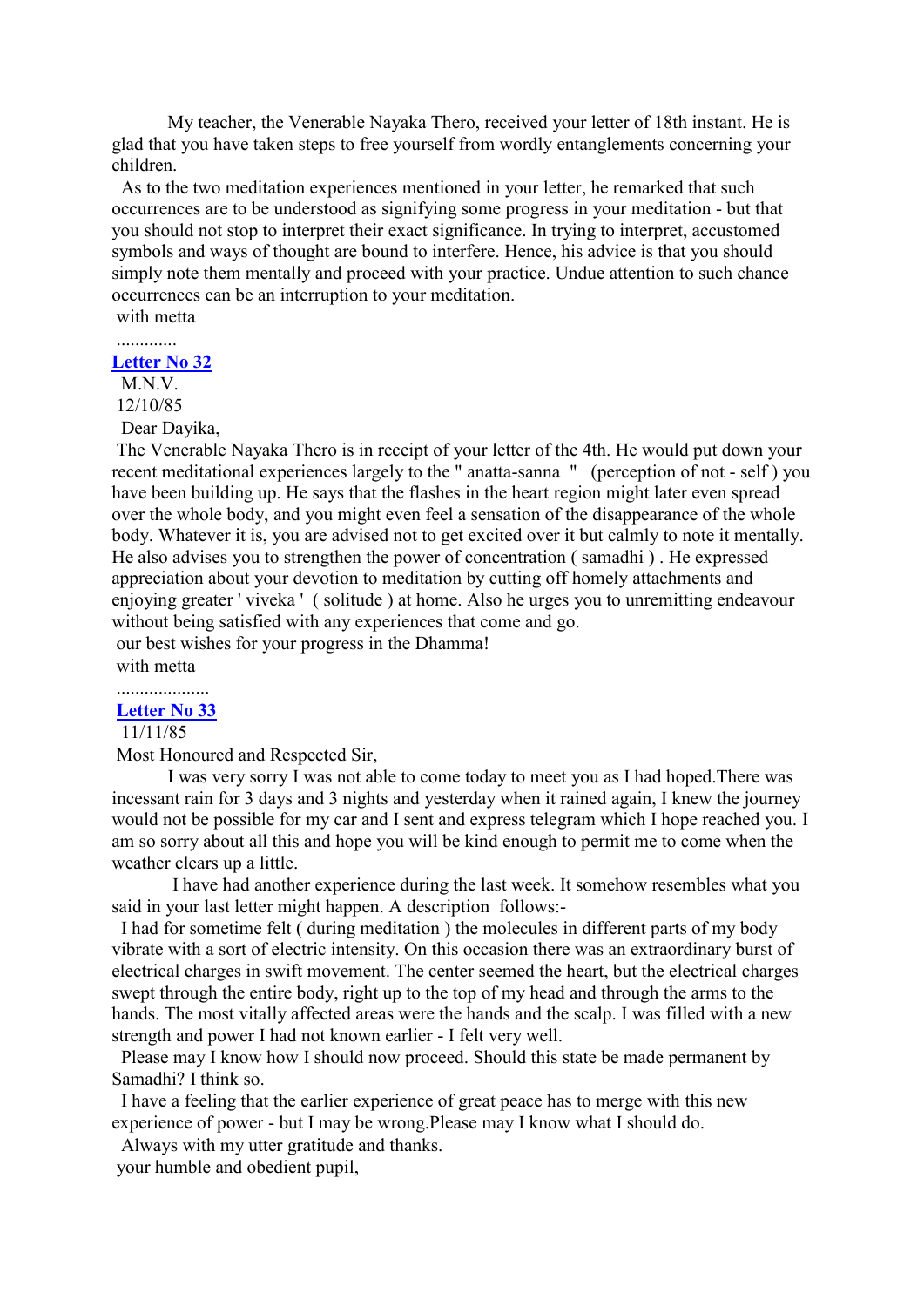# **[Letter No 34](http://comemeditate.webs.com/apps/blog/show/4705778-letter-no-34)**

..............

M<sub>N</sub>V 16/11/85 Dear Dayika,

I translated your letter dated 11/11/ 85 to the Venerable Nayaka Thero. He explains your latest experience in meditation as the arising of the knowledge of Dissolution ( bhanga - nana ) - one of the Insight Knowledges leading to the Fruit of stream - winning (Sotapatti Phala ) . What you described as ' vibrations ' and 'electrical charges in swift movement' are characteristics of that insight. All you have to do now is to continue on the same lines, according to him, paying more attention to 'Samadhi', and you don't have to make any special attempt at merging the two experiences.

For detailed instructions, he kindly permits you to come on any day, other than Monday, Wednesday and Saturday at the morning hour you earlier intended to come  $(8.40?)$ 

Wishing you progress in the Dhamma, with metta

.................. **[Letter No 35](http://comemeditate.webs.com/apps/blog/show/4705762-letter-no-35)**

6/12/85

Most Honoured and Revered Sir,

Firstly I wish to express the highest appreciation for the wonderful talk and advice you gave all 3 of us on our visit to Mitirigala. It has been on inestimable help to us, as well as our families and friends - what advice you gave us we endeavour to share with others.

I have had 3 recent experiences during meditation which I should like to place before your Highness -

(1) The first occurred about 3 days ago. The electrical showers of rain i had spoken to you about, seemed scattered over my body - After a while the body from the waist to my head seemed to leap upwards and outside my body and then back again.

(2) As I was practicing Ana-pana Sati , the breathing could no longer be felt. Instead there was the heart- beat. I concentrated on this, which gradually grew fainter and fainter, until I felt it not in my heart but in my head- Then it faded out altogether from the top of my head. (3) On 5th Dec, about 2 a.m. I was meditating when the entire body was filled with the electric rain. The the entire body broke up into a sort of mist. The outer contours of the body disappeared and every thing was merged in ( I think it must be ) in space outside the body (?) It was reminiscent of the earlier experiences I had of melting away, but that was more like a vision, where the eye played a part - On this occasion it was not a vision - but seemed an actual happening with full awareness of the mind concentrated on the process.

# **[Letter No 36](http://comemeditate.webs.com/apps/blog/show/4705716-letter-no-36)**

M<sub>N</sub>V

9/12/85

Your letter, as we received it, contained on only 2 written sheets, where as there might have been a third sheet, as indicated by the absense of your signature on the 2nd sheet. So the following instructions given by the Ven, Maha Thero are based upon what contained in those 2 sheets.

Your experiences show that you are well on the path, so you must intensify your practice regardless of external obstacles. Try to see every thing in the light of the 3 universal Characteristics ie. "anicca"( impermanence ) , "dukkha" (unsatisfactoryness ) and" anatta"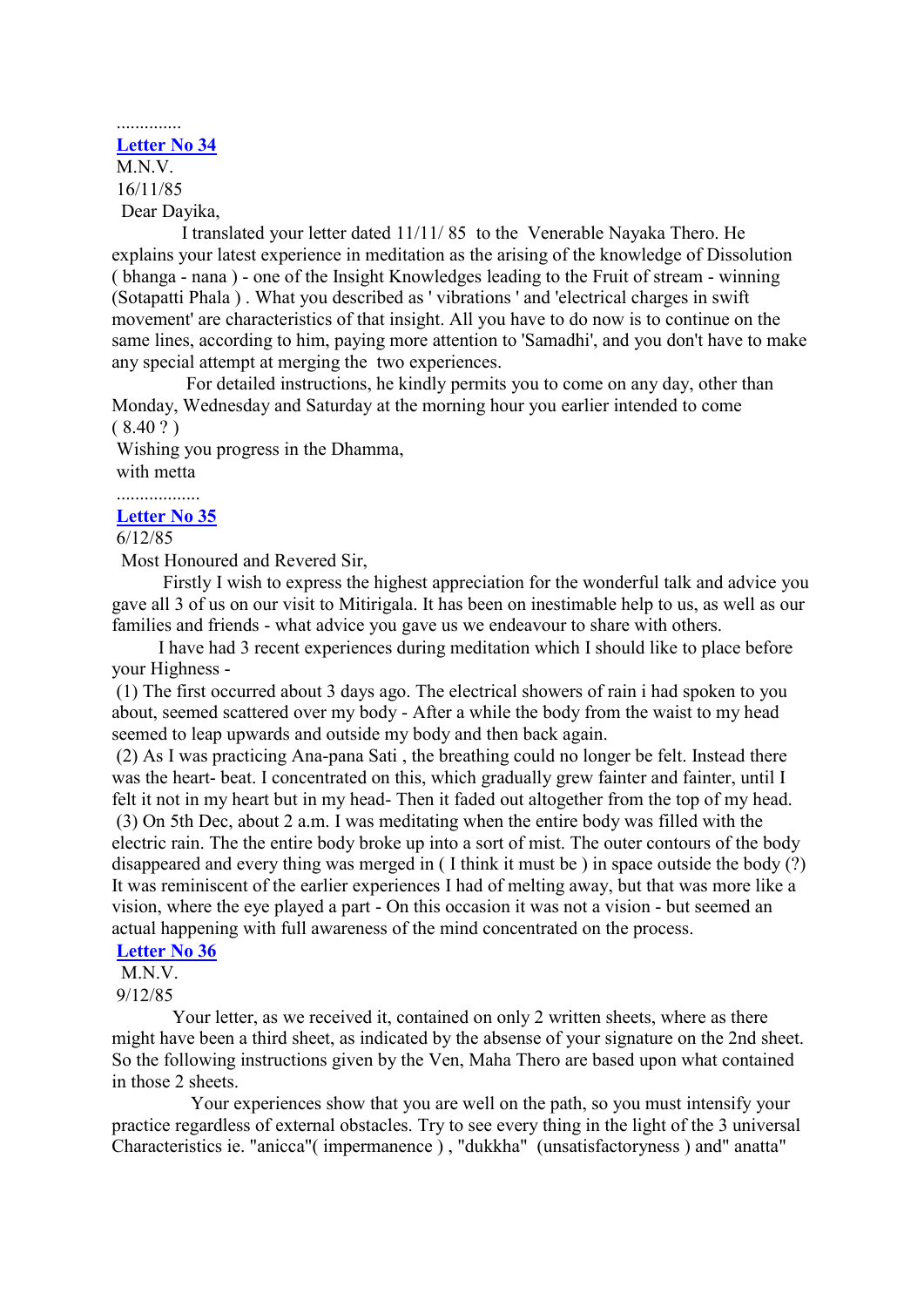(soullessness ) in as many as possible ways, for it is the thorough understanding of these, that would enable one to turn away from the deceptive nature of the body and mind, towards the real peaceful state " nibbana" .

The 'electric rain' , 'body melting up' 'disappearance of the shape of the body' 'dismantling of the parts of the body' variations in the breath and heart beat are all indications of those inherent characteristics of this body. Not only internally , but they are the same in the external world as well. When true wisdom dawns, one sees these 3 signs every where. So the meditater , has to accept this position through wisdom. Don't try to revolt against the nature. If you see your body melting up completely, let it be so, you will simply be experiencing the truth. Don't wish the body to come back to the former state, as that would be a hindrance to progress.

Always be extremely mindful and try to understand with calmness. Watch after your mind and its object. Whatever the object is , the mind should not be attached to it. Understand the true nature of the object and let it go. For instance, when the ' body beating' faded away from the top of the head, you should have carefully inspected the state of mind at that time as well as immediately afterwards.

Wishing you every success in your noble endeavour to understand the 4 Noble Truths.

.............................. ........................... missing...........................

# **[letter No 37](http://comemeditate.webs.com/apps/blog/show/4705692-letter-no-37)**

21/12/85

Please forgive me for not having signed my last letter to you. There were many troubles and I must have been disturbed as I completed the letter. In any case, it has shown my lack of Sati which I shall keep in mind and try to remedy.

I thank you very much for the instructions which I shall follow as well as I am able.

Yesterday, I had an experience during meditation - I had gathered together a fair level of Viriya and Sati - After this came Samadhi. I realized a balance had to be kept between Viriya and Samadhi - Both body and mind were very still and when the necessary Upekha was established, the sort of electric rain spread over my head, chest and shoulders; while more pronounced electric waves ran all over the lower half of the body - These merged and lasted about an hour together with a perfect relaxation and peace.

I feel now a confidence in attaining this Samadhi which I did not have earlier. Should I try to attain this regularly?

(2) A day or two earlier I had another experience during Ana-pana meditation - I seemed to be above the body and listening to the breathing going on in the body - The inhaled breath seemed to be divided into 3 sections, but the exhaled breath was smooth - I watched this process for about 5 minutes I think, and then there seemed to be a merging as I came out of meditation.

Thank you again for every kindness shown me and in directing me on this magnificent, difficult and subtle Path.

From your humble, obedient and grateful pupil.

# **[Letter No 38](http://comemeditate.webs.com/apps/blog/show/4705686-letter-no-38)**

M.N.V.

30/12/85

Dear dayika,

The Venerable Nayaka Thero has received your letters. I translated to him the contents of your letter of the 21st. He assures you that both your experiences are signs of progress on the 'Path' By way of further instructions he said that you may certainly try to attain that Samadhi regularly, only, that you should not allow any 'Uddhaca' ( restless) state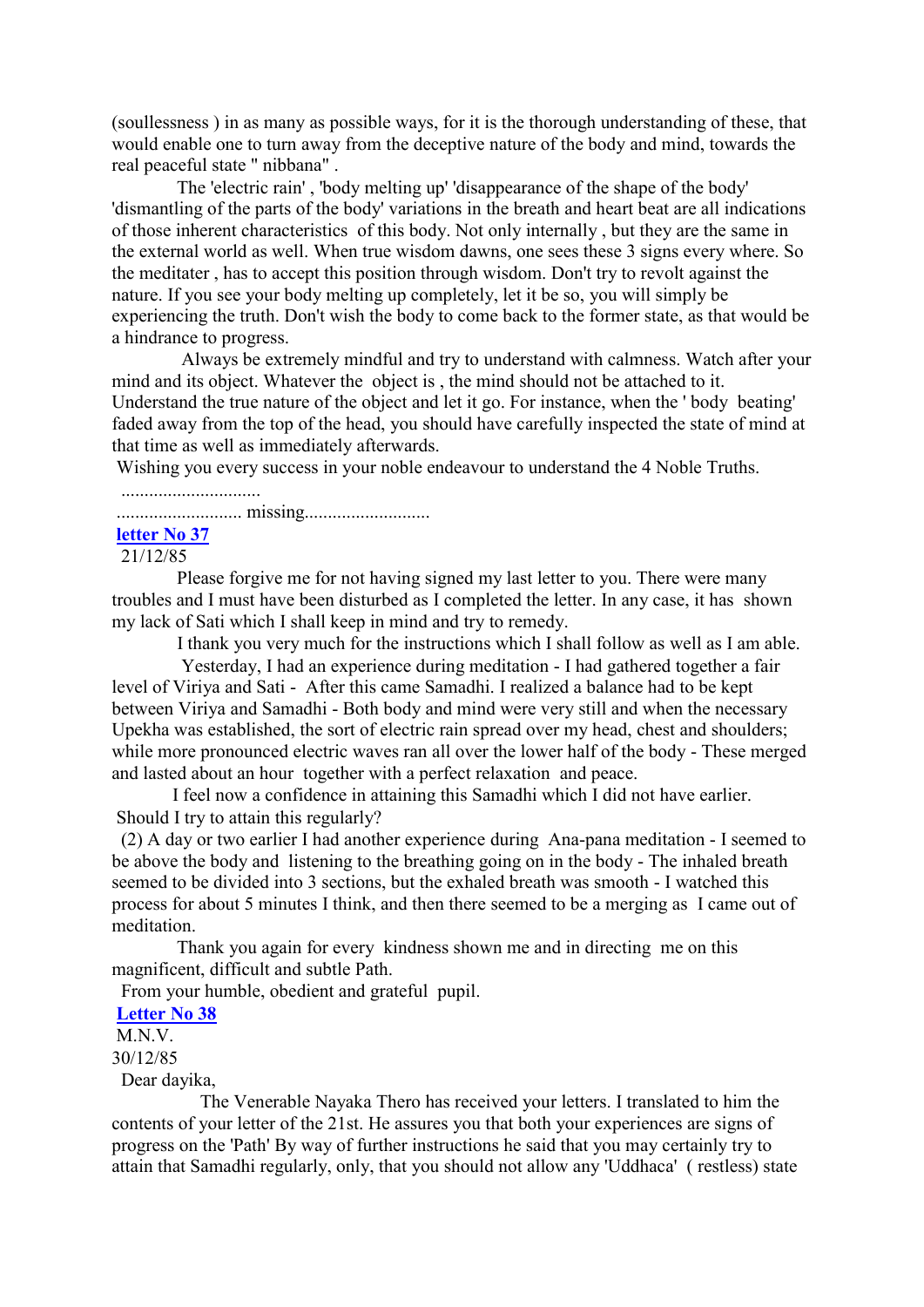of mind, by undue eagerness for results. Just make it part of your daily routine. The second experience too has its 'vipassana ' value, which he recognised as part and parcel of dawning Insight Knowledge.

with best wishes for your progress with metta

...................

# **[Letter No 39](http://comemeditate.webs.com/apps/blog/show/4704216-letter-no-39)**

# 5/1/86

Most Venerable and Revered Sir,

My greatful thanks for the instructions received. I shall endeavour to follow them with care. Please forgive me for writting to you again so soon. I hope I am not being a nuisance but varying developments seems to be occuring almost simultaneously.I shall describe them below.

(1) There is a strong itching sensation over the body, including the scalp, which occurs , sometimes during and often after the periods of meditation.

(2) The electric waves now fill the entire body and head and they seem to move out from the top of the head - and I hear very clearly a humming shound which seems to come from the sky. I hear this sound quite frequently now, accompanied by a sensation at the top of the head - I think they may ( or may not ) be inter-connected.

(3) In the previous letter ( not the last letter ) you had said " when true wisdom dawns one sees the 3 signs ( Anicca, Dukkha Anatta ) everywhere.

Now I must recount some experiences I had some time ago. I was practising the meditation of looking at an object, eyes open and without blinking. One day, I was seated in my garden "gazing' at a plot of grass when I saw it break up into moving ( vibrating ) particles. Not only the grass, but all the trees surrounding me as well. There was a beam of sunlight which also broke into rainbow colours. Every particle was in movement and vibration, and every thing ran into a togetherness with a mist connecting them all.Then I was strangely aware that the heart beat I felt in my body corresponding exactly to the pules beat that I saw running through the scene. I also used to see the faces of people I was talking to suddenly covered by a similar mist and the flesh would dissolve and I could see the bone formation exposed like a skeleton from beneath.

Someties a block of shops would be enveloped in this mist and would commence to dissolve - as it was rather strange I gave up this meditation.

I wonder whether i should start on this meditation again?And I also wonder whether this may have anything to do with the understading of Anatta?

(a) There experiences were with my eyes open ( b ) The other experience ( where I saw my body dissolve ) were with closed eyes.

I should be most grateful to have some understanding of the meaning of these occurrences. With every good wish for the New Year

Your grateful, humble and obedient pupil.

## .....................

P.S., I also have experiences in hearing - The sea is about 1/2 a mile from my house but during meditation I clearly hear the sound of the far away waves. ( 2 ) The railway is also about 1/2 mile away but sometimes I hear the engine and the movements of its wheels.

### **[Letter No 40](http://comemeditate.webs.com/apps/blog/show/4704199-letter-no-40)**

M.N.V. 14/1/86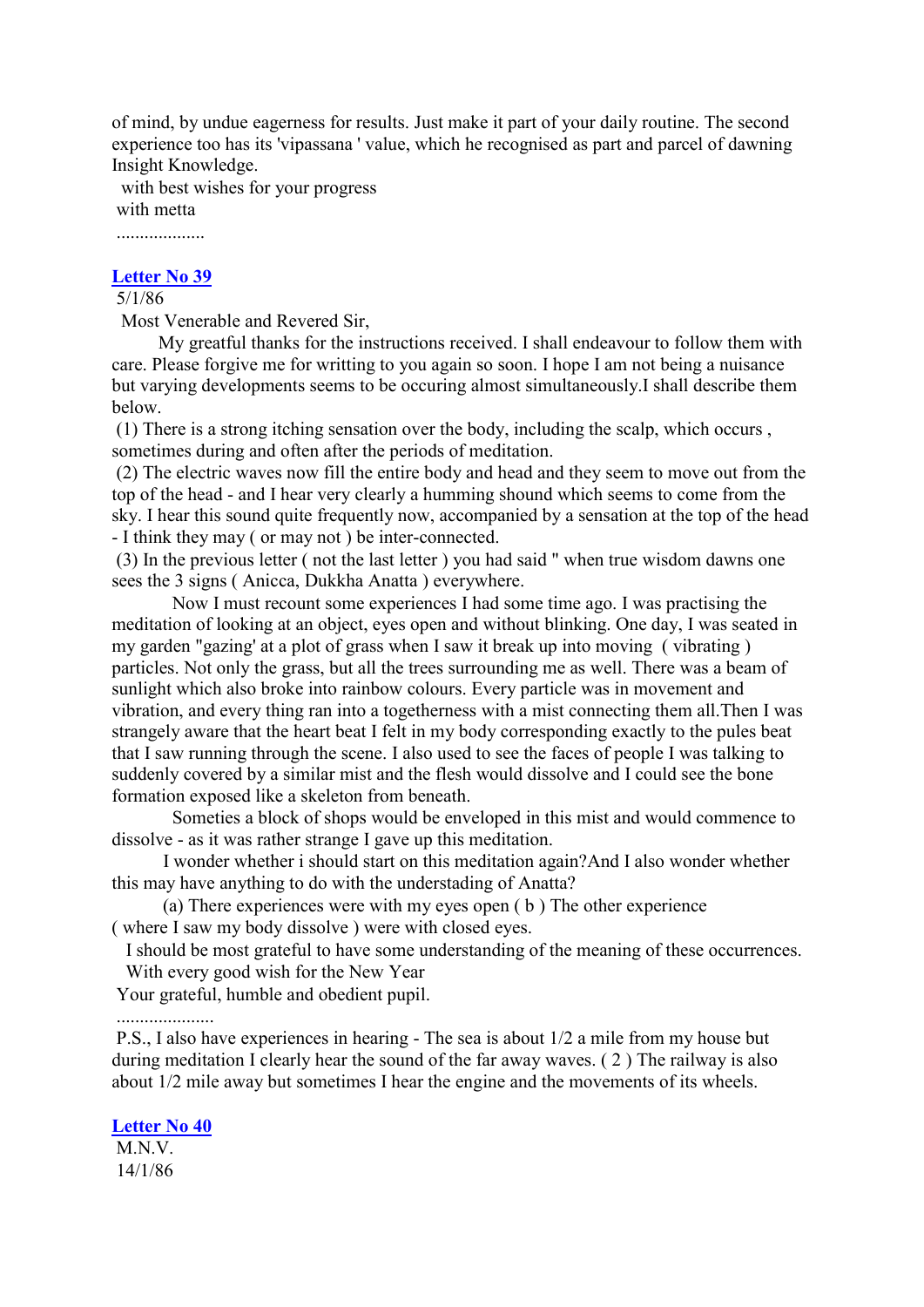## Dear Dayika,

The venerable Nayaka Thero has received your letter of the 5th instant. He was much impressed by the experience recounted in your letter, particularly by your flash - back to a previouse experience (no 3 ) He says that all these experiences are variouse aspects of the Knowledge of Dissolution ( bhanga Nana ). What you feel internally ( strong itching sensation , electric waves etc. ) are the result of that insight 'turned on ' towards one's own body.The dissolution of one's own body is the 'net result.' The breakup of the plot of grass, sun's rays, faces, blocks of houses etc. into vibratory particles is the manifestation of that insight switched on externally. The exposure of skeletons in people you see is also common to that same insight, from which the other insights like those of Terror ( Adinava ) and Disenchantment ( nibbida ) can 'take-off'. The Venerable Nayaka Thero assures you that there is no aberration evident in your experiences and that you may certainly develop your meditation on the same lines. He also said that you may feel confident of the

fact that you are well on the Path to the First stage of Sainthood ( Sotapatti phala ). Regarding your observations on the faculty of hearing, he says that they are signs of Samadhi 'picking - up ' . To developed samadhi, normally indiscernible sounds become clear and audible.

Best wishes for you progress! with metta

P.S. The venerable Nayaka Thero is back at Nissarana Vanaya since the 10th.

#### **[Letter No 41](http://comemeditate.webs.com/apps/blog/show/4704190-letter-no-41)**

....................

## 23/1/86

Most Honoured and Respected Sir,

My sincere thanks for your kind letter with the assurance that my meditation is going fairly alright. I am happy about this and shall endavour to continue according to instructions. There are some things I wonder about.

(1) About vibration that spread over my head and body - I do not seem to have any control over them- They come and go as they like. I have been studying them closely and I think now that to control them I should fix the mind inwards without thought, balanced and stilled (Sati) . So while at work the mind is sent outwards. As soon as work is finished the mind could be turned inwards and fixed (sati) - but on nothing whatsoever, but in a state of stillness, alertness and balance - neither agitated nor sleepy. I wonder if this is correct?

On the day Your Highness's letter arrived, I had a further experience about 4 a.m. It was as follows:- I had been meditating for a fair length of time - Now I saw with closed eyes that every thing around me had vanished ( I had no body or thinking mind- only an awareness ) There were no tangible objects anywhere- only a film of mist. This experience lasted a very short time - As it faded I seemed aware of 2 words Pragna and Karuna plus a feeling calm and well being. I considered the 2 words a little peculiar - Maybe they were reflextions of impressions in my mind which had surfaced.

With my gratitude and renewed thanks for leading me on this wonderful Path. Your humble and obedient pupil.

......................

## **[Letter No 42](http://comemeditate.webs.com/apps/blog/show/4704181-letter-no-42)**

M.N.V. 25/1/86 Dear Dayika,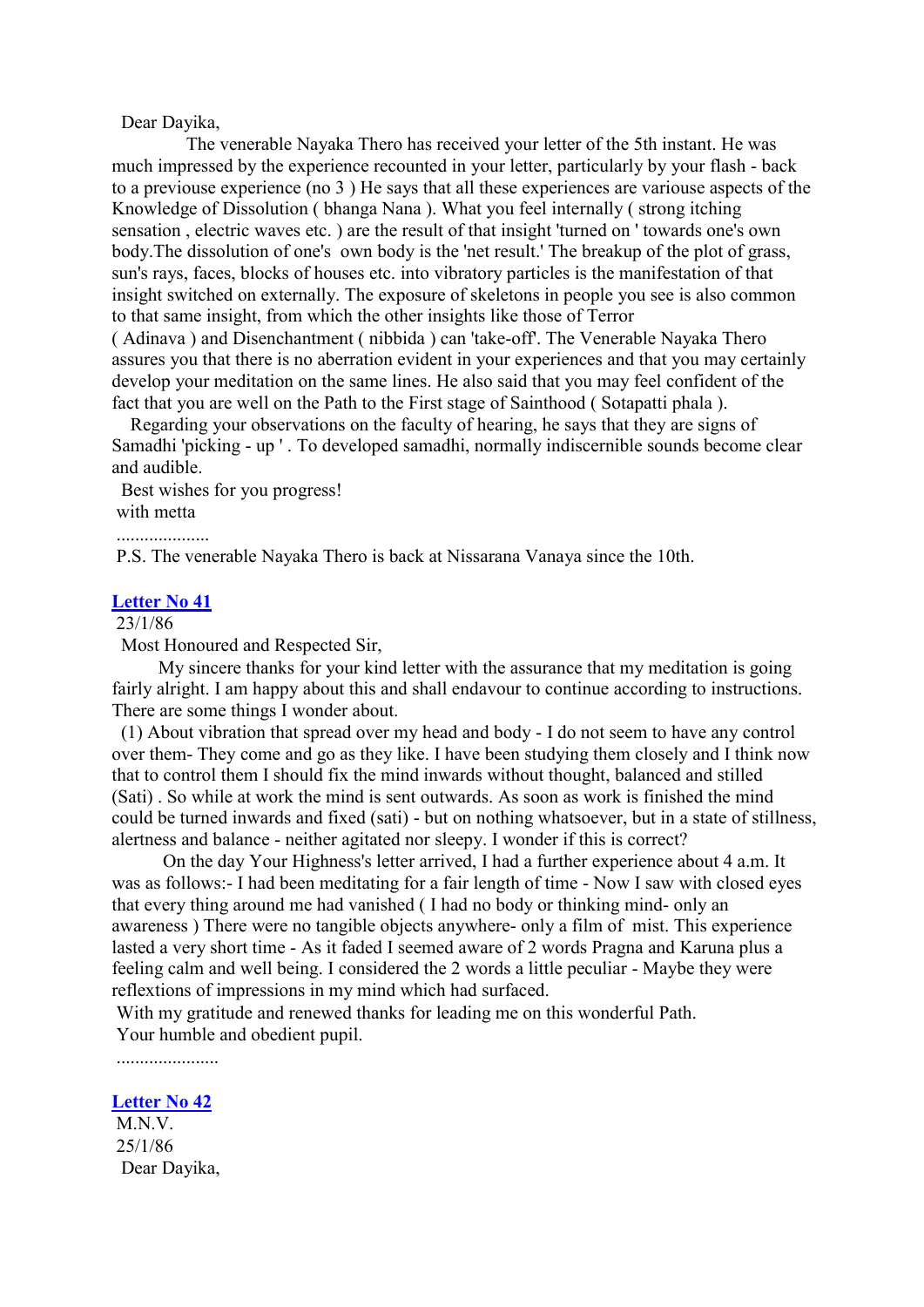The Venerable Nayaka Thero has received your letter of the 23rd, which I translated to him. He observed that your ability to fix the mind inwards without thought - balanced and stilled is one that only a developed meditater possesses, and is therefore, commendable. About those 'vibrations' , however, he says they are mere manifestations of the true nature of Nama - Rupa - Sankharas, and as such you can also resort to 'mental-noting' to step up 'vipassana'/

The special experience you had mentioned ('every thing ..... had vanished..... no body or thinking mind etc.) is a highly significant experience , if it had been preceded by that state of 'balanced and stilled mind' which you now and then find yourself in. To say something more conclusive about it , he wishes that you send a more detailed account of it as far as you can remember. In addition to what went before ( that brief while of nothing-ness) you may also mention whether you are aware of any significant change in your attitude, sensory experiences, values etc. Since that brief experience: ie. whether it has had any noteworthy effect on your ways of thought.

Best wishes for your stready progress in the Dhamma. with metta

..............

#### **[Letter No 43](http://comemeditate.webs.com/apps/blog/show/4704150-letter-no-43)**

29/1/86

Most Honoured and Revered Sir,

Once again my greatful thanks for the kind instructions in the letter of 25/1/86. I shall now try to answer the questions placed before me regarding my experience ( in "everything vanishing") during meditation - except awareness.

Question 1 - Had the experience been preceded by that state of a "balanced and stilled mind " that some times come to you?

Answer 1 - Yes, my mind was balanced and still after about 2 hours of meditation . Those swift intuitive visions only come to me after fairly long periods of meditation. I had got up for meditation at 2 a.m. and the vision flashed in shortly after 4 a.m. It is only when the mind is calm- yet alert and has ceased to function and register in any way whatsoever that very clearly the vision flashes in.

Question 2 " A detailed account of what went on before the vision"

Answer 2 I cannot recall the exact order of my meditation but I commenced meditation at 2 a.m. after a good night's rest. I went through Metta Bavana, Vedana Bavana, the recollection of 37 Bodhipakkiyas, 4 Satipatthana, 7 Bojjangas, 12 Paticcasamuppada, 10 Paramitas, 10 Sanyojanas, Anicca, Dukkha Anatta,- Then Sakman Bavana and finally Anapana. I always end with ana-pana as then my mind is balanced and I can continue undisturbed till morning for a fairly long spell. The vision ( if it comes?) always comes during this period. The vision comes absolutely unexpectedly.

I shall recall some earlier Visions:

1) In one vision I saw my body vanish little by little into a still large ocean.

2) In the next vision my body broke up and vanished gradually into thin air- This time there was no ocean. I did not seem to have a thinking mind . (only awareness of proceedings)

3) This last time there was only my awareness from the start - no body - no thinking mind - My awareness was that everything, everywhere had disappeared, on a much larger scale thank before. The vanishing did not take place gradually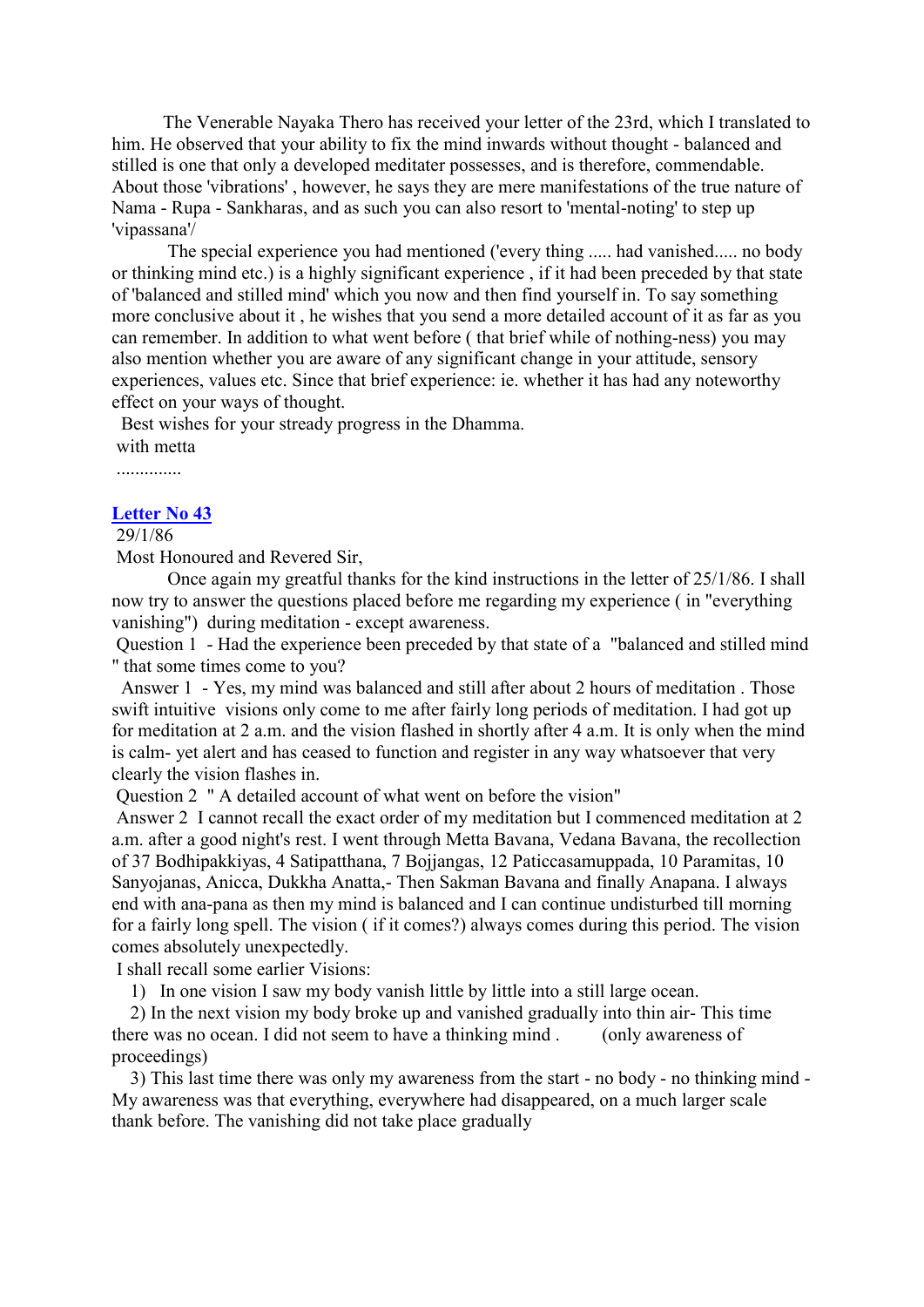( as in the former experience of my body vanishing ). It was a flash in which everything which existed disappeared - only a mist remained. Everything happened swift but clearly. I was left in a state of calm happiness and a feeling of well being and strength.

Question 3 Are you aware of any significant change in yourself, attitude, sense exepriences, values etc.?

Answer 3 I shall try to answer this question but it is difficult as I have been changing fast in my character for the last 6 months or so.

(a) I used to have a quick temper. Now I never get angry (even in thought- I check it immediately as I am immediately aware) and I replace it by a thought of the Buddha's doctrine and how he would advise me to handle the situation.

(b) I used to be fond of certain sweetmeats. My children bring me these things but I am surprised to find I am no longer interested. I have no particular desire for them or for any sense object. This gives me freedom and joy as I have all I want.

(c) Whatever trials come up I find calmness very quickly by thinking of the Dhamma- So I feel my equanimity is developing - but must be improved further.

(4) I get my joy by trying to be useful to others e.g. There are three blind people I see regularly as they are very lonely. I also have some mental cases whom I try to help- I used to help at the asylum ( Angoda) and got good results with the patients. The authorities wished me to teach and train others who were in charge of the patients. This I could not do - Since anything I was able to do , to help , was the result of seeing into the patient's minds - only when you can feel as the patient feels, can you truly comfort them.

Now I look around to help others in any way I can. This is my joy.

(5) Many friends come to me now and wish to know something of the Dhamma- so I try to explain what little I know- but I also explain that I do not know sufficient - Only what I know, can I explain to them and that would be in the field of meditation. - But I find that always at all times every problem, everything that happens I connect immediately in my mind with the Dhamma- This is my way now and therein lies my Peace. These characteristics have grown and now I have a deep Faith and Confidence- Perhaps this last experience has given me a strongly rooted strength and confidence. I have no fear or uncertainty - I can move forward strong, confident - joyous and nothing can take it from me since it is intangible.

I have tried to answer the questions asked of me, but they are not easy to clarify. If further clarification would be helpful in any way, I would inded be delighted to come one day to Mitirigala. There are some past experiences too which maybe I ought to mention, but these were even before I started meditation in earnest.

With many thanks for all this kindness in guiding me and with every good wish to your Highness.

Always your greateful and humble pupil

.................

P.S. I wish to express my thanks and gratitude for all the kindness shown me by Bikkhu ............. for helping me with his clear interpretation of the Master's instructions. How could I have managed without them. I am inded lucky! Many many thanks.

#### **[Letter No 44](http://comemeditate.webs.com/apps/blog/show/4704138-letter-no-44)**

M.N.V. 2/2/86 To ..........

The venerable Nayaka Thero is in receipt of you letter of 29th Jan. He gave some deep thought to its contents when I translated them to him, and asked me to pass on the following instructions to you.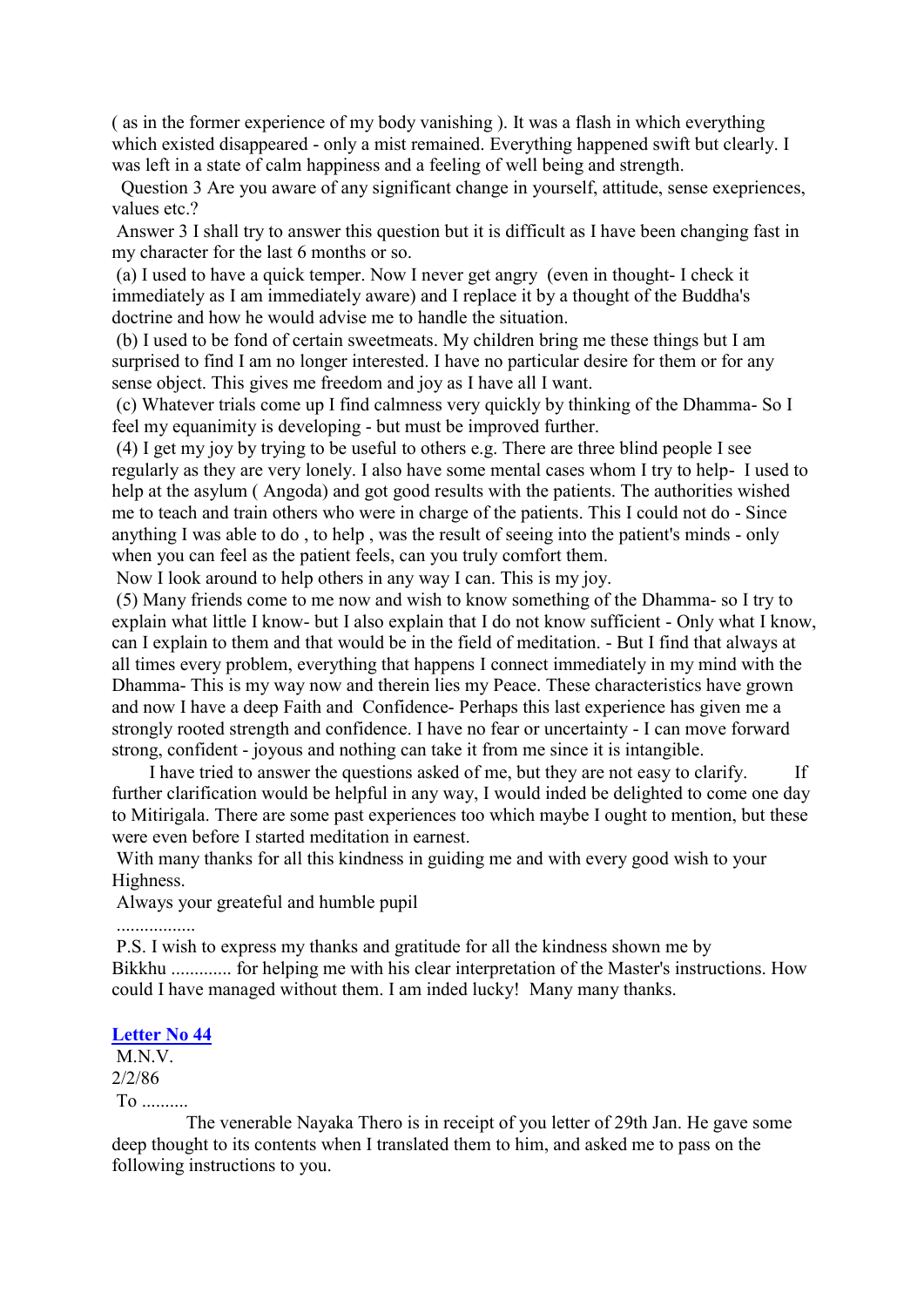Please go through the sections on 'Insight Knowledges' in his book on the Seven Stages of Purification and The Insight Knowledges\* and write back informing him how much of it is a matter of experience or 'realization' to you now, after all your experiences mentioned in your letters. The venerable Maha Sayadaw's "Progress of Insight' is also a book giving a detailed explanation of stages of Insight.

Best wishes for your progress in the Dhamma with metta

..................

P.S. (about your P.S.)

The meditation is part of once's obligation to a revered Teacher and also an expression of 'mudita' ( sympathetic joy) for those who strive to see the 'Miracle of the Dhamma' in their lives.

\* The book " Seven Stages of Purification and The Insight Knowledges" can be accessed at [http://www.buddhanet.net/pdf\\_file/bm7insight.pdf](http://www.buddhanet.net/pdf_file/bm7insight.pdf)

**[Letter No 45](http://comemeditate.webs.com/apps/blog/show/4704130-letter-no-45)**

# 6/2/86

Most Ven. and Honoured Sir,

As instructed I have studied Chapter Vl on the 9 Insight Knowledges and I think my experiecnes seem to cover rather closely all these 9 knowledges. Chapter Vll deals with a further development of Purity, concentration, balance while letting go of the Ego and all claim to the conditioned existence - whith full understanding that everything which changes is charged with Dukkha. In abandoning all these which should be abandoned and cultivating the qualities which should be developed, there has to be a ceaseless mindfulness and endeavour - and a ceaseless endeavour towards the Eternal - the Changeless - the unconditioned- Nibbana. There are the principles I try always to keep in mind.

Peace I think I may have experienced during meditation (1) The aftermath of seeing myself dissolve,and (2) After seeing the dissolution of everything into a mist as viewed in my last vision.

Now after reading Chapter Vll I begin to wonder whether this last vision is something connected with the void- Sunyata - accompanied as it was with rest and Peace.

But I wonder wheather I can know or judge myself? Would it be totally imparial - I can only try to be so.

My knowledge too is inadequate though in the field of experience I have been blessed. Only someone with both knowledge and experience could really judge (my progress).

But of one thing I feel certain and that is that I keep growing in Peace and contentment and the back-ground for this is the attempted development of love and thoughtrulness for others. How closely connected this love is with joy and peace. Without experiential knowledge of this truth I could never have really understood.

After a time when one is at Peace and everything can be dissolved into this peace, one lives a life governed by this Peace, Joy and Contentment- free from fear and anxiety.

There is a point when one has to travel alone and I contemplate on this point, now , at this moment of aloneness of no thinking.

Your humble and obedient pupil,

with every good wish and my eternal thanks.

#### A Further Experience

..................

As I commenced meditating I experienced an itching sensation ( which I often get at the start of meditation ) at the base of the spine - Then a powerful current of force swept upwards through my body until it arrieved at the heart level. (It did not go further) There was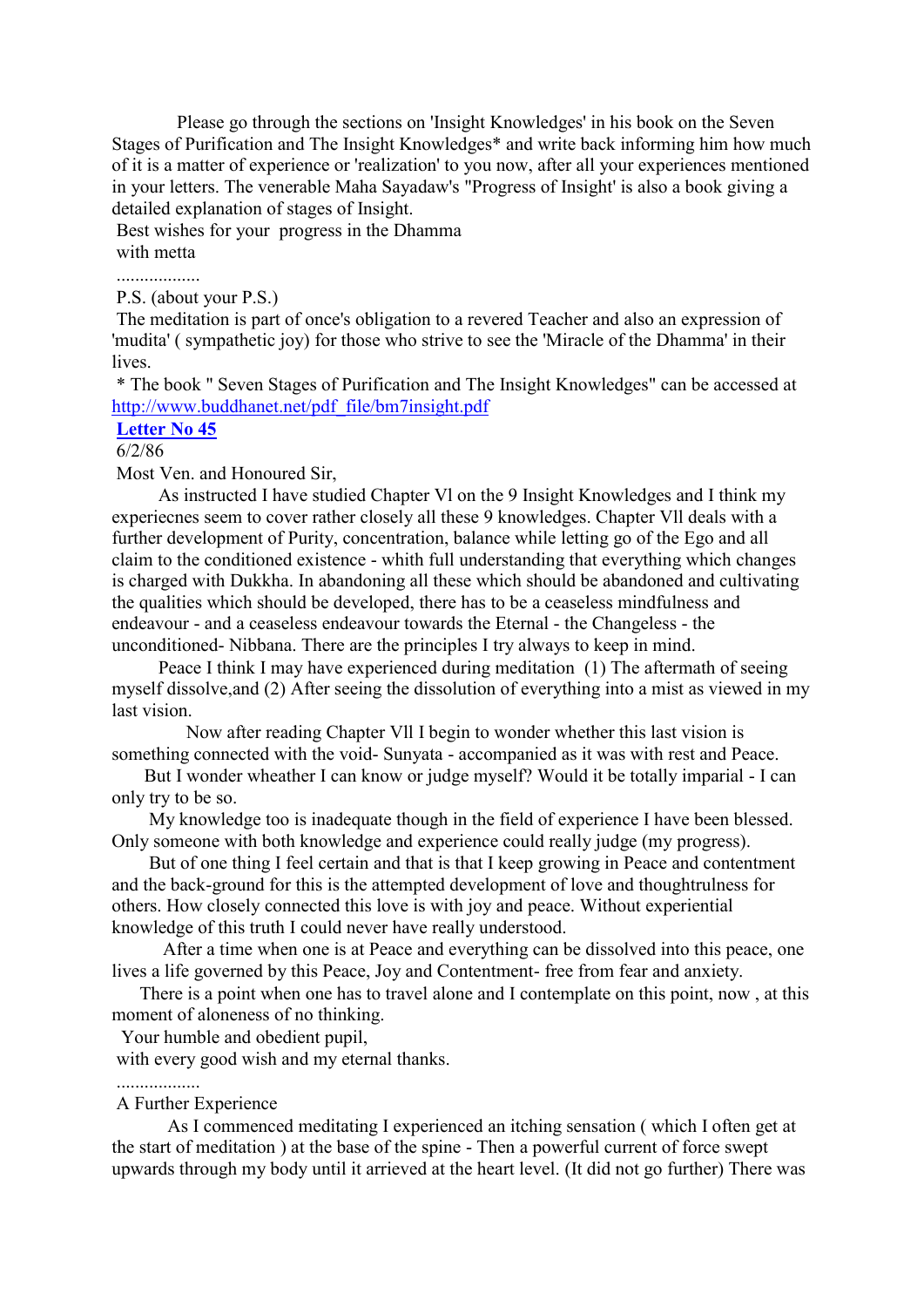a hot glow ( Not unpleasant ) and I started perspiring - My body from feet to heart was filled with this force - It was like a current I used to feel, but of greater intensity. It remained for about 10 minutes and I was aware of a powerful heart beat - I started counting the heart beats from 1 to 100 - then over and over again in hundreds - Then fairly soon my legs grew cold and very very gradually everything normalized. It was rather a frightening experience. (2) I must also mention a physical change I have observed - My skin colour has changed to a much lighter hue. The skin texture has become delicate and has a glow as of silk when light falls on it. I first noticed this change on my hands ( at the wheel) while driving my car - When I noticed this shine I thought it was because my hands were perspiring in the sun. But now I realize there is a permanent change throughout the whole body.

..................

#### **[Letter No 46](http://comemeditate.webs.com/apps/blog/show/4704115-letter-no-46)**

M<sub>N</sub> 11/2/86 Dear Dayika,

I translated your letter of the 6th instant to the Venerable Nayaka Thero,who made the following comments:-

(1) To reach the culmination of your present line of progress you need only a very short while, but in order to build up that 'spurt' you will have to see that both concentration and insight pull on together like yoked bulls ( 'yuga naddha'). He infers that at present they are not well balanced in your case. He also advises that you set apart at least one week of strenuous effort keeping yourself totally free from other cares and activities.

(2) About your recent experience in samadhi, he observed that your fear

( 'frightening experience ') prevented it from developing into a very good samadhi in which the 'current' would have reached the top of you head, instead of stopping short at the heart. So he advises you not to get excited when some thing out of the ordinary happens next time. In general, he was appreciative of your unflagging devotion to the TASK.

Best wishes for your further progress!

with metta

................

#### **[Letter No 47](http://comemeditate.webs.com/apps/blog/show/4704110-letter-no-47)**

# 10/2/86

Most Ven. and Honoured Sir,

In my last letter dated 6/2/86 I spoke of a rather alarming experience I had during meditation - when my heart started beating rapidly and broke out into a sweat and the electric current swept over my body.

It is very interesting that after this experience, that now, during meditation I seem to have arrived at a stable level - In this new experience, (and I have had it repeated 3 times) the heart seems to be the centre. From it radiates in all directions, a sort of vapour which floods the entire body. It has an electric power but is within my control. The body is filled with a pleasant glow and this experience can last 30 minutes or more.

I feel maybe the earlier current has stabilized itself and I seem capable of having the experience repeated during meditation. I feel well and strong physically and my ailments seem to have vanished almost entirely now. Earlier my troubles used to come and go.

Please may I know how I should continue? Should I attempt to procure this state outside meditation hours as well?

With my thanks and gratitude for leading me on.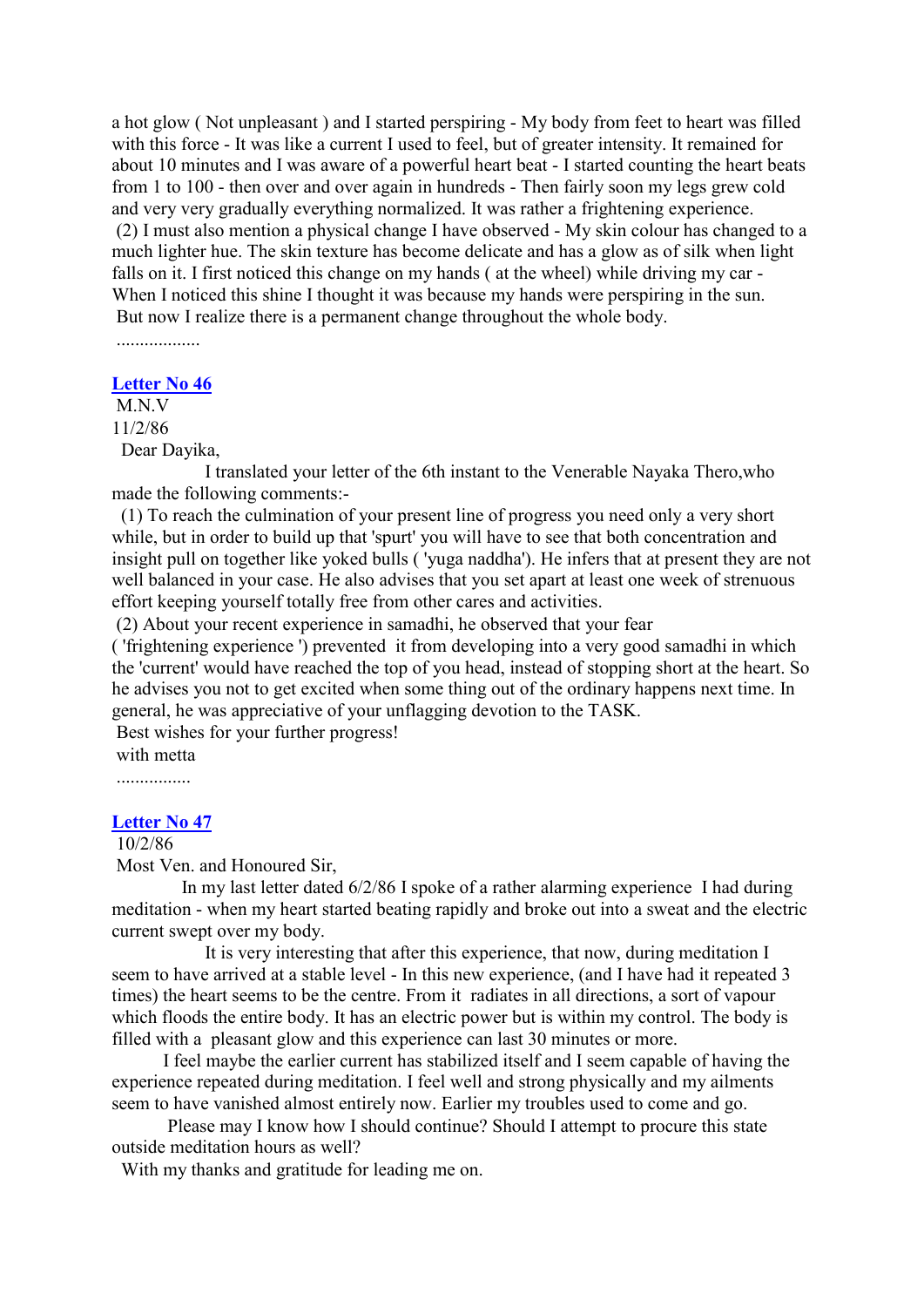Your greatful and humble pupil,

#### ................... **[Letter No 48](http://comemeditate.webs.com/apps/blog/show/4704090-letter-no-48)**

# Dear Dayika,

The Venerable Nayaka Thero is in receipt of your letter of the 10th. He was glad to know that your Samadhi has reached a stable level and that you are in control of it. By way of instructions, he said that you should by all means try to maintain that level of experience, if possible even outside meditation hours, or at least to maintain good 'Sati' where "Samadhi' is not possible. He also recomends that you may read with profit the relevant sections on Samadhi (4jhanas) in the Samannaphala Sutta of the Digha Nikaya. ( Dialogues of the Buddha)( Sutta No 2) where the Buddha gives scintillating similes to illustrate the actual experiences in the Jhanas. Maybe it will strike a familiar note for you.

The instructions given in the previous letter ( which may have reached you by now ) still hold good as far as your progress in insight is concerned.

The Venerable Nayaka Thero stressed that you should set apart 3-4 days of intensive meditation for that purpose. He also gave a special hint as to how you should proceed :-

Immediately after a good sitting session with your now stable samadhi, you should turn your attention to Nama - Rupa as they are manifest to you in Anapana - sati, It will set you on the track to highter levels of Insight.

Best wishes for your progress,

with metta ..................

# **[Letter No 49](http://comemeditate.webs.com/apps/blog/show/4704084-letter-no-49)**

19/2/86

Most Honoured and Respected Sir,

Thank you very much indeed form the last 2 letters. In the first letter it says " You will have to see that both concentration and insight are balanced . I am not quite sure what the word "concentration " connotes - would it stand for Samatha Bavana or Sati? or may be both?

I realize too well that my sati is deficient. I shall do my best to rectify this weakness.

(1) I have contacted friends who will send me the Digha Nikaya . After I have read the 2nd Sutta I shall write back if some of my experiences tally.

(2) I shall also endeavour to keep apart certain days devoted only to meditation and the Dhamma.

(3) I shall follow closely instructions of turning my attention to Nama -Rupa (as manifested to me in Ana-pana) immediately after a session of meditation.

Now I have had another experience extremly difficult to describe.I meditated for about 1 1/2 hours and had reached a good state of Samadhi. The next thing I realized was that I had got out of Samadhi, but not before I had experienced an extraordinary level of Peace and Rest, never before experienced. I had been transformed into the quality of Peace and completly unconscious of myself - It was a subtle and immaterial experience. All the other experiences I have had so far

( of dissolving and disappearing into a mist etc,) seemed gross and material in comparision. I was not sure if I was asleep when I experienced this, (but I never fall asleep)

Time did not seem to come into this experience (In earlier experiences I had always known roughly how long the experience lasted) Now time did not seem to function.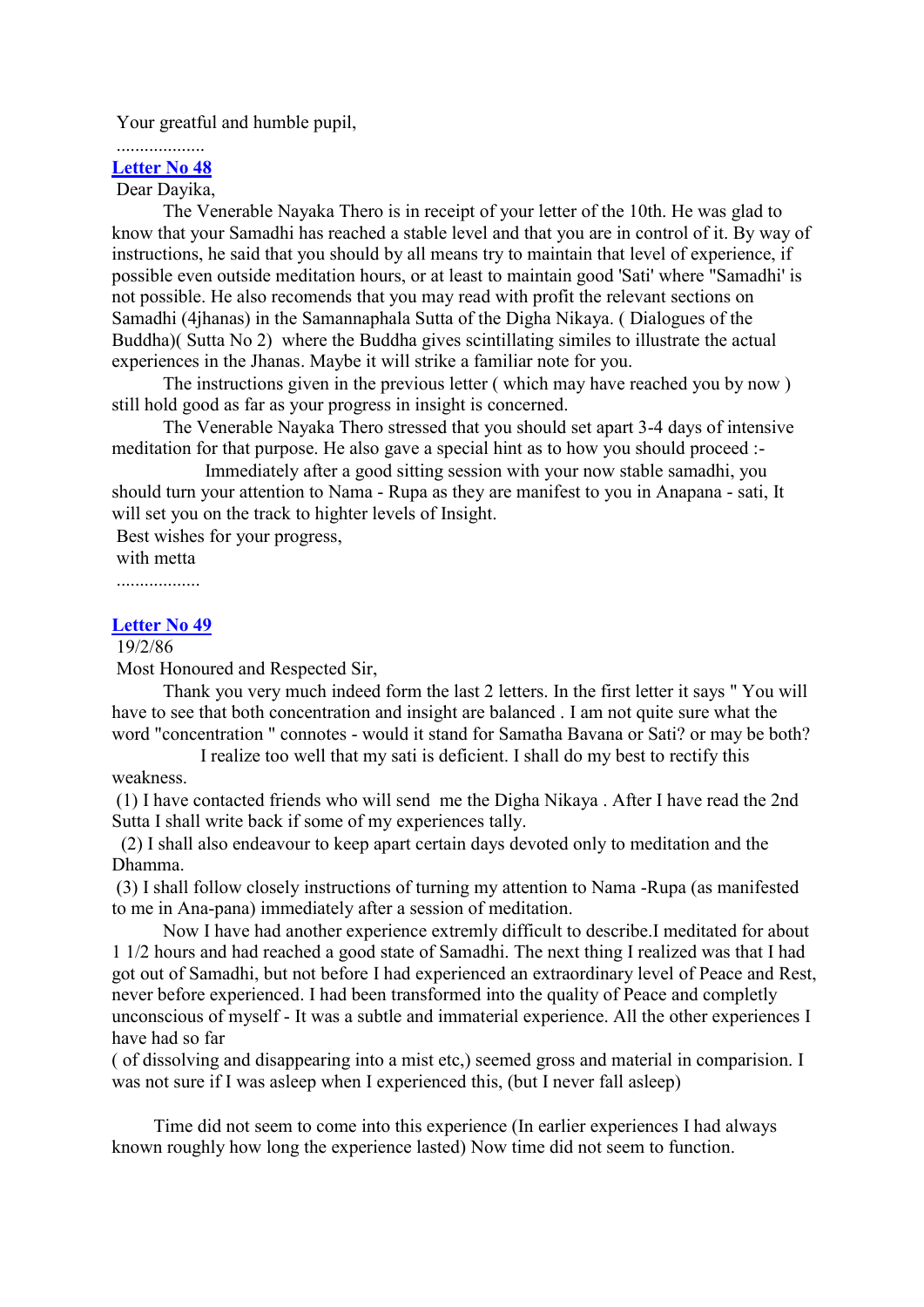The Peace was of the quality of that found in sleep - Perhaps that was why I thought I had been asleep.

All other experiences I could describe clearly - but this was of a new order. Completely intangible to both senses and mind - Was I awake or asleep when it occurred and what was it?

With my thanks for every thing and my thanks for the wonderful interpretation by the kind Rev. ............

With all my grattitude Your humble and obedient pupil

...................

# **[Letter No 50](http://comemeditate.webs.com/apps/blog/show/4704078-letter-no-50)**

Dear Dayika,

The Venerable Nayaka Thero is in receipt of your letter of the 19th. When I had translated it to him, he announced that at last you have reason to be happy that your endeavours are 'Fruite'-ful. That 'extraordinaty level of Peace and Rest never before experienced' in which you 'had been transformed into the quality of Peace' ....... etc. is the Fruit of Stream - winning ( Sotapattiphala) . It is the taste of Bliss of Nibbana - the true awakening ("was I awake of sleep?" you were more awake than asleep )

The fact that "Time did not seem to come into this experience" shows that it is a supermundade level. ("All other experiences I have had so far .... seemed gross and material in comparision").

While congratulating you on your success, the Venerable Nayaka Thero instructs you as to how you should re-attain that same experience in Phala samapatti. You have only to get into the same frame of mind (as far as you can recollect) which you were in, when that experience occurred and make a formal determination like "May I re-attain that sublime level of Nibbanic bliss - may I re-attain the Fruit of the First Path" He said that you should also determine the period of experience, say....... May I remain in it for one minute, (and then) for 2 mts, 5 mts and so on.

The experience will last exactly the period for which you determine it. He also encourages you to further pregress on the noble Path.

Ref. that littel point on terminology:'concentration' is the usual rendering for samadhi in the triple training sila, samadhi , panna. 'Samatha' is calm or Serenity as opposed to vipassana (insight) , a more generic term covering the trend , and tenor of samadhi. 'Sati is mindfulness the precursor of samadhi which lasts longer. I hope you could sort out the reference to concentration in the earlier letter in this context. (You may take it as the power of concentration in relation to the power of insight)

Best wishes for your further progress. with metta

.................

# **[Letter No 51](http://comemeditate.webs.com/apps/blog/show/4703949-letter-no-51)**

# 23/2/86

Most Honoured and Revered Sir,

Thank you once more for the letter of much good news. It has given me great happiness - But all the credit for the happening must go to the Great High Priest who has trained me ( for the last 7 years ) with the greatest kindness, wisdom and patience - as well as to those who have translated his words for me with perfect clarity. I shall always follow the instructions given in this last letter as well as I am able.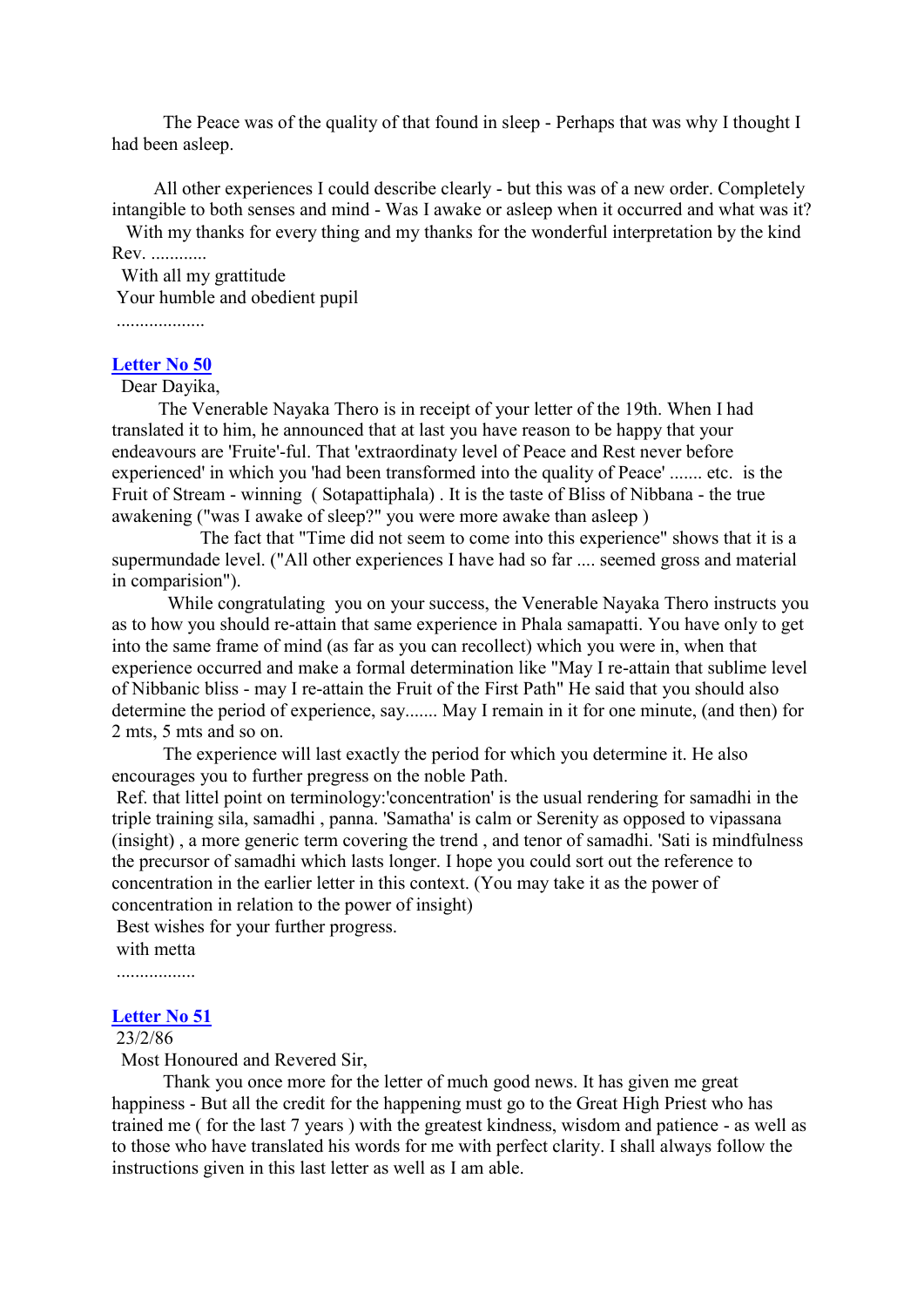With my infinite thanks and gratitude, Ever your humble and ovedient pupil.

...........................

#### **[Letter No 52](http://comemeditate.webs.com/apps/blog/show/4703944-letter-no-52)**

# 28/2/86

Most Honoured and Revered Sir,

I write again , to state that a previous experience I had had of heavy heart beats, perspiring and fear, returned again last night. But this time I had no fear, the heart beats not as intense, and the perspring not so profuse.

There was a warm glow and the heart beats travelled up the back of my neck and enveloped my head. This lasted for at least half and hour - In fact it was a pleasant experience!

As your Highness suggested in your last letter, I would like very much to continue further work on the Path (despite my age 78 years!) Should this be alright.

I would like very much to pay a visit to Your Higness and if possible to meet Ven. Bikkhu ............... as well to express my thanks for everything. If this is possible please may I have a date any day after March 16th - which maybe convenient for your HIghness.

With every good wish and renewed thanks for the Grace and Guidance given me. Your humble and obedient pupil.

.....................

## **[Letter No 53](http://comemeditate.webs.com/apps/blog/show/4703935-letter-no-53)**

## 2/3/86

Most Honoured and Revered Sir,

I thought I would like to check up as to whether I was following correctly the instructions for attaining Samapatti Phala given to me by Your Highness -

(1) I had to recall my last experience as well as I could -

I recall this as an experience rather like a sleep where I am only conscious of Rest and Peace -

(2) Keeping this thought in mind I have to wish that the experience should be reexperienced: The length of time for the duration of the experience should be fixed earlier.

Now I have been doing this and seem to find that I can come by this experience quite often for about a half hours duration each time.But I am not sure if I am doing this correctly. The reason for my doubt is because very soon after I place my mind on the subject - The heart-beat which had entered my head, (of which I had spoken earlier ) seems to come up in a very gentle form and then almost vanishing leaves a sense of Peace and Rest.

This Peace seems to rest somehow on the faint pulsation. I wonder if this is correct and as it should be -

Usually I have to struggle hard before I get a result - but this result has come so soon, that it is possible I am not doing what i should -

I beg glarification on this point please.

With every good wish and my ever greateful thanks.

You obedient and humble pupil.

.......................

**[Letter No 54](http://comemeditate.webs.com/apps/blog/show/4703933-letter-no-54)**

M.N.V.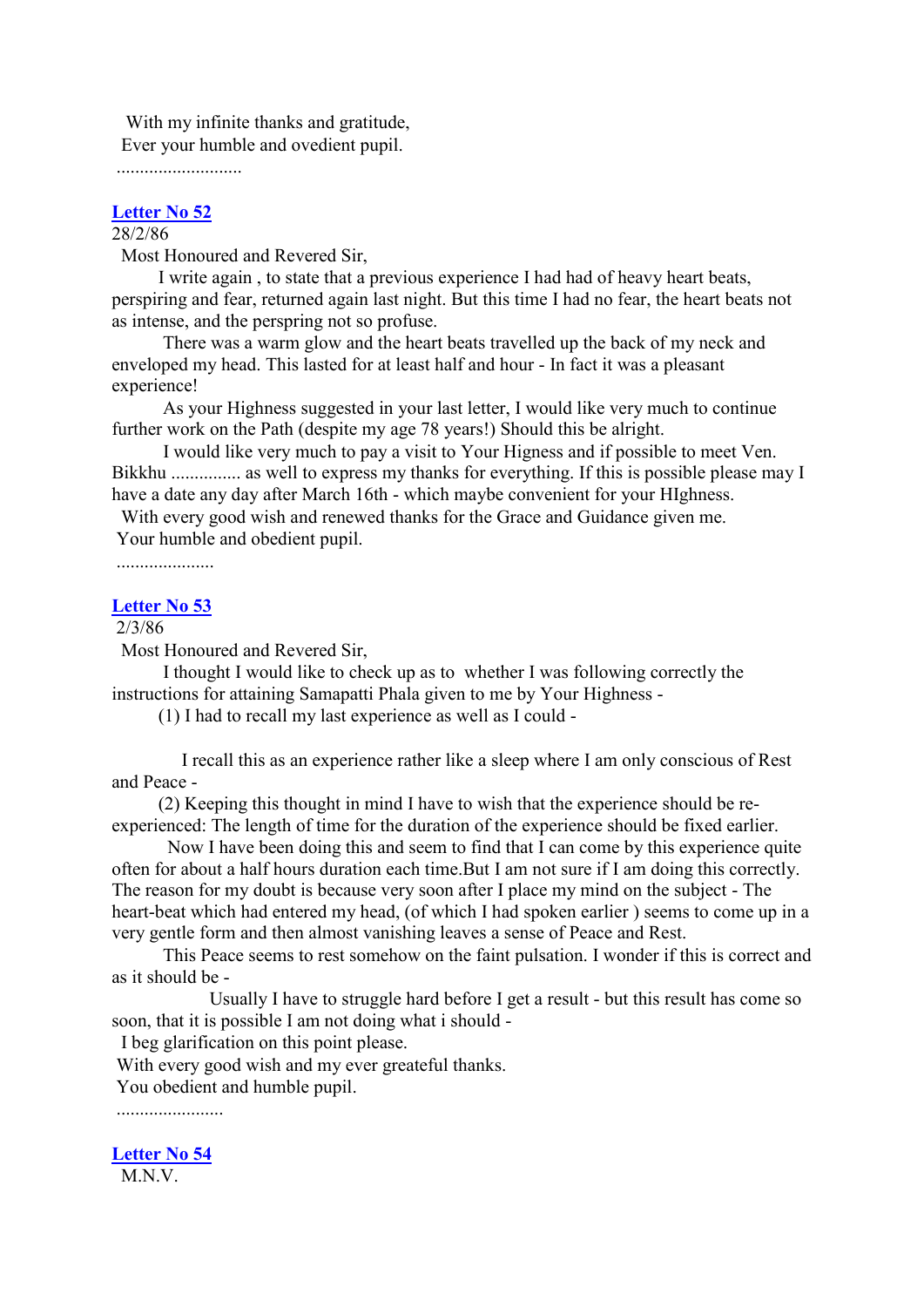7/3/86

You letters dated 23/2 . 28/2 and 2/3 respectively, have reached the Venerable Nayaka Thero, one of them rather delayed because the address was not sufficiently legible ( it had gone to 'Nivitigala' first).

I am sorry if I had not put down the instructions for re-attaining phala samapatti clear enough.What you have to recall regarding your previous experience is that state of 'samadhi' and the mental 'make - up' which served as the basis for the 'sleep - like ' experience of Rest and Peace.However, the purpose is served all the same if you do find it easy to re-attain it at will. But on the point, since you are in doubt, the venerable Nayaka Thero suggests that you re-arouse the series of Insight Knowledges (which must precede that actual experience of Peace) one by one, by similar acts of determining, so that you can verify for yourself whether it is the First Path. So to begin with, he advises you to re-arouse the knowledges of Rise and Fall ('Udayabbaya - Nana ' ) thus:

(1) Make a formal determination (in the seated posture) : May I attain to and experience the Knowledge of Rise and Fall for a period of 5 minutes.

(2) Immediately you direct your mind to anapanasati ( which had helped you to attain those knowledges).

You will find that you 'automatically' awaken after 5 minutes of that particular experience. You may increase the period gradually. The venerable Nayaka Thero says that you should not be discouraged if this does not work at the first attempt. You should go on doing it and when you are 'adept' as to the' Knowledge of Rise and Fall ', follow the same method with regard to the other Insight knowledges, kn. Dissolution, kn. of Terror etc, as given in the book of Insight Knowledges. Thus you will be able to distinguish the particular knowledges, some of which (towards the end of the

series ) are almost imperceptibly blending into succeeding ones.

The Venerable Nayaka Thero asked me to reasure you that what you have gone through could well be the Fruit of the First Path, since it is quite possible that you pass through the set of knowledges very rapildy when you attain to that "Peace' in a matter of seconds. So you may set about the work of re-attaining with confidence.

Regardsing your request for permission to see the Venerable Nayaka Thero , he informs you that you can come on the 20th of March (thursday) between 7 a.m. - 9 .30 a.m. Best wishes for your progress,

with metta

..................

## **[Letter No 55](http://comemeditate.webs.com/apps/blog/show/4703925-letter-no-55)**

8/3/86

Most Honoured and Revered Sir,

With regard to the Phala Samapatti, which I was instructed to practise - About a week ago I wrote to Your Highness to say that I thought I could get this Phala at will - but that there seemed to be a background of fine vibrations to the feeling of Calm and Rest which I experienced.

Now after an experience last night, I think I was wrong in my judgment (then expressed).

This new experience I think maybe nearer to the Phala condition.Its signal characteristics were

(1) dissapearance of all vibrations

(2) heart - beats

(3) breathing ( breathing seemed to travel inwards in my chest and gradually disappeared )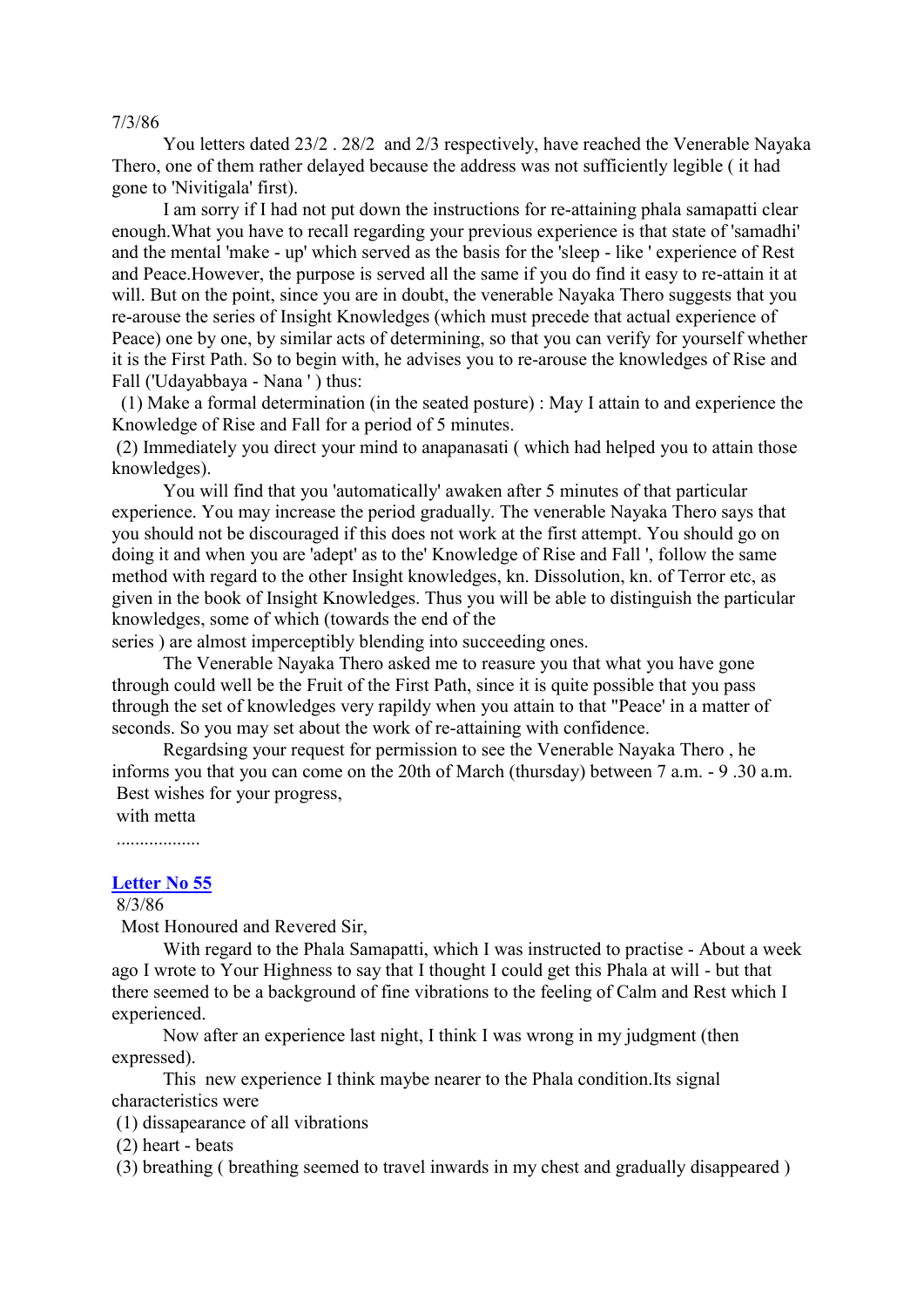So there was nothing existent except the awareness of a wonderful Peace and Rest. This I think must be the Phala Samapatti - with the earlier experience, there was uncertainty in my mind - But this was clear with no doubts attached.

I think this must be the state I should strive for, to maintain and develop. Am I correct in my assumption? I realize only too well I maybe wrong again since it is unfamiliar ground I am treading - I had also decided on the time limit of 10 minutes and this too seemed in order With many thanks indeed for everything - Instructions, as well as clear translations.

With my gratitude and thanks

Your always obedient and humble pupil,

....................

**[Letter No 56](http://comemeditate.webs.com/apps/blog/show/4703920-letter-no-56)** M<sub>N</sub>V

14/3/86

Dear Dayika,

The venerable Nayaka Thero received your letter of 8/3 yesterday. He confirms that the experience you have had is 'Phala Samapatti', accoring to the description given.

You must have received by now the letter sent in reply to your 3 earlier letters. It seems many of your letters first go to 'Nivitigala' (even the latest one ) so it might be better if you address it to ' Nissarana Vanaya' because this arannya is well known by that name. Perhaps you may do well to put down MITIRIGALA in capitals too.

You may visit Mitirigala on the 20th (Thursday) between 7 - 9.30 a.m. as mentioned in my previous letter.

Best wishes for your progress.

with metta

..................

## **[Letter No 57](http://comemeditate.webs.com/apps/blog/show/4703913-letter-no-57)**

14/3/86

Most Honoured and Revered Sir,

So very many thanks for the letter of 7/3/86 with clear detailed instructions. Strangely I was just about to write about my practice during the last 10 days - I think I am able to call up this state of Peace to mind fairly often now. As you had indicated in your earlier letter I used :-

(1) To sit very still with relaxed body.

(2) Empty the mind except for the one thought of Peace and conscious sleep.

(3) Still the breathing as far as possible .

(4) Then say "May I attain this bliss for 10 minutes". Shortly I would find myself enveloped in this utter Peace. I think that now I can retain this even while walking. But the step must be very quiet and the eyes shut to all external things - The eyes have to be focussed inwards on Peace. I feel much more assured now.

At the same time, there is another process which keeps coming up for longer and more frequent periods,

This is the heart beat which is now also in my head and often permeates the entire body - It's characteristics are :

(1) It comes and goes at any time and may stay 1 minute or 5 minutes or more each time.

(2) There is a scratching sensation of the scalp when it commences.

(3) There is a burning sensation in the eyes.

(4) When it (the whole process) wears off, I am left in a state of radiant well being.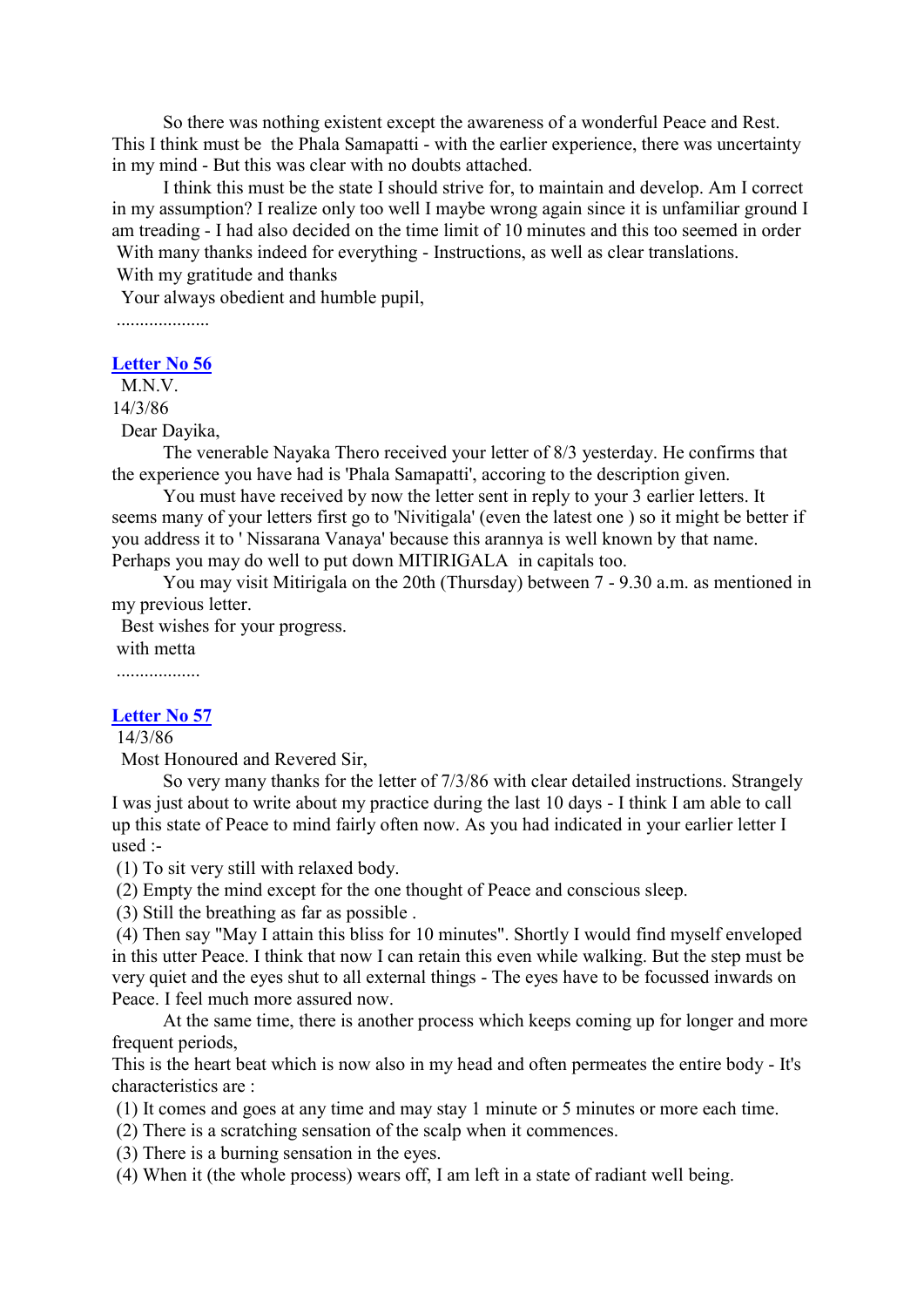(5) There is a patch at the top of my head which seems under pressure during the process but not after.

This process occurs often in the early mornings as well as throughout the day. My greatful thanks for permission to come on the 20th March. Mrs ............. will be giving me a lift as my car is rickety. We both look forward to coming.

We hope His Highness keeps in good health. So many thanks for the further instructions. Your humble and greatful pupil.

#### ......................... **[Letter No 58](http://comemeditate.webs.com/apps/blog/show/4681182-letter-no-58)**

# 15/3/86

Most Honoured and Revered Sir,

I have just received your letter dated 14/3/86 and am delighted the Samapatti Phala is fairly alright.I posted a letter vesterday about our coming to Mitirigala, but thought I ought to confirm this once again since my letters go astray. Mrs .................and I shall be at Mitirigala on March 20th Thursday about 8 a.m.

with renewed thanks for everything.

Your humble and obedient pupil.

.................

## **[Letter No 59](http://comemeditate.webs.com/apps/blog/show/4681176-letter-59)**

30/3/86

Most Honoured and Revered Sir,

I hope Your Highness may have recovered from the discomfort felt in the head. I think Mr............. has intended sending a doctor along to see to this and I hope all is well now.

I offer my sincere gratitude and thanks to Your Highness and the Ven. Bikkhu ............. for all the kindness shown to Mrs ............. and myself when we came to Mitirigala. It was indeed a privilage to have had all our queries clarified and to have had further advice and instructions.

I have been carrying out the instructions of combining the 9 Nanas (Individually) with the thought of the Nibbanic Bliss and also for timing each Nana for 5 minutes duration.

I have found this exercise most beneficial in concentrating the Nibbanic Bliss into a stable condition. I can now remain in this state for a considerable period of time, (perhaps 45 minutes). I also try to keep this condition throughout the day as well, in between my bouts of work.

I would like to mention w events.

(1) I was asked to help a person with regard to a home problem which had to be delicately handled. I based everything I said on the Dhamma and at the end of the evening everything seemed happily sorted out.

As I left the house and was thanked and told "May everything you wish for be fulfilled".

When I got home I wondered what I wished for and found to my surprise that there was nothing - nothing at all I wanted. I was supremely happy with Nibbanic Bliss Your Highness had trained me to develop. What I had was Peace and complete Contentment. I really was not fully aware of this condition till my eyes were opened by my friend's sentense. So now I shall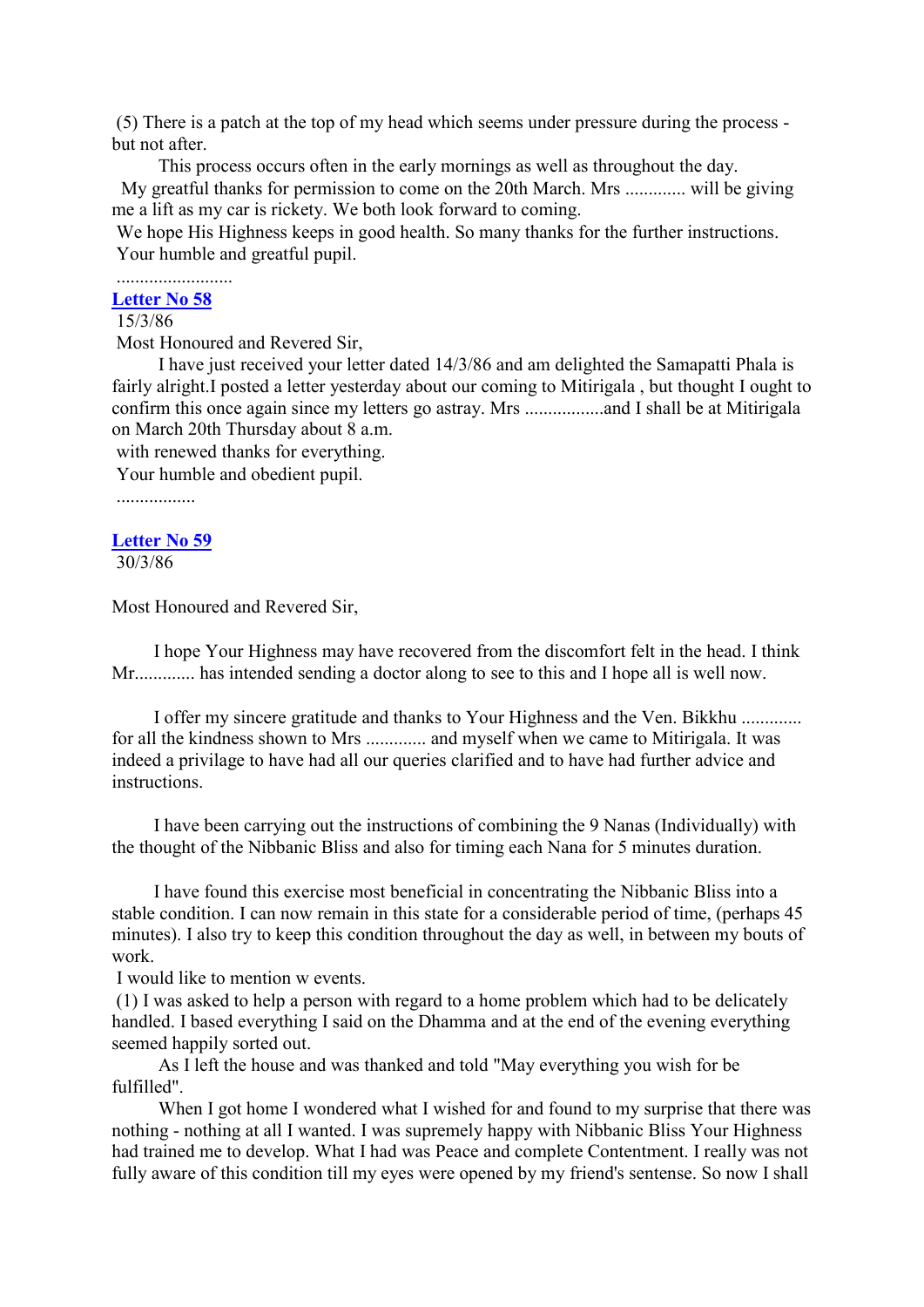try to live in this contentment in full awareness. It had come on me so gradually that I had not realized it as such.

Strange - no wishes - difficult to understand how such a transformation can come about. (2) I have had another unusual experience.

Early in the morning (about 4 a.m.) after quite a lot of meditation during the previous day and night - I had practised the 9 Nanas together with Nibbanic Bliss for 5 minutes after each Nana, when I was in a state of Calm and Peace .All of a sudden there was the sharp sound of a cracker in my ear and simultaneously my head seemed to be wrenched off my nexk and put back into place, with no feeling of pain of discomfort. But I was grightened and a trifle shocked.

What could this be? Is there any connection between this and the heart experience, about 2 months ago - also frightening?

With all my good wishes regarding Your Highness's health and my thanks as always.

Ever your obedient and humble pupil

.....................

#### **[Letter No 60](http://comemeditate.webs.com/apps/blog/show/4681165-letter-60)**

M.N.V. 3/4/86

Dear Dayika,

The venerable Nayaka Thero is in receipt of your letter of 30th March.

He is in normal health now, after a short spell of sickness. He was pleased to hear the manner in which you became fully aware of the Peace and contentment you have won. As regards the event (2), however he is in need of some clarification before saying something definite about its significance. He likes to know whether you had any wish to attain a higher state when you practiced the 9 Nanas that morning, which led to a frightening experience. with metta

P.S. Sakadagami Phala - The Fruit of Once - Returner.

### **[Letter No 61](http://comemeditate.webs.com/apps/blog/show/4681159-letter-no-61)**

5/4/86

Most Honoured and Revered Sir,

I beg to mention yet another experience I had 3 days ago - After about an hour of meditation , my entire head was transformed into a dynamic flash like lightning - This flash I did not see with my eyes, but I had a clear awareness of it with a sense, which had a relationship to "feeling" rather than to "seeing".

For 2 days a large amount of mucus came through my nose. Then the pressure I had felt at the top of my head vanished as well as the burning sensation in my eyes. Further, I am often aware of the beating of my heart which comes up whenever I am quite. Then travels up the back of my neck, over the ears and then the head.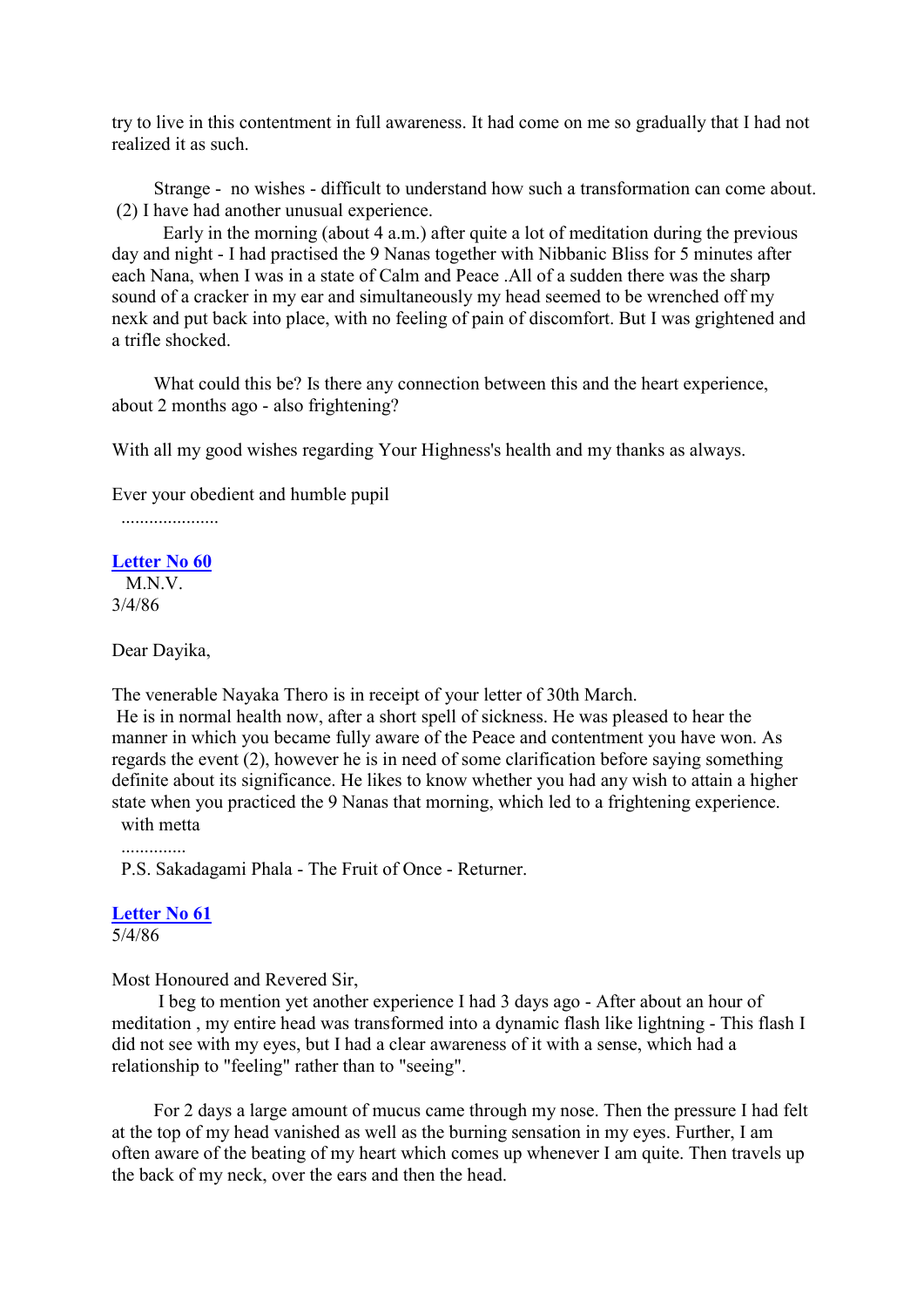The flash of lightening I experienced seemed a culmination of this movement perhaps?

I hope very much Your Highness is perfectly well again.

I carry on with the Phala Samapatti regularly. With every good wish and my sincerest thanks. Always your obedient and grateful pupil.

.................

## **[Letter No 62](http://comemeditate.webs.com/apps/blog/show/4681154-letter-no-62)**

Most Revered & Honoured Sir,

I had just posted a letter to your Highness, when your letter arrived by post.I was delighted to know that health wise, all had settled down to normal.

The question in the letter is " whether I had any wish to attain a higher state ( Sakadagami ) when I practiced the 9 Nanas that morning which led to the frightening experience.

I will try, if possible to assess my state of mind during that period - I had earlier had a letter from Your Highness where I was asked to practice the 9 Nanas. At the same time there was a wish expressed by Your Highness that I should try to continue on the Path. I was very happy to carry out both ideas. First to practice the 9 Nanas until the Nibbanic Bliss was established - When this aspect was sufficiently developed I thought I would be given further instructions for progress on the Path.

As I practiced the Nanas I discovered their power and the thought certainly passed through my mind that this exercise might be a "connection link " between steps (1) (sovan ) and  $(2)$ 

( sakadagami ) .

Then when I discovered that I had genuinely lost my desire for worldly things - by the remark made by my friend " May all your wishes be fulfilled " once again the thought of the "connecting link " passed over my mind - But my mind did not pause to concentrate on this aspect - It was a subtle some - thing that came to me and then left me.

So when I was meditating that morning my outer awareness was focused on the Nanas as the principal subject of meditation - But after sometime there often may arise the powerful heart beat, and my attention may well be focused on that for a considerable period of time. This beat spreads over chest, neck and head and I seem to capture it any time I wish by being still and turning my attention inwards to the heart.It seems to be becoming my constant Companion now!

Further to the statement "May everything you wish for be granted to you " - after I had looked around at all worldly things including my children , I found no "pull" in any direction. I turned to myself and said "surely there must be a pull towards the Noble Path " and still I did not feel the former 'pull' of attachment - It was a surprise and I halted to analyse the set up then then the following was my conclusion :-

All worldly ties are fraught with anxiety - Now there was no more anxiety - Following the Path is a tie of Peace and contentment. The old way was no more.It is a new path I am treading . The Path of relinquishing, letting go, relaxed and still - No longer the tight and anxious grip of holding on - clinging - Now I am letting go, not holding on - There lies the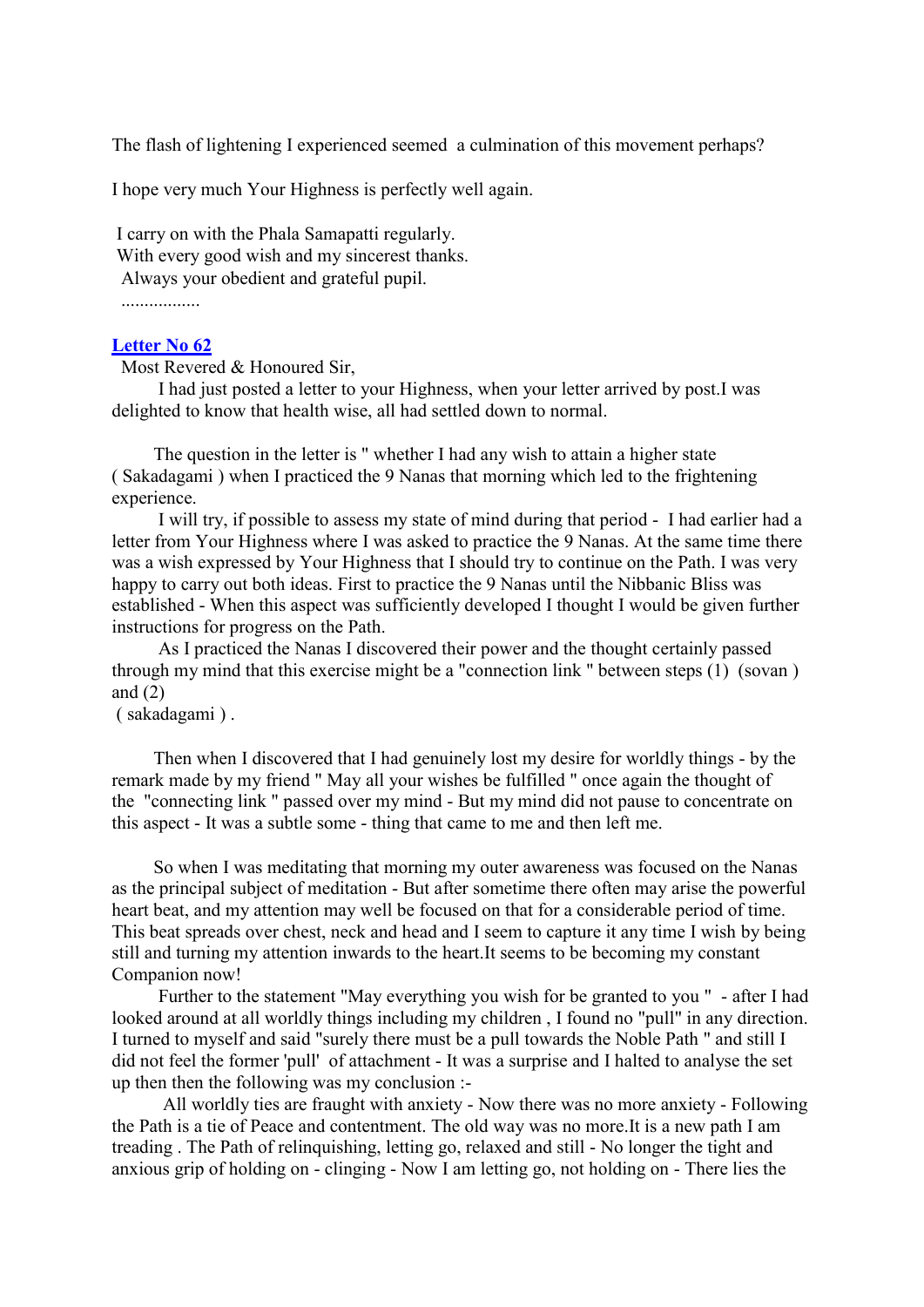goal of Peace - Contentment - That was why I felt no tie to anything - How can there be a tie if you let go?

With my gratitude and thanks,

Your humble and obedient pupil.

...............

P.S. To the Ven. Bhikku ............. many many thanks for the letters so kindly translated for me.

#### **[Letter No 63](http://comemeditate.webs.com/apps/blog/show/4681149-letter-no-63)**

M.N.V. 8/4/86 Dear Dayika,

The Venerable Nayaka Thero has received your letters of the 5th and the 6th. In the light of you detailed clarification he now gives you the following instructions to ascertain where you stand:

(1) Instead of determining Nanas separately, you may now directly determine to ' Sotapatti Phala ' for a number of minutes. ("May I attain to Sotapatti Phala and remain in it for ........ mts,") If it works and you promptly attain to it, it means you are still at Sotapatti stage.

(2) If it does not work at all or stops short, you should determine to the 'Sakudagami Phala' in the same manner. This ought to work if the former does not.

Also the venerable Nayaka Thero asked me to mention that very often (though not invariably ) one who attains to a Magga Phala, experiences a ' reviewing - knowledge ' (' paccavekkhana nana ' ) immediately on arising from the Phala. You may scan your memory to see whether that ' frightening experience ' carried any rapid resume of its significance.

Thought the description of your ' insight - build up ' for a higher Path is convincing, the venerable Nayaka Thero recommends these tests so that you could verify for yourself whether the ' pull ' towards the 'Highest ' has had any significant result.

Best wishes for your further progress,

With metta

.................

# **[Letter No 64](http://comemeditate.webs.com/apps/blog/show/4681139-letter-no-64)**

10/4/86

Most Honoured and Revered Sir,

I thank Your Highness once again for the very kind letter of instructions of 8/4/86 , which I am trying to follow - There is a point I seek clarification on. The letter says "You should determine to the Sakadagami phala in the same manner." This I do not understand since I do not know what Sakadagami Phala is. In Sotapatti I recall the Nibbanic Bliss I experienced when I had that vision where everything vanished. But in Sakadagami since I have had no firm experience, I am not sure what I should place my mind on? Please may I know how I should proceed?

I am not sure if I had written clearly about the 2nd experience I had, concerning my head since this has not been mentioned in Your Highness's last letter - The 2 experiences were :-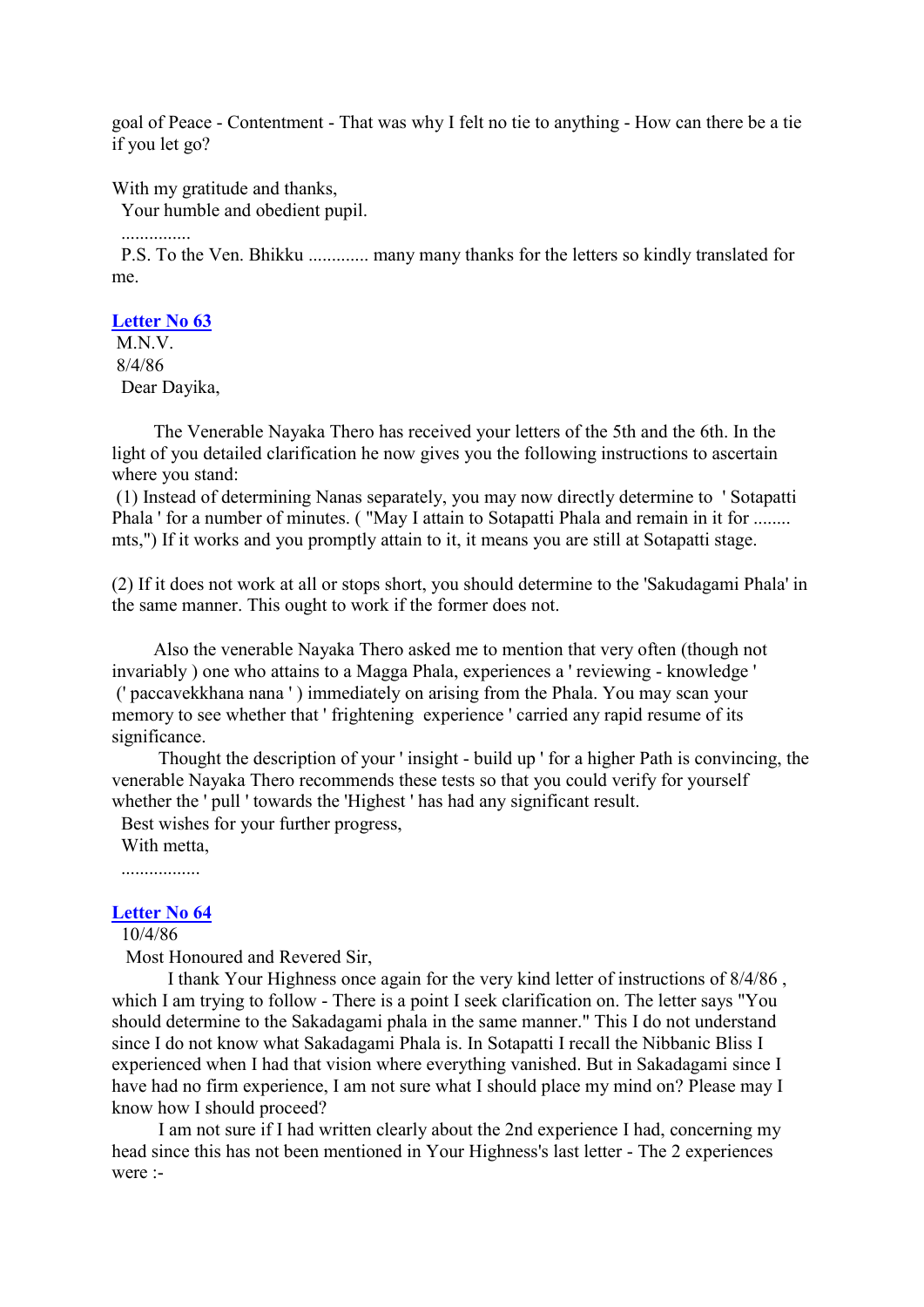(1) There was a sharp cracking noise and my head jumped out of my neck and back again. It was "frightening" .

(2) My head was transformed into a flash of lightning during meditation. For 3 days there was a flow of mucus from my nose which then subsided. A feeling of pressure at the top of my head also vanished.

Also I should very much like to know how the development takes place in a mind, which wishes to move from Sovan to Sakadagami. I am completely ignorant and no one is able to give me much ( or even any ) information concerning this subject.

With my very grateful thanks for everything and all help given me and my sincere gratitude and thanks to the kind priest who translates and writes these letters.

I remain

your humble and obedient pupil.

..................

# **[Letter No 65](http://comemeditate.webs.com/apps/blog/show/4681063-letter-no-65)**

#### Dear Dayika,

The Venerable Nayaka Thero received your letter of the 10th. By way of clarification on the points you had raised, he said that it seems some of the insight knowledges were developing towards the Second Path and your being ' frightened ' checked that progress. In spite of the word ' frightening ' he was earlier wondering whether that experience imperfectly described the rapid but powerful event which precedes Sakadami phala ('head jumped out  $=$ as frightening , and put back again, ( reassuring?)

But as you are sure that it carried no Nibbanic bliss with it, the venerable Nayaka Thero is now inclined to believe that it could be some 'sporadic symptom ' of developing insight. Regarding your other experience too ( ' my head was transformed into a flash of lightning ' ) he advises you not to worry about its possible significance. Like ' the feeling of pressure at the top of the head ' ( which in itself was a problem to you some time back ) this 'experience ' which solves it and other physical problems. need not be taken seriously.

Since you wish to get some clarification on how to proceed, the venerable Nayaka Thero said that all that you have to do is, ' to determine to the Fruit of the second path and to attend to the subject of your meditation. This is because of the fact that the same cycle of insight knowedges has to turn full circle to produce the Sakadagami Phala. This may even happen without an appropriate determination when once the Insight has matured sufficiently to turn ' full circle '. This is the case with those prodigious arahants who attained the Four Fruits of the Path in rapid succession even while listening to a Buddha's sermon - thus eradicating all cankers

( asavas). They were simply following a Norm ( ' dhammata ') without prior instruction a Norm already implicit in Sotapatti Magga.

The difference between Sotapatti phala and Sakadagami phala is relatively small ( ' seven more births '/' once returner') While the former Magga does away with 3 fetters, the other , only attenuates lust and hate. With each Magga one eradicates a level of defilements and latencies . It is the same Nibbanic bliss which, however, is fully realized only with Arahattamagga. You need not have any fears that you are moving towards a totally unfamiliar region.

It often happens that a meditator goes through the first two Paths in quick succession ( say within a few days ), and that is why the venerable Nayaka Thero still wants you to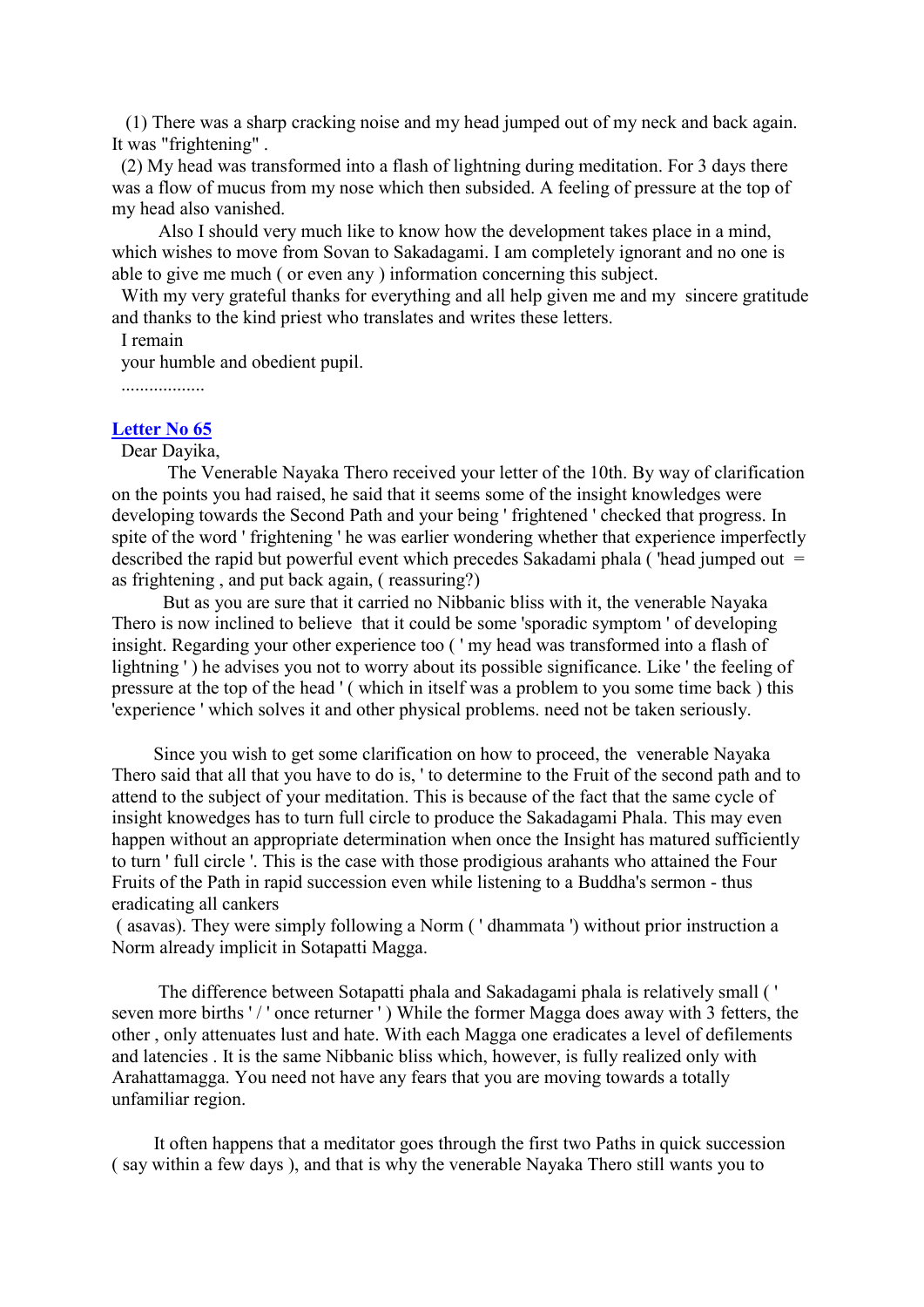check on the matter by directly determining to the Sotapatti phala. If it works, and you are sure that you are still there, you could work for the next by, setting aside for a definite period ( say, a number of days or hours ) . The ' Phala Samapatti ' of a Sotapanna and determining to the next. ( for 2 days may I not attain to the Fruit of the First Path, May I attain to the Fruit of the Second Path! ). supposing the 'Test' reveals that you are already at the Sakadagami level ( ie.if your earlier determination ' to re-attain Sotapatti phala ' does not work because it is inapplicable now ' ) , then it is only a question of enjoying the 'Second Phala ' regularly and, or determining to the Third ( Anagami phala ) as and when you think fit, 'setting - aside ' the second phala for a specific period. At the end of the specified period you could revert to the 'phala samapatti ' you have already won.

The specification of time limit is important, because otherwise it will be difficult, to re-attain your present 'phala ' in case your ' push ' towards the next fails.

Best wishes for your further progress,

With metta

.................

# **[Letter No 66](http://comemeditate.webs.com/apps/blog/show/4681059-letter-no-66)**

12/4/86

Most Honoured & Revered Sir,

I had a further experience a few days ago. I had gone over the Nanas for 45 minutes, ( 5 minutes for each Nana ) and then on to Phala Samapatti . Shortly before I finished, the electic current ( I had earlier spoken of ) swept through my entire body from the top of my head to my feet and hands. This force then merged with the Bliss of the Phala - Samapatti and I was immersed in a state of supreme joy and Bliss for about 1 1/2 hours. It was a state more intense than any previous experience - I felt this had the quality of the involvement of the " whole Being " - No longer in bits and pieces but a unity - a completeness - What I had to do was to have the ability to ' hold ' this. Not let it go.

This I tried to do the next day and seemed successful - I think, now, I can get it at will when I have an opportunity to be quiet and still, and it may last a considerable period of time as well.

This experience came a few days ago, but I did not write immediately, as I felt it to be the greatest experience I had had so far, and I wanted to check on its veracity before I put pen to paper.

I felt every atom of mind and body had changed into an intangible substance which held within itself unknown heights of power, ( from the electric force ) and Bliss and Joy ( gained in Samapatti ) Till now, they have been separate. But now, they are united in some unknown alloy -

It is only in stillness this can be obtained.Power and strength in stillness Peace and Joy.

With all my gratitude and best wishes that Your Highness may keep fit and well and that the Ven. Bhikkhu .............. may always be blessed.

Your humble, obedient and devoted pupil.

.................

**[Letter No 67](http://comemeditate.webs.com/apps/blog/show/4681056-letter-no-67)** 18/4/86 Most Honoured & Revered Sir,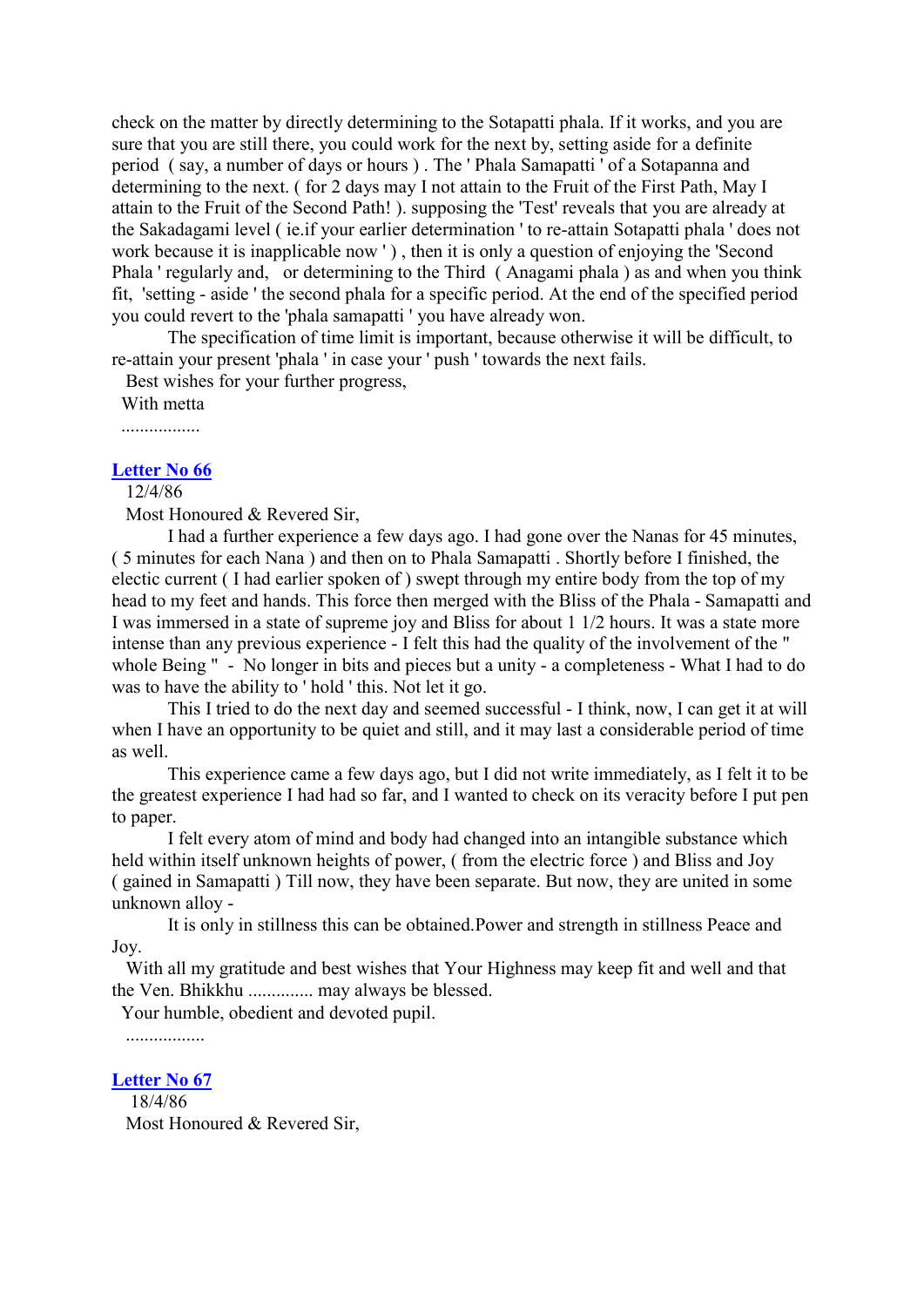I have according to instructions been studying ( 1 ) the Paccevekkhana Nana and ( 2 ) the practice of keeping the recollection of Nibbanic Bliss for a period of about 1/2 an hour during meditation ( but leaving out the 9 Nanas ) .

In the Paccevekkhana Nana there appears to be 5 factors to be contemplated.

(1) Sovan Magga

(2) Sovan Maggaphala

(3) The defilements overcome

(4) Defilements left

(5) Concentration on Nibbana.

(1), (2) and (5) I think I can manage but defilements are not easy to judge. Do defilements mean the 5 Nivaranas or the 10 Samyojanas?

I believe the 3 defilements should be broken up with Sovan Magga Phala? Then come Kamaraga and Vyapada. I think with regard to the former I have made some progress since I can detach myself from many things I was unable to before. In Vyapada old mental habits keep springing up , but since I keep constant watch on my mind reactions I seem able to check thoughts before they go too far. This makes life much easier and happier.

Please may I know if there is anything else I should practice?

I had an interesting experience 2 nights ago during meditation. As instructed I had tried to recall the Nibbanic Bliss - After about 30 minutes I felt I had succeeded somewhat in capturing this Bliss,but I also felt I wished to fall asleep. The thought flashed that I would be giving into thina middha , so I did not give into this wish. Soon afterwords I found I had entered a condition which fell between being awake and asleep, of experiencing a more complete state of Peace.

It seemed to me to be an expression of the Middle Way ( once again a union of opposites ) similar to the earlier experience when the two opposing currents in my body had merged with a oneness - (1) The current in the head and the heart, of Peace, and (2) current in the body of power.

This seemed a second such merging. There seems to me that there was 2 courses of activity which could be concentrated on and so developed.

(1) Nibbanic Bliss current

(2) The power current which fills the body.

What I wonder should I do? Should these 2 be linked?

With all my thanks and good wishes for the instruction so kindly sent me - and the very lucid translations.

Always your humble , obedient and grateful pupil.

...........

P.S. Description of experiences got more and more difficult to put into words.

# **[Letter No 68](http://comemeditate.webs.com/apps/blog/show/4681055-letter-no-68)**

21/4/86

Most Honoured and Revered Sir,

I have had another experience this morning after 1 1/2 hours meditation. Both body and mind were stilled and then I found the breathing stilled as well. As I tried to investigate the phenomena the breath returned faintly. I knew at once it was a mistake to investigate - I stilled the mind completely and the breathing vanished again. Although the breath had vanished it kept returning for 4 or 5 breaths and then vanished again. After a repetition of this for 4 or 5 times the breath disappeared totally.

There was no discomfort at all- Then everything vanished. There was nothing, no mind, no body , no breath - nothing anywhere, and the unusual thing was that this time, there seemed to be no feelings attached - In nearly all my other experiences I thought I knew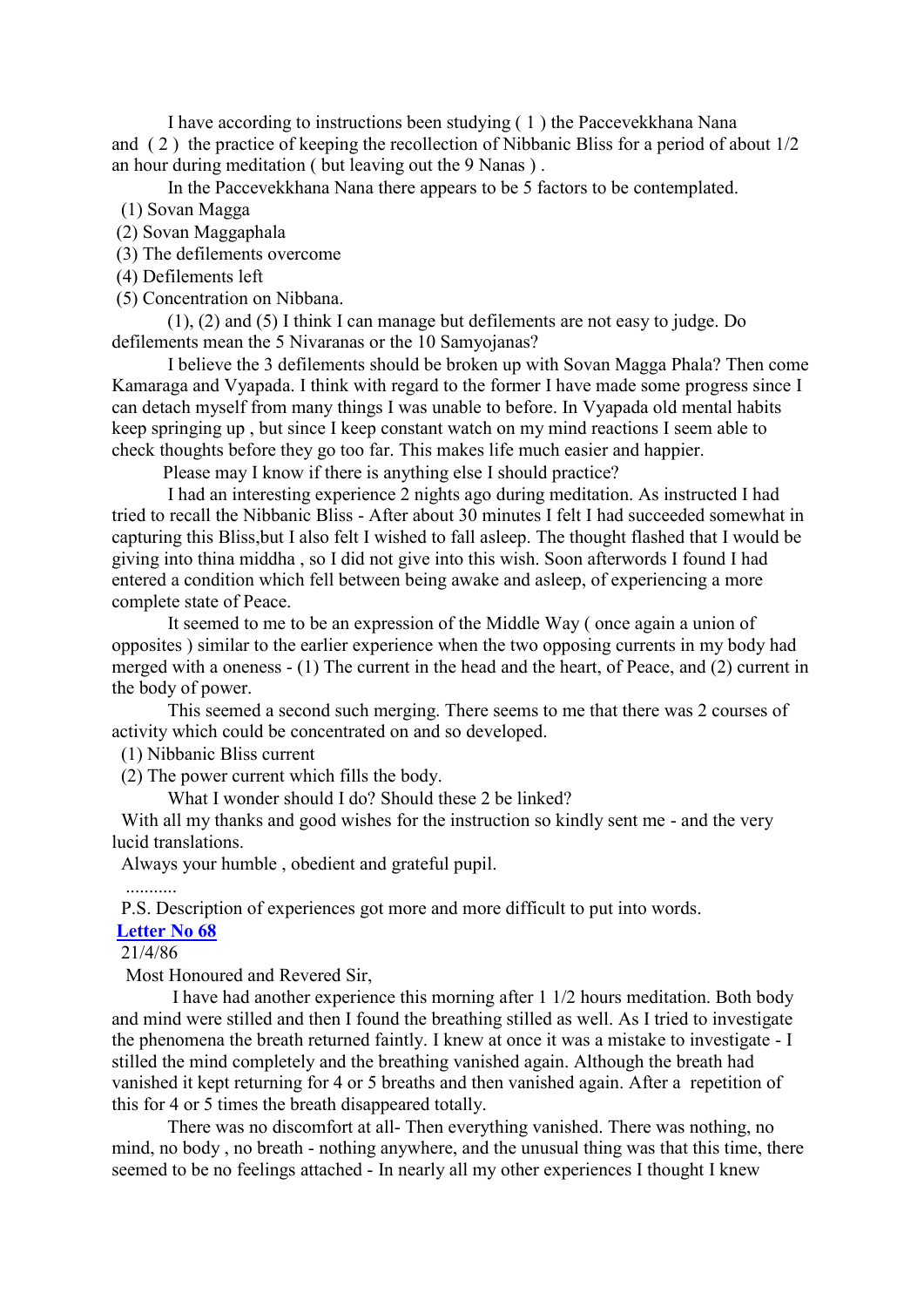through some form of awareness and feeling e.g. Peace plus happiness. This time, that feeling of happiness (which seems to me now an earthly feeling ) was replaced by something more subtle and abstract. Just pure stillness aware clearly of nothing whatsoever.

And this state continued for some time. I am wondering if this state could have something to do with the Sakadagami Magga. In the Sovan process there were 2 processes -(1) Flash of nothing (2) followed by a fair period of Peace and Bliss - Here there was no 2 sections but a continuous awareness of nothing for a longer period and a different quality of Peace.

Since Your Highness wished me to try to ascertain ( by myself ) where I stand as I ventured on the Path, I wondered if I was near Sakadagami Magga?

With my gratitude and thanks always

Your faithful humble and obedient pupil.

...........................

#### **[Letter No 69](http://comemeditate.webs.com/apps/blog/show/4681054-letter-no-69)**

M.N.V.

24/4/86

Dear Dayika,

Then Venerable Nayaka Thero is in receipt of your 3 letters dated 12/4 , 18/4 and 21/4. As your last letter arrived before his comments on the first two were penned, these too were reviewed against its contents. So I shall state his comments on the third letter first. He considers that the experience described there ( ' ..... everything vanished .... nothing anywhere.... just pure stillness - aware clearly of nothing whatsoever ') is a very good instance of stilling of all sankharas. He observed that your earlier experiences of ' phala samapatti ' must not have been clear enough, perhaps interrupted by sankharas off and on. But in this instance of a continuous awareness of nothing ............... ' you were confronted with ' Nibbana ' as the object which is 'Visankhara ' - the very absence of sankharas. He too wonders whether this clearer vision of Nibbana is the result of your attaining the Fruit of the Second Path, but he re-iterates that the onus of its proof is on you. And with this , I shall put down his instructions in general on ' how to proceed ' in the context of the first two letters as well ( that is, wherever he thought it fit to comment ) .

(1) Please make it a point to determine to Phala Samapatti by its particular name : ie. " May I re-attain to the Fruit of the First Path, Sotapatti phala for .... minutes " to begine with. This is the criterion to judge whether you are still there, for if you aren't, it will not work, due to'dhammata'

( the wrong gear! ) Then you can try with a determination for the Second Phala which ought to work.

(2) Wherever you are, he recommends as an exercise to ' push - forward ' , further development of the Seven Enlightenment factors.

This you could do, in addition to what has already been stated in my last letter regarding the rejection of your present phala for a specific period and determining for the next - giving it a try.

As to the Paccavekkhana Nana referred to in my last letter, please note that all you have to do is to ' scan your memory ' whether at least a trace of a ' resume ' crossed your mind immediately after your attainment. If such a thing did not occur as far as you can remember, you don't have to worry - as it is not a ' MUST' .

The 3 fetters broken up by the First Path are ' Sakkayaditthi ( Personality view),Vicikiccha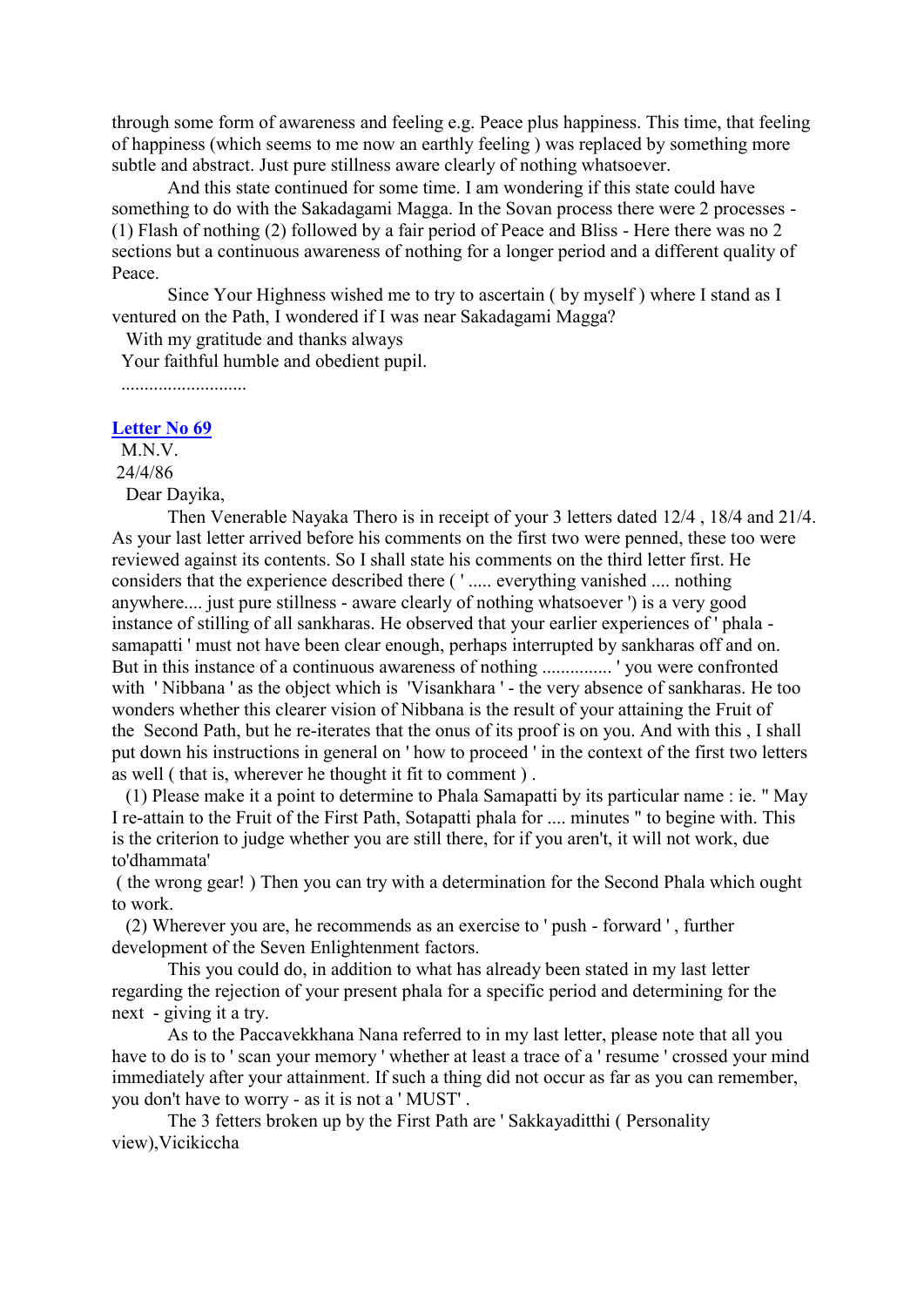( Uncertainty - as to the Path etc. ) ' Silabbata paramasa ( dogmatic adherence to rites and ritual). The attenuation of the next two fetters by the 2nd Path might not be easily judged hence the above ' Test ' through the method of Determining.

Also by way of clarification the reference to ' defilements overcome and defilements left ' in the context of Paccavekkhana Nana in the book, does not apply to 'Nivaranas ' but to the 10 Samyojanas.

Best wishes for your progress! with metta

......................

### **[Letter No 70](http://comemeditate.webs.com/apps/blog/show/4681051-letter-no-70)**

25/4/86

Most Honoured and Revered Sir,

This morning about 2 a.m. I had a remarkably dynamic experience which I felt I must describe forthwith before details are forgotten.

My meditation was on Metta - Karuna

- (1) filling myself with Metta, Karuna.
- (2) sending Metta and Karuna to all my friends

(3) to every one in general

- (4) That my house may be filled with M. K.
- (5) That M.K should fill everything North, South East and West.
- (6) That it may fill the entire universe.

Very suddenly my entire body began to throb and was filled with the electric current. The throb in the heart was very marked - Then my whole body was filled with an unbelievable "glow" and warmth. I burst into a sweat.The "glow" filled my body, then radiated outside the body in all directions into space. - It was a fantastic experience - Again I was very conscious of the heart beat - After which it subsided - The former electric current filled my body - I was thirsty and got up for some water and felt a marked weakness in my legs . Three times, I had to go for water despite the weakness in my limbs, during which period the current persisted all along. After about 2 hours of perfect stillness I fell asleep - When I awoke I still felt weak and did not go out to do my usual work.

Now it is 4 p.m. I feel excellent.

I do not know how to express my thanks for the last letter received where all problems have been cleared. I thank the Ven. ............. too most deeply for the succinct analysis and how I should proceed. I shall endeavor to carry out the instructions to the best of my ability.

I hope Your Highness is well and fit.

With kind regards and my grateful thanks.

As always your obedient and humble pupil.

..................

## **[Letter No 71](http://comemeditate.webs.com/apps/blog/show/4681048-letter-no-71)**

30/4/86

Most Revered and Honoured Sir,

Another interesting experience occurred on the morning of 29/4/86- I had attended to all the instructions given in the last letter - Went over 7 Bojjhangas, 9 Nanas, 5

Paccavekkhanas and settled down to - "May I attain to the Sakadagami Magga Phala " - After a while I found myself dissolve completely and became one with all (space). Duality no more. It was like salt dissolved in water - ( a statement I had read some where some time ago.Now I knew what was meant). There was no thought , no judgment, no self. Just a supreme oneness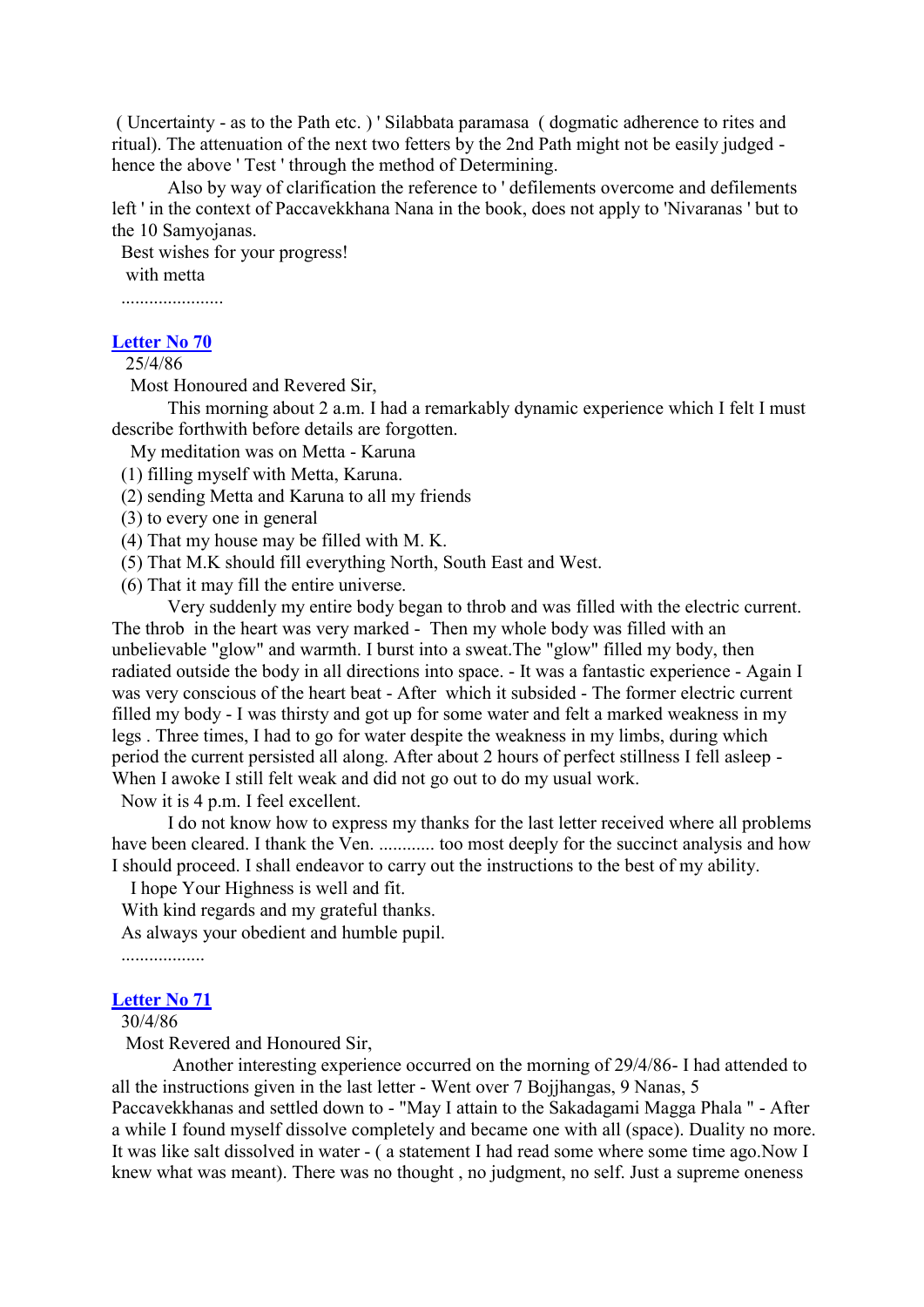of all. This was followed by the Phala which lasted a long time - I cannot say how long. Here was in truth Nibbanic Bliss perfect complete intangible, inexpressible.

When I regained normality, my joy was boundless - The Phala was of a quality difficult to describe as it seemed to emanate from the All, into which I had dissolved.Its qualities seemed touched by enveloping expansiveness - The quality of this Bliss cannot be described.

I am inclined to think after this experience, that it might be a fulfillment of Sakadagami Magga Phala.

Please may I know whether my assumption could be correct? 30/4/86

This morning 3 a.m. , I tried to attain the Sakadagami Phala and succeeded rapidly and with ease - It lasted a long period and it was so perfect i was reluctant to come out of it!

With best wishes and kindest regards.

Always your humble and obedient and ever grateful pupil.

P.S. If all is clear am I to try for Anagami Magga Phala as suggested in your last letter? Please may I know.

# **[Letter No 72](http://comemeditate.webs.com/apps/blog/show/4681043-letter-no-72)**

.................

M<sub>N</sub>V

#### 2/5/86

Dear Dayika,

The Venerable Nayaka Thero has received your letter dated 25/4. Regarding your experience described there, he wonders whether some of the details given at the end, (eg. weakness in limbs, heart -throb, thirst ) have anything to do with Metta - samadhi proper, which in fact has a soothing and an invigorating effect on the system. He suggests that you may even check-up to see whether physical fatigue interferes with your practice in general. If not for those set-backs, your approach towards 'metta - ceto - vimutti ' ( deliverance of the heart through metta ) seems fairly alright, he said.

Best wishes for your progress ! with metta

..................

# **[Letter No 73](http://comemeditate.webs.com/apps/blog/show/4681041-letter-no-73)**

# 5/5/86

Most Honoured and Revered Sir,

My most grateful thanks to you and the Ven. ............ for the last letter received regarding the Metta experience. The analysis given was perfectly accurate as I had numerous problems(material ones) which I had to unravel, and I was in an exhausted state of body when the experience occurred. Although I am old and weak physically, I find that mentally I am alert and can draw on a source of energy which does not seem to diminish unduly.

I hope Your Highness keeps in good health.

With my best wishes always and my thanks as ever, your grateful and humble pupil.

.......................

**[Letter No 74](http://comemeditate.webs.com/apps/blog/show/4681037-letter-no-74)** M.N.V.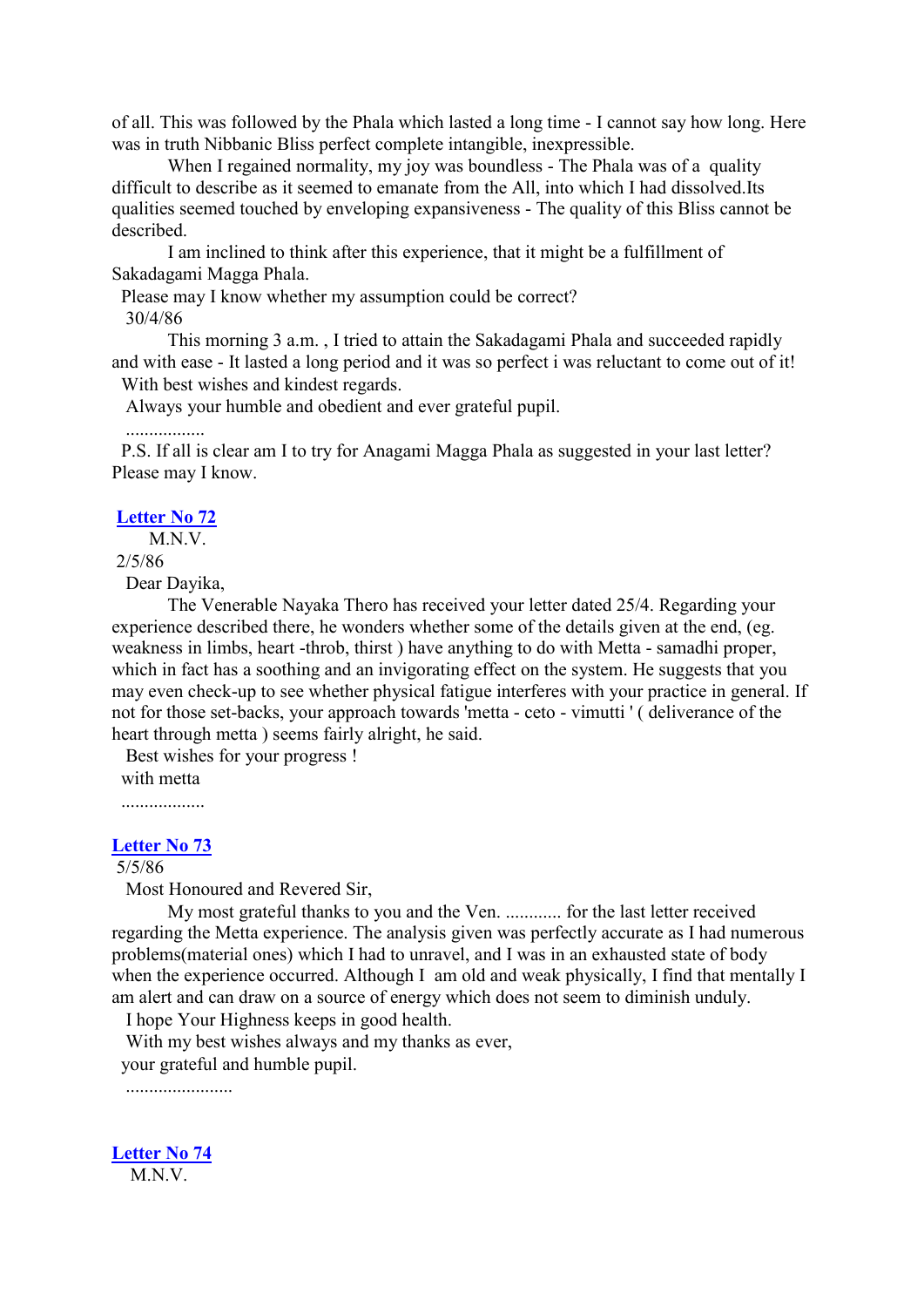#### 3/5/86

Dear Dayika,

The Venerable Nayaka Thero has received your letter dated 30/4. He was glad to hear its contents, and said that you are right in your assumption ( which you have already tested ) . It is the 'Sakadagami Phala ' Now that this step is clear, he said that you should go ahead and try for the Third, giving more attention to the 7 Bojjhangas in case you find it rather difficult.

Best wishes for your further progress! With metta

................

## **[Letter No 75](http://comemeditate.webs.com/apps/blog/show/4681035-letter-no-75)**

12/5/86

Most Honoured and Revered Sir,

I was indeed delighted to have your letter regarding the Sakadagami Magga Phala - That all was well!. I have been working on the Sakadagami Phala Samapatti and have had good results - The quality of Nibbanic Bliss attained is remarkable - Every body molecule is flooded with this bliss and I can hold it for a fairly long period. In fact, it appears almost as though it floods outside the contours of the body and into the surrounding space.

I would like to try for the Anagami Magga Phala as suggested by Your Highness's last letter, but am however woefully aware of my inadequacies - would it be possible to meet Your Highness for the instructions I require - The spoken word can clarify as no literature on the subject is able to do. I am studying the 7 Bojjhanags and though I get a surface understanding, I realize I have not penetrated its subtler depths - I need to understand the binding together of these qualities which may give the steel like strength and suppleness now so necessary for the development of mature intuition ( could it be? )

To put it shortly I would be so grateful if I could meet Your Highness once again after the Vesak celebrations are completed.

Please excuse me for the trouble I give Your Highness. In the meantime I shall endeavor to study the 7 Bojjhangas as well as I am able, as well as anatta and sunyata.

With my grateful thanks always and kindest remembrances and thanks to the Ven. Bikkhu ........ for all these letters.

Your humble and obedient pupil.

.................

#### **[Letter No 76](http://comemeditate.webs.com/apps/blog/show/4681029-letter-no-76)**

#### 23/5/86

Most Honoured and Revered Sir,

Once again I thank you with all gratitude for the kind letter of 18/5/86.I shall be there as usual on the 5th of June ( Thursday ) at 8 a.m..

The meditation is going steadily I think. There appear to me to be 2 types of Peace. The earlier Peace was combined with a Bliss or rapture where every cell in the body was felt to vibrate in a perfect unity. There is also another Peace which is more Peaceful - very quiet and still devoid of the element of "feeling " , no activity - just rest. This is the new Peace I experience. But I experience both. Sometimes one and sometimes the other and sometimes one, leading to the greater Peace. It feels like being ( relaxing ) at home !

I shall write again before I come on the 5th of June as a reminder, as there is a fair length of time between now and then.

With kindest regards and many many thanks for the kind permission to come again. Your obedient and humble pupil.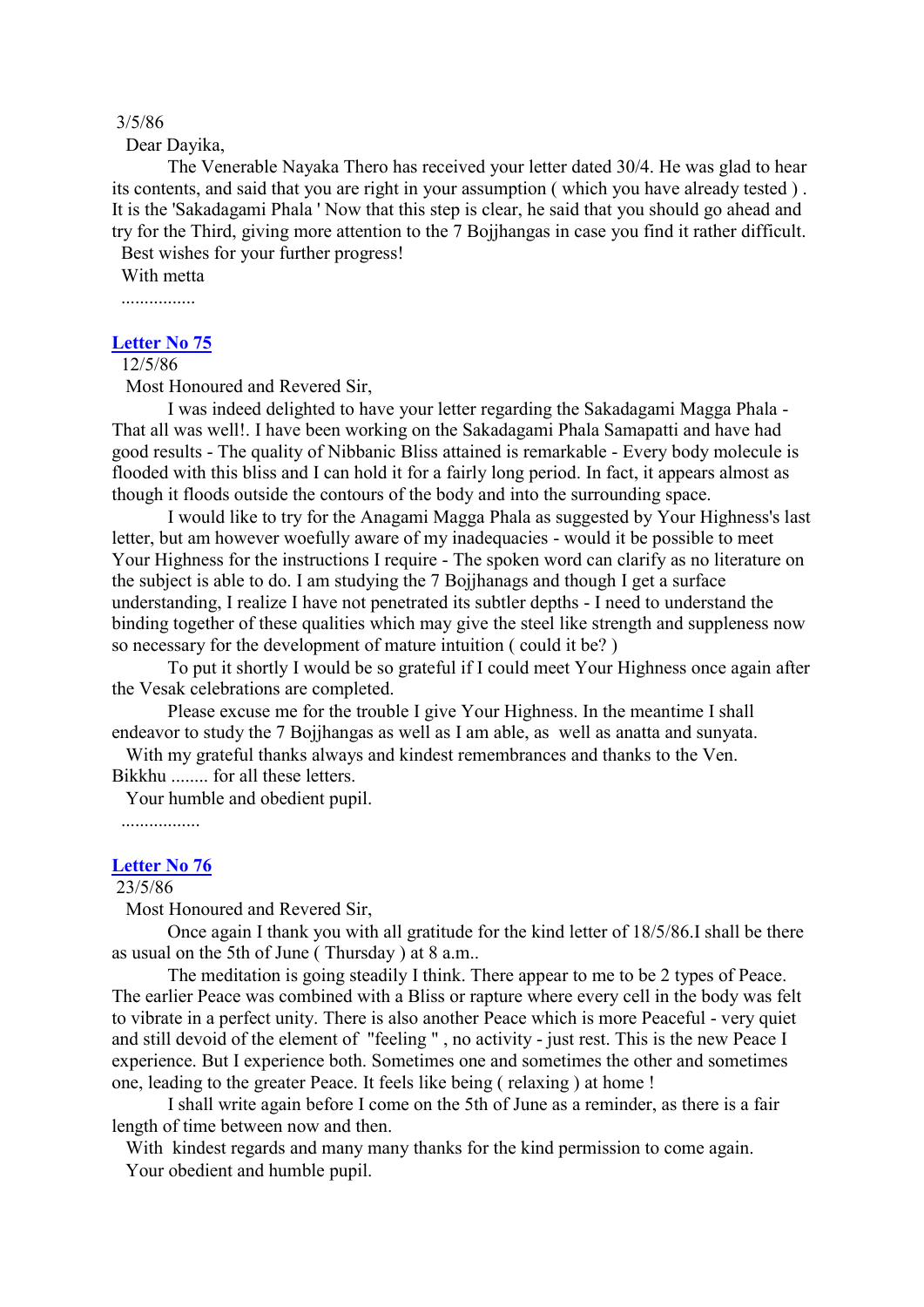# ......................

# **[Letter No 77](http://comemeditate.webs.com/apps/blog/show/4681028-letter-no-77)**

# 30/5/86

Most Honoured and Revered Sir,

This experience I am about to recount occurred during meditation about 3 days ago. It was then difficult to describe - but now since it has recurred again, I shall attempt to place it before Your Highness.

I had not meditated for more than 20 minutes - The subject was " Calm " filling myself with Calmness - Then radiating this Calm throughout the Universe. I had reached a good level of Calm, when all of a sudden the electric current flooded every atom of my body - There was a wonderful feeling of strength, power and rapture. Then the particles of my body seemed to merge into space . The contours disappeared.

(1) It was rather reminiscent of the experience I had during meditation of Metta and Karuna where rays ( not atoms ) from the heart center penetrated the body and went out into space outside.

(2) Again I was reminded of an earlier vision I saw when my body dissolved into space.

But this experience was not visual - It occurred - I knew through feeling, that the atoms of my body were disintegrating into space - It seemed tangible and real ( in a physical way somehow ).

Could this be a maturing of the older experience?

It seemed to be to be connected with " Calm " and its opposite " Electrical Force " which flooded the body - I would very much like to have some understanding of this experience if I may.

With all good wishes to Your Highness and the Ven. .............and the hope that you are both in excellent health.

Your obedient and humble pupil.

### ......................... **[Letter No 78](http://comemeditate.webs.com/apps/blog/show/4680198-letter-no-78)**

1/6/86

Most Honoured and revered Sir,

I thought I would write about another experience i had this morning after about 1 1/2 hours meditation and contemplation.

(1) I had briefly gone over the 37 Bodhipakkhiyas

(2) Kayanupassana and Vedananupassana,checking on the various parts of the body

(3) The 7 Bojjhangas dividing it into 3 groups (a) viriya (effort ) (b) calm (c) Sati as balancing point - Next i got on to the 9 Nanas with 5 minutes between each Nana when I hoped I could attain the Nivan Biss - Gradually the quality of calm and electrical charges spread over the body and by the time i had reached " Adinava " ( knowledge of contemplation of Danger) the entire body commenced to dissolve - When I breathed in the atoms seemed to dissolved and merge in space.As I breathed our everything was still - There did not seem to be any obvious center in the body. ( in my earlier experience during my meditation of Metta - Karuna the center was most definitely the heart ) - Now there was no center. Just dissolving of the whole body. This was followed by the deepest, most perfect experience of Peace I have ever had so far.

I look forward with much joy to meeting your Highness on June 5th Thursday at about 8.30 a.m. as previously arranged. Mrs. ........... has kindly offered to bring me in her car. Her cousin - a very pious lady and a student of the Dhamma may also, I think , be coming. I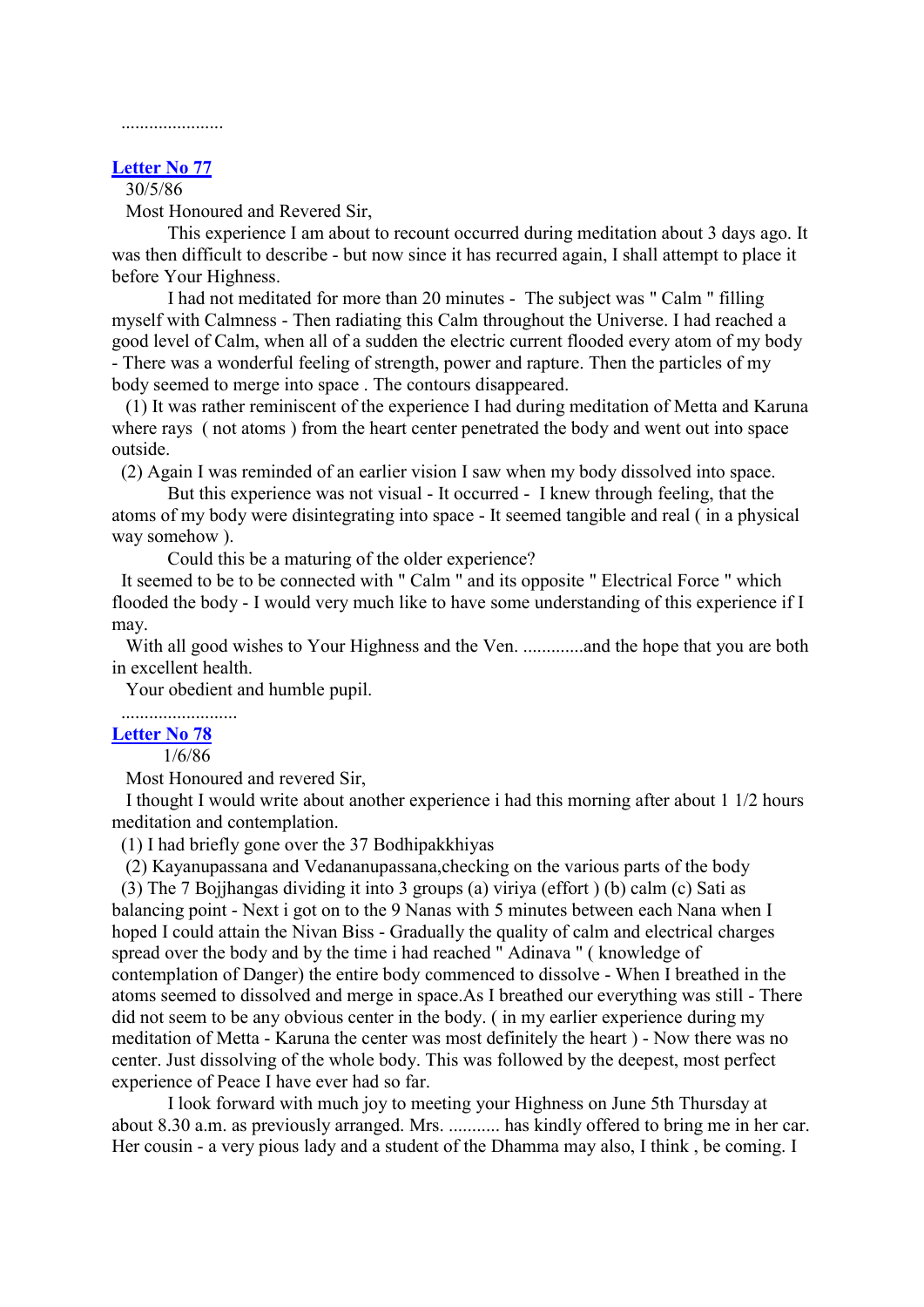hope this will be alright. My remembrances to the Ven. Bhikkhu ............ for all the kind help given me in the translations of his letters.

Your grateful, obedient and humble pupil.

.........................

P.S. I somehow felt supremely happy after this experience.

## **[Letter No 79](http://comemeditate.webs.com/apps/blog/show/4680197-letter-no-79)**

9.6.86

Most Revered and Honoured Sir,

I have had another strange experience when 3 events ( unconnected ) seemed to come together almost simultaneously. The only connection that was apparent was that they had electricity as a common factor - It occurred last night about 12.30. I had sought to attain Anagami Magga Phala - After about one hour or so, I was filled internally with the electric current which reached my head. From there it poured over my whole body ( outside ) as though I had poured a jug of water over my head and body. It was of an intense electrical quality - Suddenly there was a sound of a sharp cracking noise and there simultaneously I think was a brilliant white light - An electric sort of shock went through my body -I was frightened and lay quite still - ( The point was, there was no thunder, lightning or rain. It was a calm night ). I remained still and looked out of my window and after about 5 minutes I saw a ball of fire, orange in color come down over the garden wall. with a cracking sound - As I lay very still and thought about this last item. I knew that electric wires to the house crossed over at about this point - I got up when all seemed still and tried the lights. They had fused in the entire house. I called the government electricians in during the morning and they set the wires in order

The strange point to my mind was how 3 events all of electrical origin should come together in a very short space of time - perhaps about 10 minutes in all.

The first experience seemed an intensified continuation of my earlier experience.

The second was something completely new to me as I never see light with my eyes.

The third was just a power failure.

I should be very grateful to know the analysis and interpretation of these events and I beg Your Highness for instructions I should follow.

Your obedient, humble and grateful pupil.

...........................

## **[Letter No 80](http://comemeditate.webs.com/apps/blog/show/4680194-letter-no-80)**

M.N.V.

13/6/86

Dear Dayika,

The Venerable Nayaka Thero is in receipt of your letter of the 9th instant. He got me to translate the letter for him twice - allowing for a fairly long interval of quiet pondering over. Here is the analysis and interpretation of the 3 strange events :

(1) The third and last event should be set aside as something unconnected with your meditation.

(2) Your first experience shows a very good level of Samadhi. What you refer to as 'electrical ' is the piti (joy) - element of your samadhi and that ' pouring over ' as of water, is the 'suka' (bliss ) element of the same.

Even with regard to these pleasant experiences, you have to resort to noting ( menehikaranawa ) as mere sankharas which are impermanent.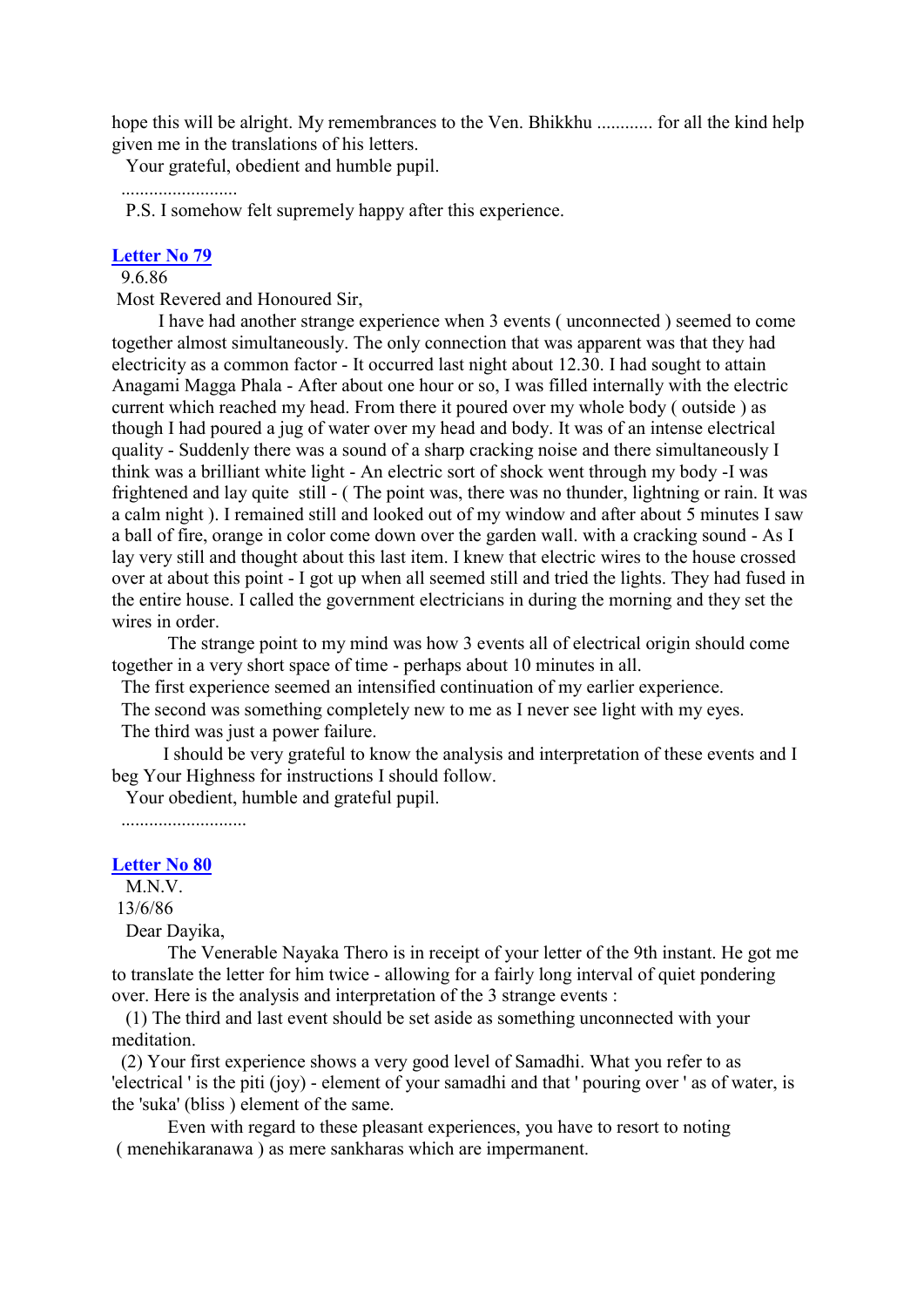(3) The sharp cracking noise and the brilliant light - whatever they may be - seem to have acted as an interruption to your progress, inspite of the good Samadhi. The Venerable Nayaka Thero cautions you that there could be some - times extraneous forces ( non - human ) which seek to block your progress, especially at a stage when you are going to leave behind the entire realm of Kama (sense - desires ) . Such inferences are common among meditators and so he advises you to pay more attention to ' Buddhanussati ' ( reflection on the virtues of the Buddha ) and Metta Bavana. He recommends the chanting of Metta Sutta with special attention to its meaning as an effective way of warding off evil influences.

He also advises you not to be discouraged by these distractions and interruptions and to strive on with a firm determination towards the Third Magga Phala.

Best wishes for the same!

With metta,

................

P.S. Your earlier letters regarding the intended visit and its cancellation were also received.

## **[Letter No 81](http://comemeditate.webs.com/apps/blog/show/4680188-letter-no-81)**

17/6/86

Most Honoured and Revered Sir,

Your Highness's letter was received yesterday. My most grateful thanks for the clarification of the 3 strange events encountered ; as well as the guidance instructions which I shall start on immediately.

During the last week I have had a further development - which I would like to mention, despite the fact that each experience becomes more and more difficult to express adequately.

The experience : I was meditating on Peace - Having filled myself with Peace I commenced to radiate Peace, all around until finally it filled everything in the entire world. ( all this was done intentionally ). ( The next step was unintentional). Everything in the world disappeared leaving a vacuum filled with Peace - There was nothing but Peace everywhere - I appeared as a small dot of electric matter - I seemed to hear 2 tiny sounds and the electronic dot ( myself ) broke up and merged into this Peace filled mighty space. No body - no mind but an awareness of the most sublime Peace. I cannot call it happiness as experienced on earth as happiness is brought about by objects, feelings or thoughts and there were no such things - So I think this must have been something close to Nibbanic Bliss - The words I would use for describing the state would be - Sublime, Total - beyond condition - supreme .

The next unusual circumstance regarding the experience is that I cannot really recall the exact state encountered - which in earlier experiences I was able to do for Samapatti Phala practice.

In the present case perhaps the mind was almost totally non - existent, at the time of occurrence and therefore I am unable to capture this state of Peace in its totality.

The following morning - after a good night's rest, I got up to find the heart beat awake in my chest and head ( This enabled me to get into Samadhi very quickly ) This had never occurred before.

Now every morning I wake up in the same condition - it is as though I have spent my sleep in meditation. Then I wake up and continue to meditate from there on, till I get an excellent Samadhi - the mind stilled in Peace and Calm. ( Though not, I think of the rare quality of Peace experienced in the first half of the letter).

I feel guilty troubling Your Highness with so many letters - but the experiences now come so fast - This was not the case about one year ago - Then I used to have an experience once in about 4 months!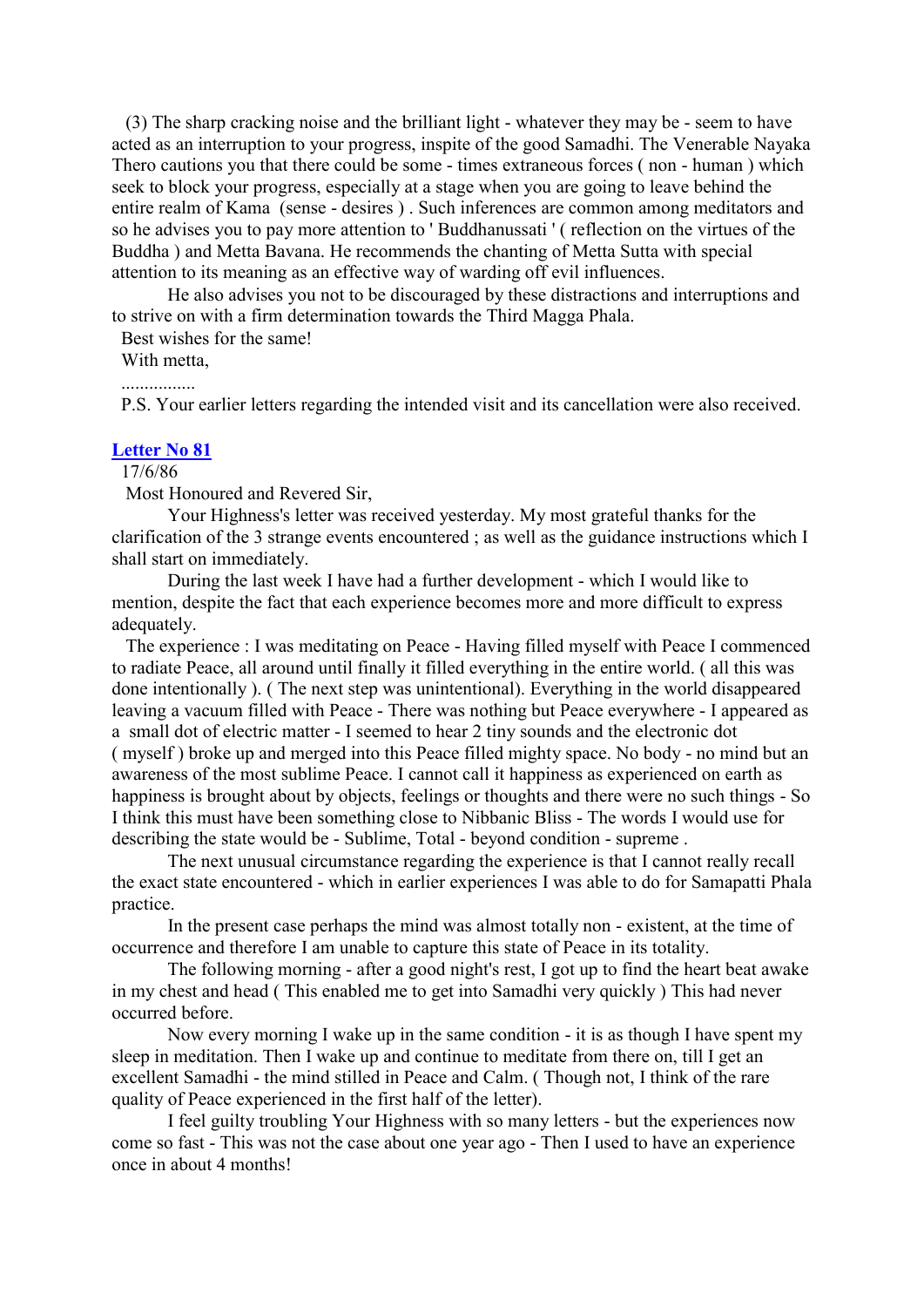Also my grateful thanks to the Ven. Bikkhu ............... for all the kindness shown me - Please forgive me if I am a nuisance or trouble - But this truly is my life - my true life - and it has been my glorious fate to have found you both.

with my sincerest thanks and good wishes,

Your devoted and humble pupil.

.......................

#### **[Letter No](http://comemeditate.webs.com/apps/blog/show/4680182-letter-no-82) 82**

M.N.V. 22/6/86

Dear Dayika,

The Venerable Nayaka Thero has received your letter of the 17th. After careful consideration ( two readings ) he observed that your latest experience shows a remarkable development in your meditation. As to its significance, however, he said that something definite could be said only when you have tested it through the Determination method. He suggests that you make a specific Determination ' to re-attain to the Fruit of the Sakadagami Magga ' for a definite period. Please see whether it 'works' as before.

Since you had mentioned that although you now ' get an excellent Samadhi ' it is not of ' the rare quality of Peace ' described in the first half of your letter, he gives you a helpful hint to recapture that significant experience. You should mentally survey the exact approach which helped you to attain that Peace and try the same. He further remarked that normally a good meditator should sort of ' review ' that approach ' taking into account even minor details of posture, food, temperament etc. which served as auxiliary conditions to any special experience he has gone through. This makes it easy to re-arouse Nibbanic bliss which is free from all feeling (avedaita sukha ) - he said.

Finally he re-assures you that he does not consider your letters as a 'nuisance' and that he is always prepared to help the deserving to the best of his ability. As such, you should not hesitate to communicate any development (however frequent ) in your meditation for getting instructions.

Best wishes for your progress! With metta,

.........................

## **[Letter No 83](http://comemeditate.webs.com/apps/blog/show/4680177-letter-no-83)**

25/6/86

Most Honoured and Revered Sir,

So many thanks for the letter dated 22.6.86. I am happy that I may write freely with a clear conscience. As always Your Highness has shown me the utmost consideration in addition to deep spiritual guidance - I would like to speak of 2 experiences which have occurred between my letter of the 17/6/86 and Your Highness's last letter of 22/6/86.

(1) A further experience of the current ( but now no longer a current ). The earlier experiences were inside the body - The next change - It was like water poured outside the body. And now a 3rd change - From being an intermittent current at the start (always rather dramatic) now it has changed its character to a sort of vapor which permeates every cell of the body with a calm happiness.- (together with a sort of pulse beat ) It seems to have taken over the Calmness and Peace of my last experience in meditation ( Peace meditation ) .

This new experience frequently comes and goes when I am sitting still ( with no effort on my part ) It is very restful. ( and may be close to my last meditative experience ? )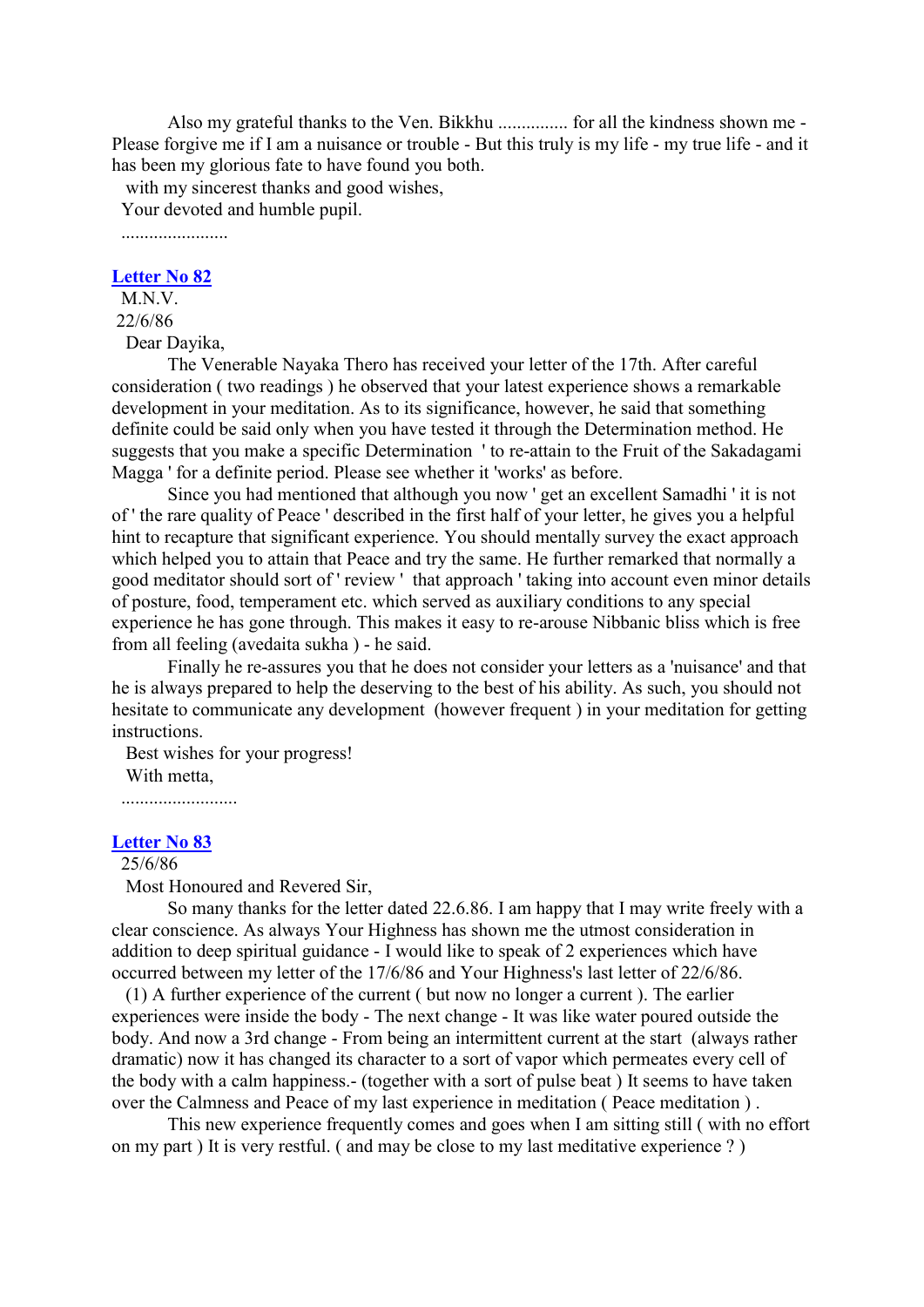Experience (2) Your Highness in your last (22/6/86) letter (I received yesterday) recommended that for " determining " this last meditation experience, I should try to recollect my earlier doings on that day - Strange to relate that is exactly what i had done, before I received the letter (almost telepathic ! ) - And to my surprise and joy I had captured that wonderful indescribable Peace - My joy was unbounded - There was nothing more I had need of this " nothing more I had need of " had assailed my mind, the first time I had the experience and now the thought repeated itself ).

If I could have this Supreme Peace at my command what more could I want ? Everything dissolved into Peace and happiness.

I would like to narrate this " determining " in detail -

(a) I had gone over both Bhavanas of Metta and Peace in detail. Then I imagined I was radiating Calm and Peace in all directions ( universally ) - Next the whole of space was filled with Peace - Everything of the world vanished . The Peace which existed seemed to form a whitish circle - inside which I was a speck - Then I think there were 2 tiny sounds and I broke up and vanished

( 2 tiny sounds perhaps body and mind ? ) So then there was nothing left in the world to think about - and nothing left in my body and mind - Everything had vanished ( including mind ? ) only awareness was left. Nothing to provoke thought - and then there came into existence this unbelievable Truth - This Supreme Experience - Peace.

Can anyone wish for more except its continuity?

How can I every express my gratitude and thanks to Your Highness - What is there that I can say or do - There are no answers - There is a stand still.

From your obedient , grateful and humble pupil.

...................

All my thanks and gratitude to the Ven. Bikkhu ............... for clarity of placing every thought in its correct perspective which has been an incalculable help. -

...................

#### **[Letter No 84](http://comemeditate.webs.com/apps/blog/show/4680170-letter-no-84)**

26/6/86

Most Honoured and Revered Sir,

There is just one point on which I should welcome some clarification. That is - Until now, the procedure of recalling each of the ' Nanas' in turn followed by the thought " May I attain to the Nibbanic Bliss for 5 minutes " had worked very well ; and by the end of the 9 Nanas the Bliss was firmly established.

But now, as I think on the Peace Formula, the Nibbanic Bliss rises rapidly and gets well established and I feel the 'Nanas' and 5 minute intervals act as an interruption - So I have dropped them for the present, and just think " May I attain this Bliss for half an hour - This appears to work out well and smoothly - but I do not know whether I should continue with the Nanas as well - Please may I know how I should proceed.

Always with my thanks and gratitude an every good wish that Your Highness is in good health.

Your humble and obedient pupil.

.........................

I am studying the virtues of the Buddha as indicated, and find thme truly inspiring.

**[Letter No 85](http://comemeditate.webs.com/apps/blog/show/4680166-letter-no-85)** M.N.V.

29/6/86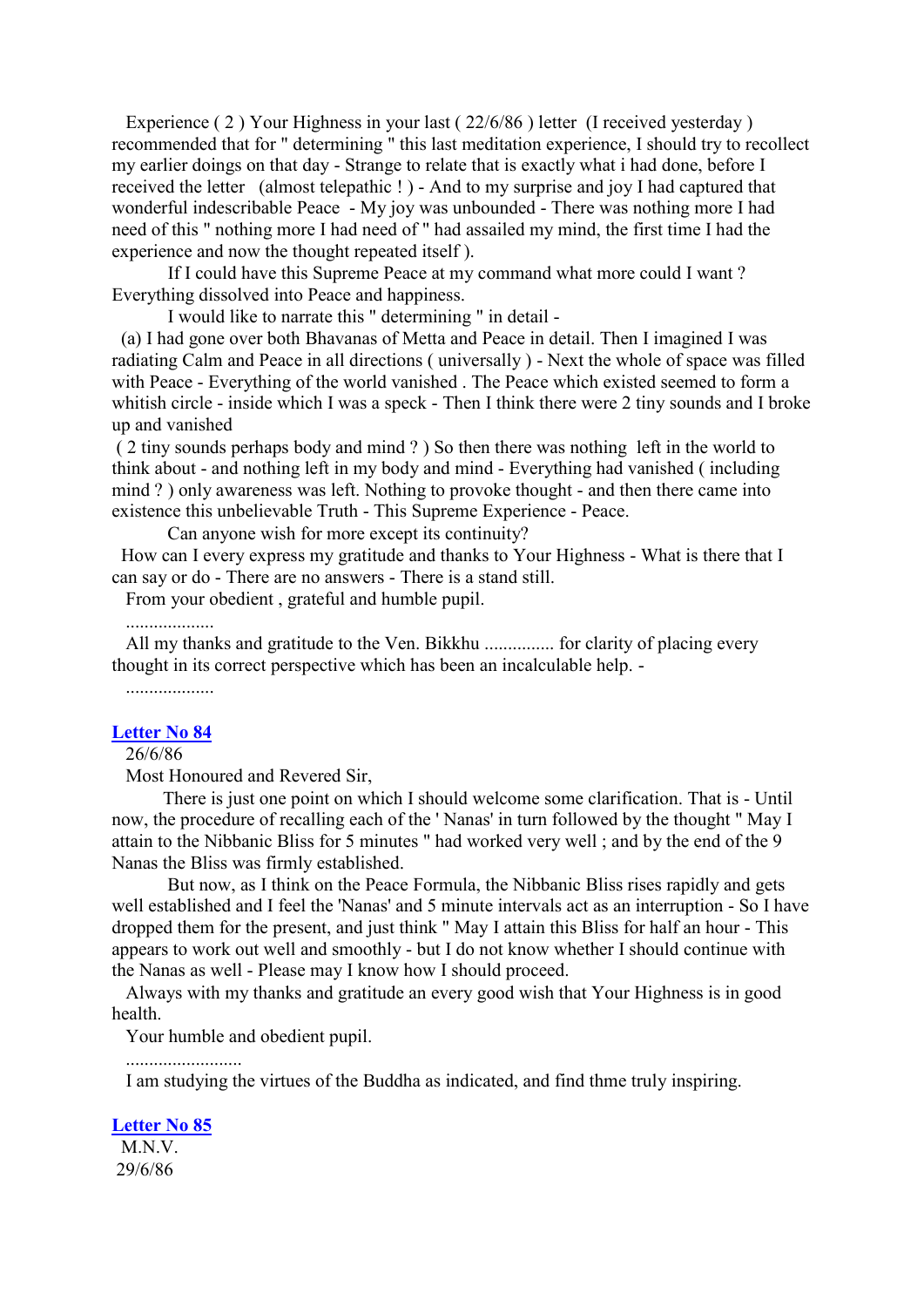## Dear Dayika,

The Venerable Nayaka Thero is in receipt of your 2 letters dated 25/6 and 26/6. He was much impressed by the description of your experience of the ' current ' which shows a very good level of Samadhi.Also the 2nd experience in which you had recaptured your earlier experience, had its own points of interest though you have not mentioned there to what Magga Phala you had ' determined '. ( ie. whether it is the 2nd or the 3rd Fruit of the Path ). This, he said , you can yourself verify both by 'determining ' in the appropriate manner and by introspecting how much of your " samyojanas '( fetters ) have been broken down. Since the clarity of your Magga Phala experience could also be due to the high level of Samatha you have gained , the precise determination as to ' where - you - stand - now ' is a matter for your own sound judgment - he said.

Regarding the question raised in your second letter, the Venerable Nayaka Thero said that you need not continue going over each of the Nanas , now that you have got the ability to arouse the 'Phala' by merely adverting to it. He said that the former procedure is of value until one gains proficiency in attaining.

Best wishes for your progress !

with metta,

....................

#### **[Letter No 86](http://comemeditate.webs.com/apps/blog/show/4680162-letter-no-86)**

4/7/86

Most Honoured and Revered Sir,

Once again I must extend my warmest thanks for the kind helpful letter of guidance dated 29/6/86. I shall answer the questions in it as well as I am able.

(1) "You have not mentioned to which Magga Phala you had determined".

Answer: Actually I was unsure as to which Magga Phala I should " determine ", so I determined in this manner. "May I attain to the last experience I had of infinite Peace and Bliss, for half an hour " . I then attempted to recall the experience as well as I could, and then " let go " of everything - The ensuing Phala is very clear now. It is like a sound sleep ( where everything vanishes ( as in sleep ) but there is the awareness of Peace and comfort which is all pervading and in which one rests.

(2) Regarding the Samyojanas - I think I have dropped my attachment to most things - or rather - they have dropped me - Sometimes I am not aware till after the event that I am no longer involved in the way I used to be. I still do my best in everything which has to be done, but I no longer think or worry about the result - I have learnt acceptance - Since I constantly watch my thoughts I try to control them at their inception.

Anicca , Dukkha , Annatta are my guides, and my search is to step out beyond duality to the Oneness of All, where automatically unhappiness is brought to an end - So now my former feeling of being a helpless victim of circumstances is no more - The mind has to be disciplined, till, together with Metta it reaches a state of balance beyond minds egoity and multiplicity.

(3) I do not know where I stand on the Path and wonder if this is essential?It may be necessary as I would have to be guided accordingly. Whatever experiences come my way, I shall write at once. Perhaps I should mention one which has come to the forefront the last 2 days - It is this. The vapor like current now comes up outside meditation hours - Today as I walked from one shop to another, during my marketing ( the walk was a fairly long one ) I started practicing the Satman Bavana ( walking meditation ) and almost immediately the current filled my chest and head while I walked around - The vapor now seems often to strike my head - I feel that even the molecules of my body are being changed in character through this vapor. It if often accompanied by a warm glow.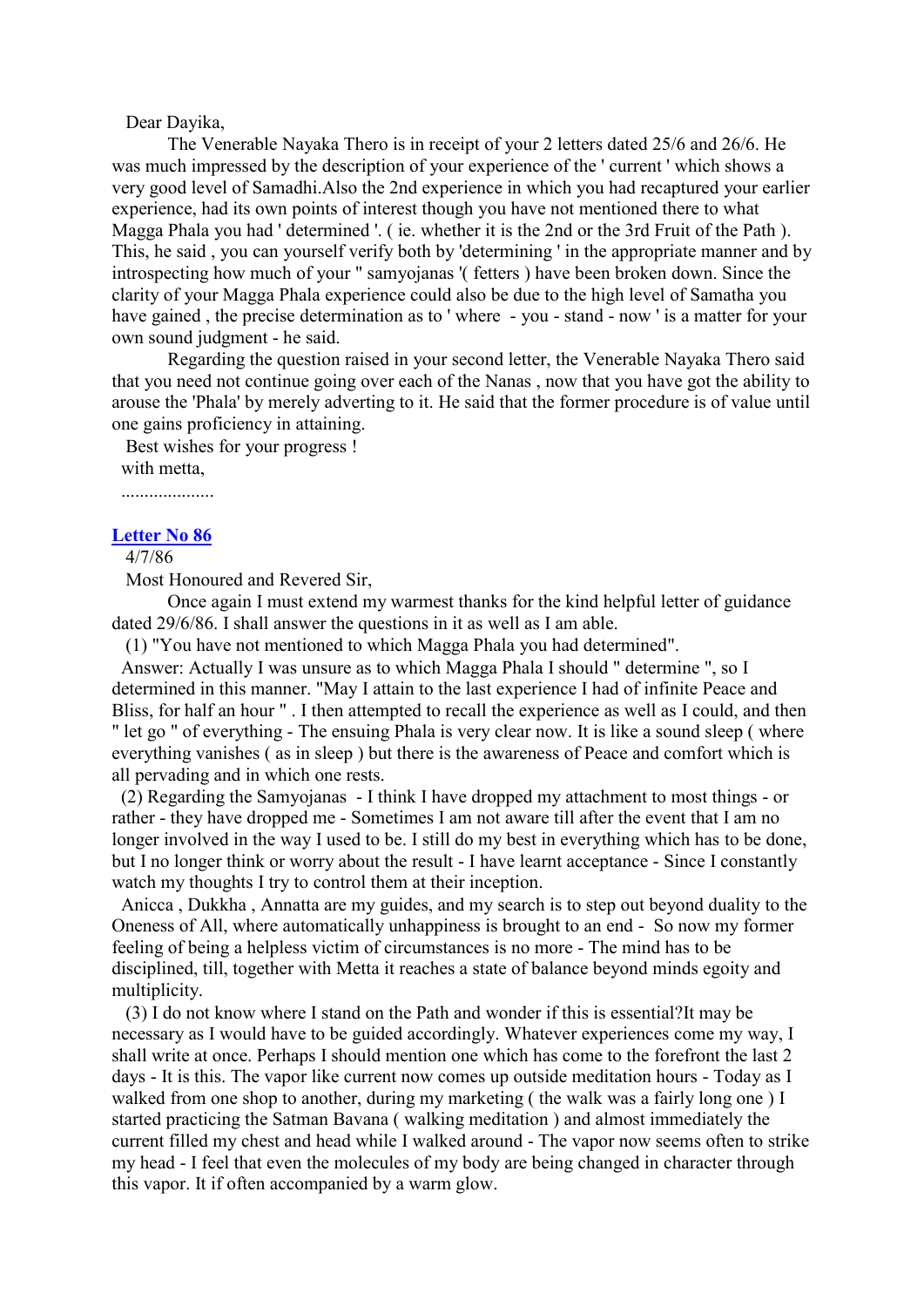I also find I suffer from an uncomfortable feeling if I am touched - even at a lecture hall where chairs are placed too closely together I suffer acute discomfort. I wonder why this should be?

All my good wishes and thanks to Your Highness and the Ven. ................. Your humble, obedient and devoted pupil.

.....................

P.S. I send an envelope in case there are any new instructions i should follow.

## **[Letter No 87](http://comemeditate.webs.com/apps/blog/show/4680157-letter-no-87)**

M.N.V.

6/7/86

Dear Dayika,

The Venerable Nayaka Thero received your letter of the 4th. By way of instructions, he said that it is advisable to have a clear understanding of your present position on the Path. This you could easily do by determining first to the Sakadagami Phala for a short period ( as already mentioned in an earlier letter ) and if it does not work , by determining to Anagami Phala. He says it is essential too, if one is bent on 'mastering' (vasita) one's attainment of the Phala and of course, for further progress as well. He recommends shorter spells of attainment (say, 10 mts. , 15 mits. ) rather than longer periods for the purpose of this mastery -

As to the samyojanas, he says you should observe your mental behavior in your daily life and find out whether your reactions to objects , events and persons show traces of attachment or aversion ( at least an irritation ) . As you know, the Anagami Magga does away with all latencies to lust (raga) and hate (patigha). You may also scrutinize it to see whether the ' acute discomfort ' you had mentioned about, stems from some traces of irritation.

Best wishes for your progress! with metta

# **[Letter No 88](http://comemeditate.webs.com/apps/blog/show/4680152-letter-no-88)**

12/7/86

Most Honoured and Revered Sir,

My grateful thanks for the letter of 6/7/86 with carefully tabled instructions. I shall try to answer some of the questions which have been in doubt so far.

(1) It is when I determine to the Anagami Phala that I get the good result. ( the Sakadagami level seems, altogether, something of the past ).

(2) As Your Highness wished, I have started trying to sort out the Jhanas ( vasitas) although this is a new field of activity for me. Earlier I just went along, without classification etc. ( about this I will write when I have gone further )

(3) Regarding the Samyojanas ;

(a) The desire for worldly things I think I may have overcome - Since I get more and more forgetful of my worldly life - I do everything I have to do, as well as I can, after which they go out of my mind, ( which is turned towards the Dhamma always ). I forget worldly things I do, sometimes alarmingly so. e.g. One night after dinner at my brother's home, I drove a guest back to her home and then returned to my home. Withing a few hours I had forgotten the incident entirely - The next morning there was not a trace of it in my mind.

But this does not happen with the Dhamma which is in my mind between all the events of the day - Now wherever I go the talk always drifts to the Dhamma - The rest of the talk is like an illusion or a passing light shower of rain which barely touches the surface.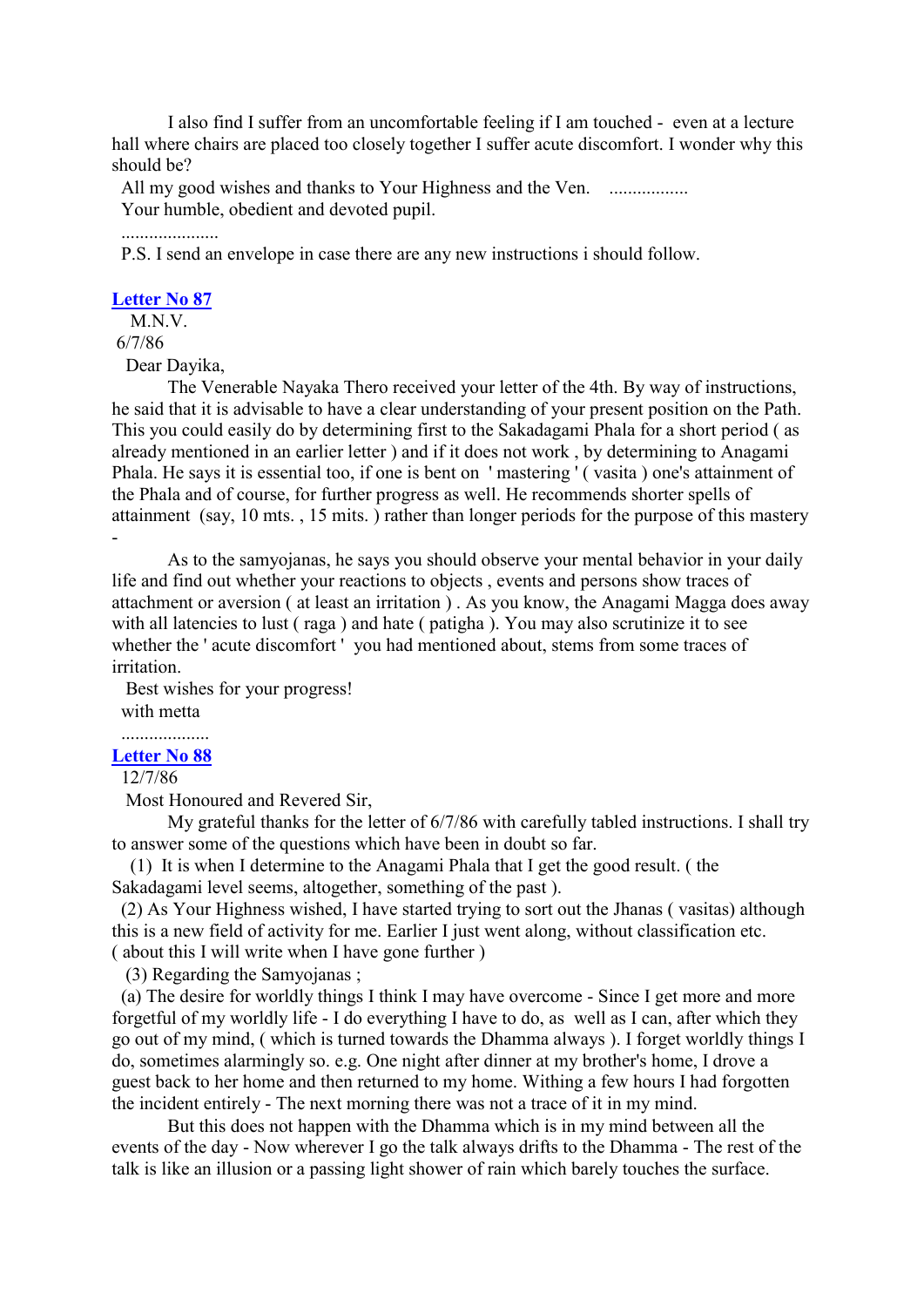Another new characteristic is that I am content with very little - Content all the time - So then I am not angry or upset - I think I have advanced this way as never before - If things go wrong I seek an adjustment - ( very calmly ) if the adjustment proves not in order - I am not upset- I understand acceptance now.

I think it is the newly acquired Peace and Calm which is the root of this change in character.

(4) The irritability which springs up - where there is a close contact with human beings ( as sitting too close at a lecture ) - or a cat or dog, who will invariably choose me, out of a room full of people, and sit close to my feet - is a feeling that vibrations circulating in my system are put into a state of disorder and I am aware of my inability to set things right unless I move away.

(5) Finally - a summary of the diagnosis of myself ( most difficult but something which has to be accomplished ).

During the last month since I had the vision of the Disappearance of everything into a state of Peace, I think I have made unusual Progress. A progress which may be I could describe in 4 words.

(1) Perfect acceptance (2) contentment (3) Freedom (4) Joy.

I want nothing - because I have everything ( I wish for ). I feel like a bird released from its cage - untrammelled - Free - Free as mountain air - Yes, that is the word - Freed Freedom !

My very sincere thanks to Your Highness and the Ven. .................. for the extra-ordinary help and kindness shown me. I also send my good wishes.

Your humble, obedient and ever grateful pupil.

...............................

#### **[Letter No 89](http://comemeditate.webs.com/apps/blog/show/4680145-letter-no-89)**

15/7/86

Most Honoured and Revered Sir,

Following up my last letter of 12/7/86 there has been a further development which I think I should mention. It is as follows; As I commence my meditation, before I can go far, all sorts of happenings in my life, from childhood to adulthood rush up in my mind. This must be from the sub-conscious level. Now, I just say "drop it" as each thought comes up, and I find they dissolve immediately. They cannot house in my mind or worry me any more. What a wonderful experience of freedom. This is a special recent development. I feel it to be like a power - I am in control and no longer a pawn driven around. As I think about it, I feel it is built up of a combination of understanding and Metta which produces an equanimity - This equanimity then produces a power unknowable in quality which perhaps is something which controls - the balance of a tightrope walker perhaps.

My son .......... is here for a time. He too has had similar experiences to myself which I find interesting.

My experiences have arrived as a result of hard work - his , has come naturally from his youth on - but he has kept them to himself as they appeared peculiar to him (Since no one else had had similar experiences )

With my best good wishes always. Remembering also the Ven. ..............

Your obedient , grateful and humble pupil.

......................

**[Letter No 90](http://comemeditate.webs.com/apps/blog/show/4680143-letter-no-90)**

M<sub>N</sub>V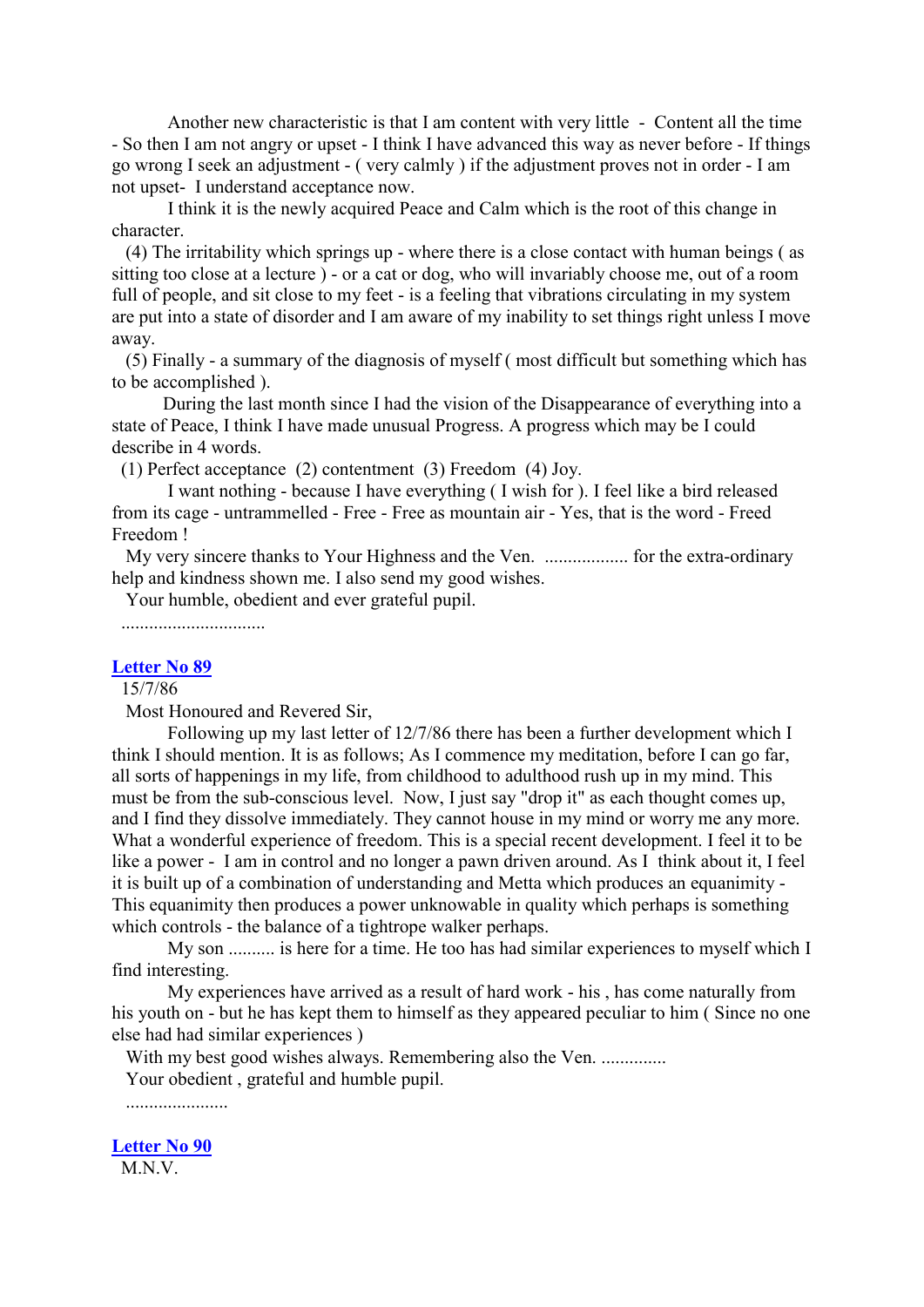#### 19/7/86

Dear Dayika,

The Venerable Nayaka Thero is in receipt of your letters dated 12/7 and 15/7.He listened to their contents with much admiration and was particularly glad that you have succeeded in attaining Anagami Phala. As he had remarked on some previous occasions too, he observed that your letters are worthy of being neatly typed out and preserved with a view to publication at some future date. We do hope you will have no objection if such a venture materializes. He also wants you to preserve his replies to your letters for the same purpose.

Regarding your ' NEXT - STEP ' he wants me to clarify a few points for you in advance. Anagami Phala is generally believed to be the limit of spiritual development for a lay devotee as Arahathship is not compatible with household life. However, there have been instances of lay- people attaining Arahathship on their death - bed (eg. King Suddhodana ) Whatever it may mean, the Venerable Nayaka Thero draws your attention to another avenue of development for you, taking a hint from some of your experiences mentioned in your second letter. He wonders whether those childhood memories which flash into your mind have anything to do with possible success in the field of 'abhinna' (Higher knowledges) accessible to an anagami who is an adept in Samadhi. The knowledge of one's former lives can be aroused by systematically tracing one's memories to the embryonic stage and beyond, by an act of will, having arisen from the Fourth Jhana which serves as the base for abhinnas since it has perfect equanimity and

one - pointedness. So you could ' experiment ' in this direction as well.

Best wishes for your success!Your achievements so far, deserve thi highest commendation. with metta

................

## **[Letter No 91](http://comemeditate.webs.com/apps/blog/show/4680140-letter-no-91)**

M.N.V. 22/7/86 Dear Dayika,

As mentioned in my letter of the 19th ( which you must have received by now ) we are taking steps to get your valuable letters typed out and arranged in book form. If you could kindly send us the Venerable Nayaka Thero's letters of instructions, ( by registered post ) it could make the book more intelligible. We shall return them to you after making a typed copy. The Venerable Thero has suggested that once we have arranged them in book form, a number of photo -stat copies be made, so that the book will become a source of inspiration to many meditators both lay and monks.

With metta

.................

#### **[Letter No 92](http://comemeditate.webs.com/apps/blog/show/4680133-letter-no-92)**

25/7/86

Most Honoured and Revered Sir,

The letter dated 19/7/86 has arrived and I am indeed delighted with its contents especially that Your Highness is pleased with the progress made by a pupil he has so kindly, patiently and conscientiously trained over the last 7 years - It is this teaching which is so rare - Since every student is a different personality, the training which suits one may well be out of gear for another - So I think it is this insight which can pin-point the exact requirements of each individual student, which is the secret of success ( together with of course diligence and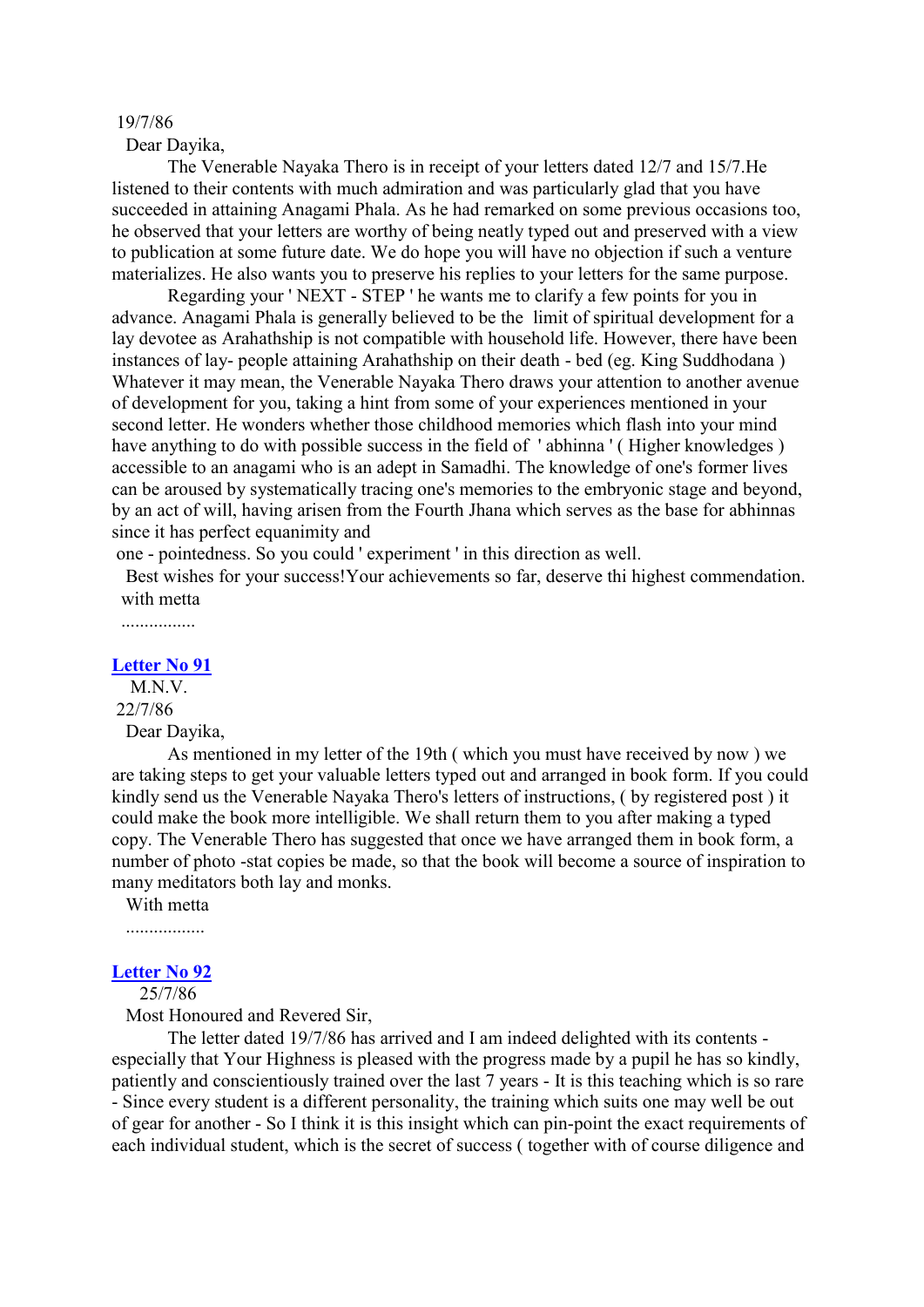a perpetual deep interest on the part of the pupil). I offer to Your Highness an abiding gratitude, devotion and regard.

(1) I am also very happy at the thought of the possibility of a book that may prove of some assistance to others.

(2) About the Abhinnas, I feel a trifle doubtful of my capabilities but nevertheless, I should like to talk to Your Highness about this since the idea is new to me.

(3) However, where I do feel a confidence, is in the continued following of the present Path on which I now stand - I feel it opening up new vistas, wide and without boundaries - This is no longer a visionary state, but an actual physical dissolution into another state of matter ( electrical vapor) with a limitless spread. This movement has only just commenced - Indeed I have only sensed its initial stage - (in fact I cannot say I am completely sure of what I describe ) . But I am watching its development, and I will write again, if I am sure of its progress - This may be slow, as ................ my son is building a house for himself on the premises and there is much noise and bustle - not conducive to concentration.

My grateful thanks to the Ven. .............. for the English translation of the thoughts ( of Your Highness ) into words - (no easy task !) to enable me to clearly understand, before I could translate them into a living form whereby a spiritual growth could be achieved.

With every good wish from your devoted, humble and obedient pupil.

# ..................

P.S. The second letter regarding Your Highness's letters to me has arrived and I shall see to this immediately.

.........................

## **[letter No 93](http://comemeditate.webs.com/apps/blog/show/4680125-letter-no-93)**

31/7/86

Most Honoured and Revered Sir,

I posted under Registered cover, photostats of all Your Highness's letters to me, last monday and hope they arrived safely. I had a further experience 2 days ago at 3 a.m. in the morning after about 40 minutes of Anapana.

(1) My entire body was filled with an electric vapor -until the flesh and blood body disappeared totally. In its place was a body made of vapor - There seemed no outer skin to hold it in place) as in the physical body ) - and I felt at any moment it could disintegrate into space - But it was all very pleasant and my mind very clear - Of one thing I was certain - There was no breathing (no anapana ) at all - After it was over, I began to wonder if death occurred in this fashion. If so it is very calm and pleasant - Just a change of form from physical to an electric form.

I am curious to know what this experience indicates, since it is something which is the result of an earlier , slow development I think.

With my deep gratitude always for everything Your Highness has done to help me to come to this stage of development.

Your humble, obedient and profoundly grateful pupil.

................

## **[Letter No 94](http://comemeditate.webs.com/apps/blog/show/4680123-letter-no-94)**

M.N.V. 3/8/86 Dear Dayika,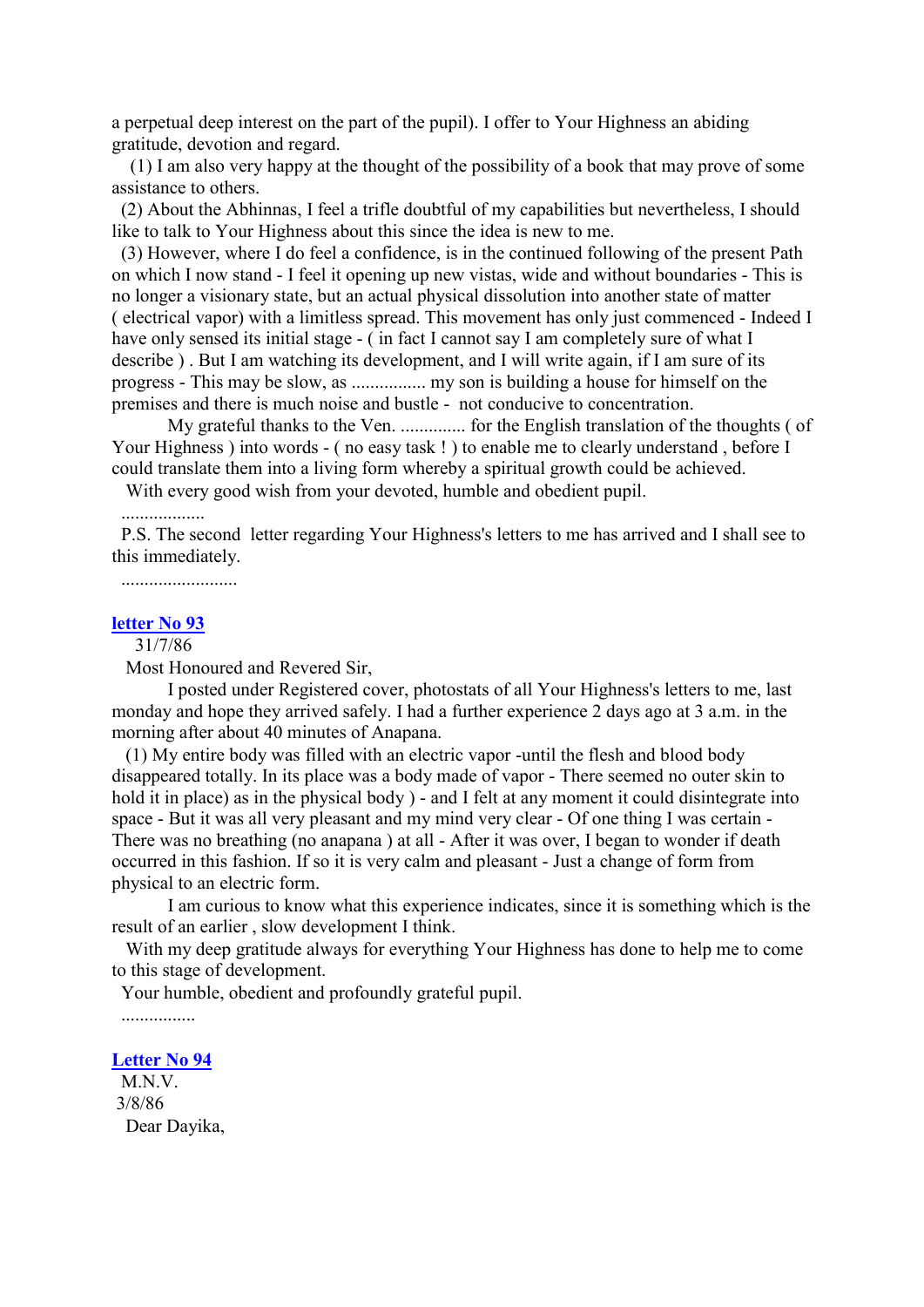The Venerable Nayaka Thero has received your letter of 31/7. Your earlier letter and the Regd. parcel were also received, and a letter of acknowledgment was posted a few days ago.

Regarding your latest experience in meditation, the Venerable Nayaka Thero has the following explanation to offer:

'Your samadhi - level has reached the stage of the 4th Jhana in which there is no breathing'. The disappearance of the gross body and its replacement by an ethereal one ( ' body made of vapour ' ) shows that your consciousness is now tending towards the Arupa Samapatti , the fist of which is that of ' Bound-lessness or infiniteness of space ' ( akasanancayatana ). You have already sensed it ( ' I felt at any moment it could disintegrate into space ' ) . It is advisable however, to master the 4th Jhana by proper attention to its contents - equanimity, one pointedness and consciousness. The object of the First Arupa Samapatti is the Boundlessness of Space,as stated above, and the next steps which are subtler might also occur without much effort, once you have mastered the 4th Jhana.

It seems you have already given us a fitting title for the book under preparation ( by chance) in a phrase of your own coinage, ' Freed - freedom ' . The last lines in some of the photo-stat letter copies are missing. We shall be thankful if you could clarify them in your next letter. The dates of the letters in question are given below.

Best wishes for your progress! with metta

#### **[Letter No 95](http://comemeditate.webs.com/apps/blog/show/4680117-letter-no-95)**

## 5/8/86

Most Honoured and Revered Sir,

I have been thinking about Your Highness's letter dated 19/7/86 regarding the Abhinnas and that may be I might experiment in that direction as well.

I feel now that I have emerged from a somewhat confused inner understanding to a level of much greater clarity of vision. My feet feel firmly set on the Path ( the wobbling has ceased! ) I watch the growth of spiritual understanding ( the oneness of all ) simultaneous with the development of metta and with this comes a compelling joy and strength - The compulsion is to give every ounce of my attention wholly to this, turning in no other direction, for the present. May I have Your Highness's consent to this suggestion ? Should However, it be better, if I could follow the Abhinnas as well - would most happily try to do so - ( It may be laziness of old age - that I shirk taking it on !! ) -The problem is that I seem to be going 2 ways, simultaneously as it is ?

(1) The radiation from the heart ( accompanied always by heat ) which fills the body and spreads outwards into space - the mind resting in Peace and happiness for about 1/2 an hour or more. The radiation comes unexpectedly without my thinking of it. Sometimes it flares up after a good nights rest - I am taken by surprise - There has not been time to think !

(2) The Anagami Phala comes during Anapana meditation - This cool resting is the Bliss of Anagami Phala - there again one is filled with the electric vapour which appears to spread outward into space - The mind tranquil and happy.

These 2 streams which appear different but have close similarities may in time link up I feel (?) I feel free from toil now, somehow - Again I must stress the word freed since I have never known the meaning of it before.

My eternal thanks to Your Highness for this priceless gift bestowed on me. With my best wishes and thanks and remembrances to Your Highness and the Ven. ..............

Your humble and obedient pupil.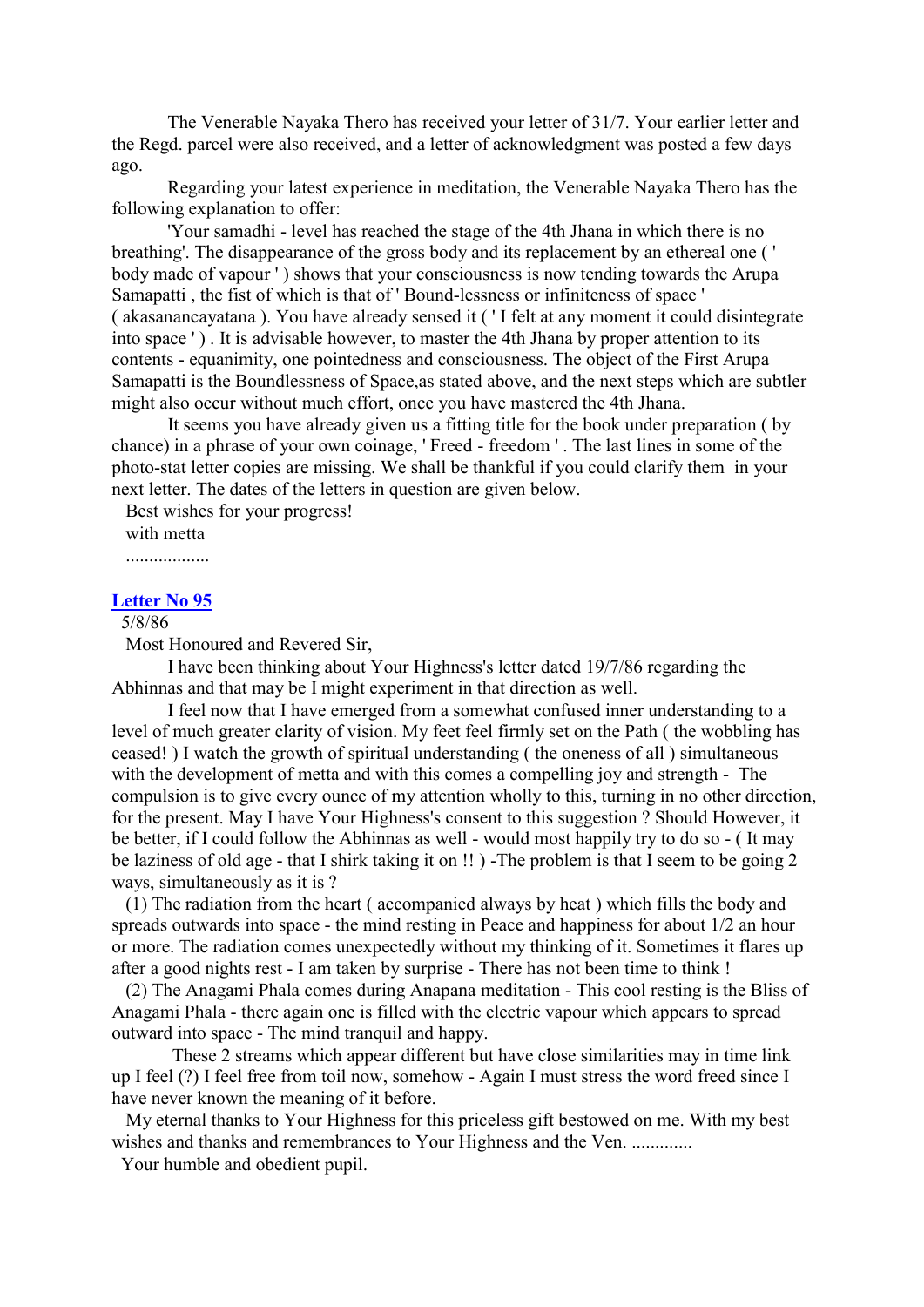## ...................

#### **[Letter No 96](http://comemeditate.webs.com/apps/blog/show/4680110-letter-no-96)**

M.N.V. 8/8/86

Dear Dayika,

The Venerable Nayaka Thero has received your letters dated 2/8 and 5/8. In regards to your present problem arising out of his suggestion of abbinna (........' I seem to be going 2 ways simultaneously ' ........) he says that the two are not really incompatible or at variance with each other, but rather complementary. He of course grants that everyone is not capable of attaining the 6 abhinnas. ( some attain only 3 ) His suggestion is that you may devote sufficient time and attention to both aspects - Samatha and Vipassana so that you could reap the fruits of both. Since you have the 4th Jhana, he is of the opinion that the abhinnas are within easy reach of you. (If necessary, you could get a general acquaintance with the mode of approach from discourses like Samannaphala Sutta ( Digha Nikaya ) , Maha Vacchagotta Sutta , Maha Assapura Sutta etc. ( Majjhima Nikaya ) and from the Visuddhimagga).

For the present, we hope to make a few photo-stat copies of the collection of the letters once it is typed out. If some help is needed even for this, we shall let you know.

Best wishes for your progress

With metta

....................

## **[Letter No 97](http://comemeditate.webs.com/apps/blog/show/4680105-letter-no-97)**

# 12/8/86

Most Honoured and Revered Sir,

The letter dated 8/8/86 has arrived and I shall endeavor to work at both Samatha and Vipassana Paths. I have already borrowed the Visuddhimagga ( which Your Highness considered would be of help ) and have commenced reading the parts relevant to Abhinnas. Funnily I feel I have an affinity towards (1) Reading the minds of others and (2) The ear - ( as these seem to belong to one range of mind which seems touched by intuition but not memory). Seeing former births requires ( I should imagine ) the memory factor strongly developed as well. This may be my weak link - Nevertheless I shall try - There is nothing like trying persistently and with effort!!

When I have studied the suggested books, I should be most grateful if I am allowed to come to Mitirigala for further instructions - I am enclosing a photostat-copy of the letter dated 3/8/86 as suggested.

With many many thanks for letters of instructions as well as the translation. Your grateful, humble and obedient pupil

# **[Letter No 98](http://comemeditate.webs.com/apps/blog/show/4680095-letter-no-98)**

M.N.V.

................

15/8/86

Dear Dayika,

The Venerable Nayaka Thero has received your letter of 12/8 as also the previous one giving the missing lines in photostat copies.

Regarding your observations about the potentiality for abhinna, he suggests that you should do well to build up your ' weak ' sati in the following manner :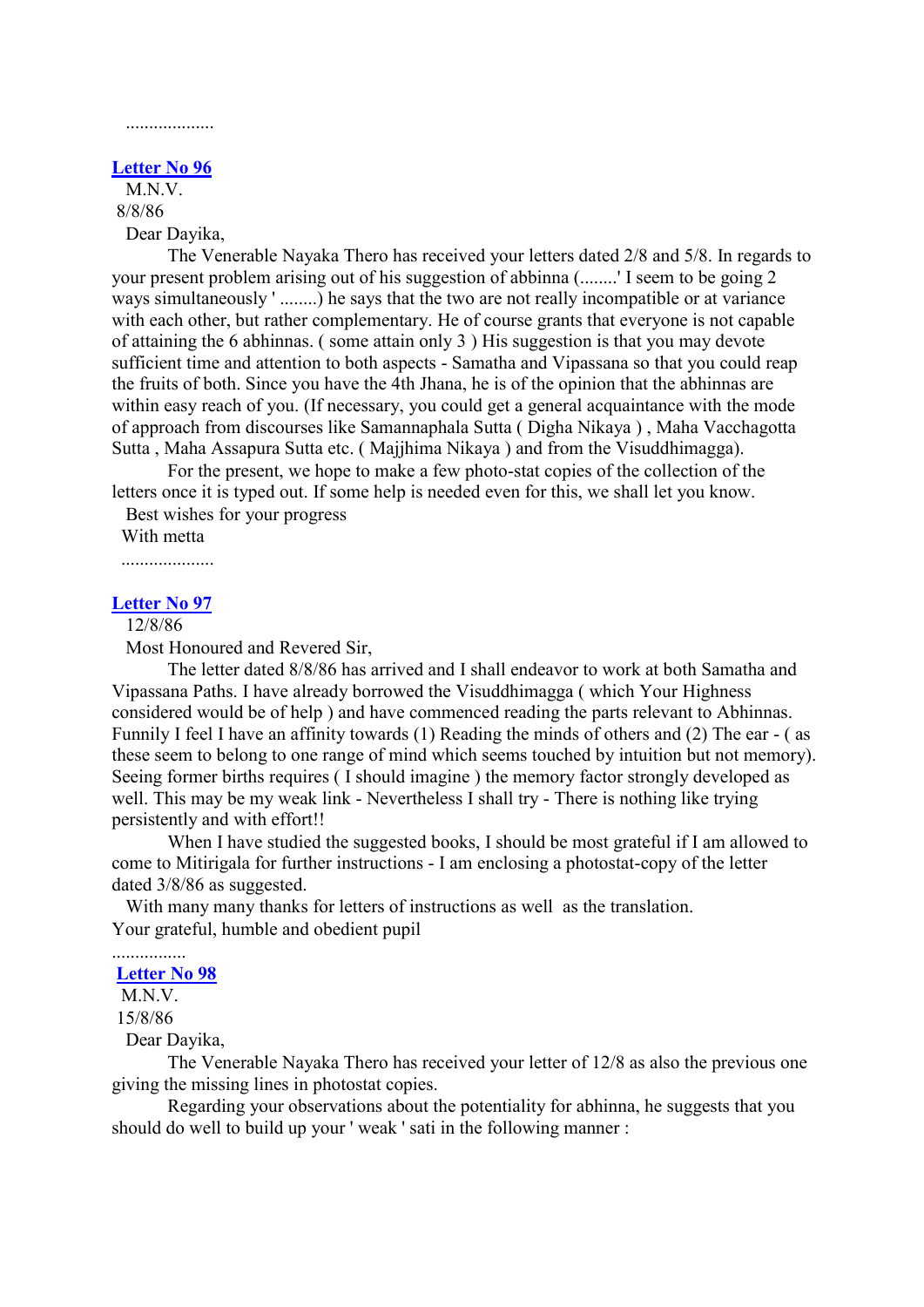"After rising from your Phala Samapatti or from the 4th Jhana try to trace back in memory all events of the day and if you succeed, try the same with the events of the previous day and so on".

He said that the memories of childhood you had referred to in an earlier letter, could have been evoked by vipassana meditation too. For the purpose of seeing your former lives, a more systematic training in ' sati ' is necessary.

As you wish to come to Mitirigala to get further instructions, the Venerable Nayaka Thero said that you may inform him of the date of your visit in due course.

With best wishes for your progress.

with metta

...................

### **[Letter No 99](http://comemeditate.webs.com/apps/blog/show/4680093-letter-no-99)**

## 21/8/86

Most Honoured and Revered Sir,

I have been studying the Visuddhimagga ( very interesting and detailed ) and have gathered knowledge from which may flow ideas -

(1) In the field of meditation I go through the 4 Jhanas with special attention to the 4th ( as Your Highness advised )

(2) I seek as well the Anagami Phala Peace - and

(3) The further development of Metta Bavana

(4) The cultivation of the Paramitas

(5) The study of Anatta, which has become for me a living , expanding growth of understanding.

(6) I have not embarked yet on attempting a search regarding my last birth - What I gather through books is that I have to go back in memory, all my doings for a day - then day by day backwards - for a week - a year etc. I do not think I have this capacity - But I am not despondent either - So far, most understanding that has come to me has arrived in ' Flashes

" ( as a result of study and thought ) I find it difficult to go back in memory deliberately - for, my life in the thought world, has been, of recent months somewhat unusual - Whatever householder's work I have to do, I do and immediately afterwords I have made it a point to forget it, and to turn my mind inwards and to the Dhamma - There my mind gets fixed - Now this has become a habit and it works well in my case - But , to recall days and weeks of this remembering - forgetting process is scarcely possible I think - Hence my some-what pessimistic attitude ! However one can never be certain of how things may work out - There is always the possibility of the 'flash'

New Experiences

(1) I find the following happens more and more outside meditation hours. It came about this way.

As I sat down to have my cup of tea one morning after a night's good rest, I found a powerful heart beat arise. I sat quiet - The beat continued, then rose to my head - A warm glow filled my face and head which was very pleasant. This remained as long as I was silent and still - When the silence was broken it disappeared. After my tea I sat down quietly on the veranda to recall the incident, when to my surprise it repeated itself, and I seemed to keep it as long as I wished - Now I find it comes often, outside meditation hours - I wonder if this experience is connected with that during meditation, when the heart functions similarly and is accompanied by a great heat and perspiring - This new movement is gentler and concentrates itself over the face and head. I feel a burning sensation in the eyes and pinpricks over my scalp and face - ( only at the commencement though )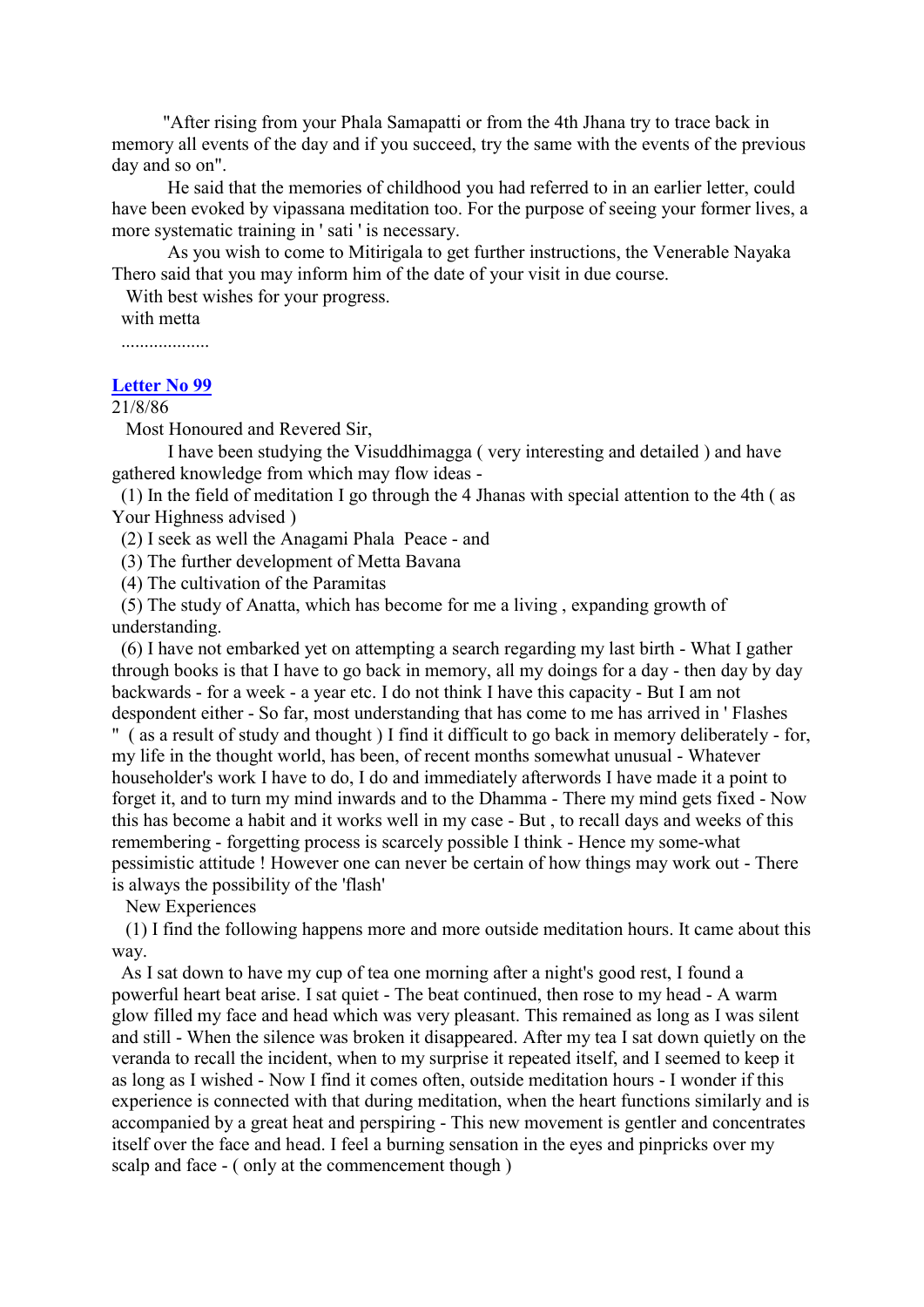(2) While in the 4th Jhana, I experienced the following - The breathing becomes abnormal - I feel some other body is breathing on my behalf ( I can not say it if is inside my body or outsid )

(b) Next I feel the heart takes over the function of breathing.

(3) I attain a stage of Peace and stillness like a sleep but with awareness

(4) As I come out of this state I realize the whole body is cold ( like a corpse ). The eyelids do not open at once, ( but do so gradually ). I have to cover myself as I have lost body heat -

I am eager to know if I am working correctly on the 4th Jhana - The Anagami Phala is now stable - They both lead to a state of Peace but cannot say if they are identical.

As I was writing this letter your kind letter of the 15/8/86 arrived by post - I think most of the questions have been answered.

Please may I come to visit Your Highness any day after the 15th of September that may be suitable?

I have never felt so happy or safe as I do now with the Dhamma for support - Truly wonderful - Nothing any longer which can shake or disturb - I think this must be what is called a miracle.

With all my thanks and good wishes to Your Highenss and the Ven. ............ The grateful, humble and obedient pupil

.................. **[Letter No 100](http://comemeditate.webs.com/apps/blog/show/4680083-letter-no-100)**

M.N.V.

26/8/86

Dear Dayika,

The Venerable Nayaka Thero has received your letter of the 21st. He explains your new experience

(1) 'outside meditation hours', as a re-experience of a samadhi you have already attained. There is nothing unusual about it since you are now able to arouse sufficient calm and concentration even over a 'cup of tea' to allow that level of samadhi to creep in. Regarding the stages in the attainment of the 4th Jhana which you had listed, he remarked that they do come in as you have not mastered that Jhana to be able to attain it immediately ( ie. without preliminaries ). The reason why your body becomes cold ( ' like a corpse ' ) while you are in the 4th Jhana , is that your breathing, (which keeps the body warm ) has ceased ; and so he suggests that when you rise from that Jhana you should warm up your limbs ( by rubbing etc. ) before getting up.

As you are looking forward to visiting him, the Venerable Nayaka Thero gives the date - 18th Sept. ( Thursday ) .

Best wishes for your progress! with metta

..................

## **[Letter No 101](http://comemeditate.webs.com/apps/blog/show/4680068-letter-no-101)**

31/8/86

Most Honoured and Revered Sir,

My grateful thanls for the letter dated 26/8/86

..................................................................................................................................................... ................ ..................................................................................................................................................... .........

P.S. I continue with an account of 2 recent experiencesm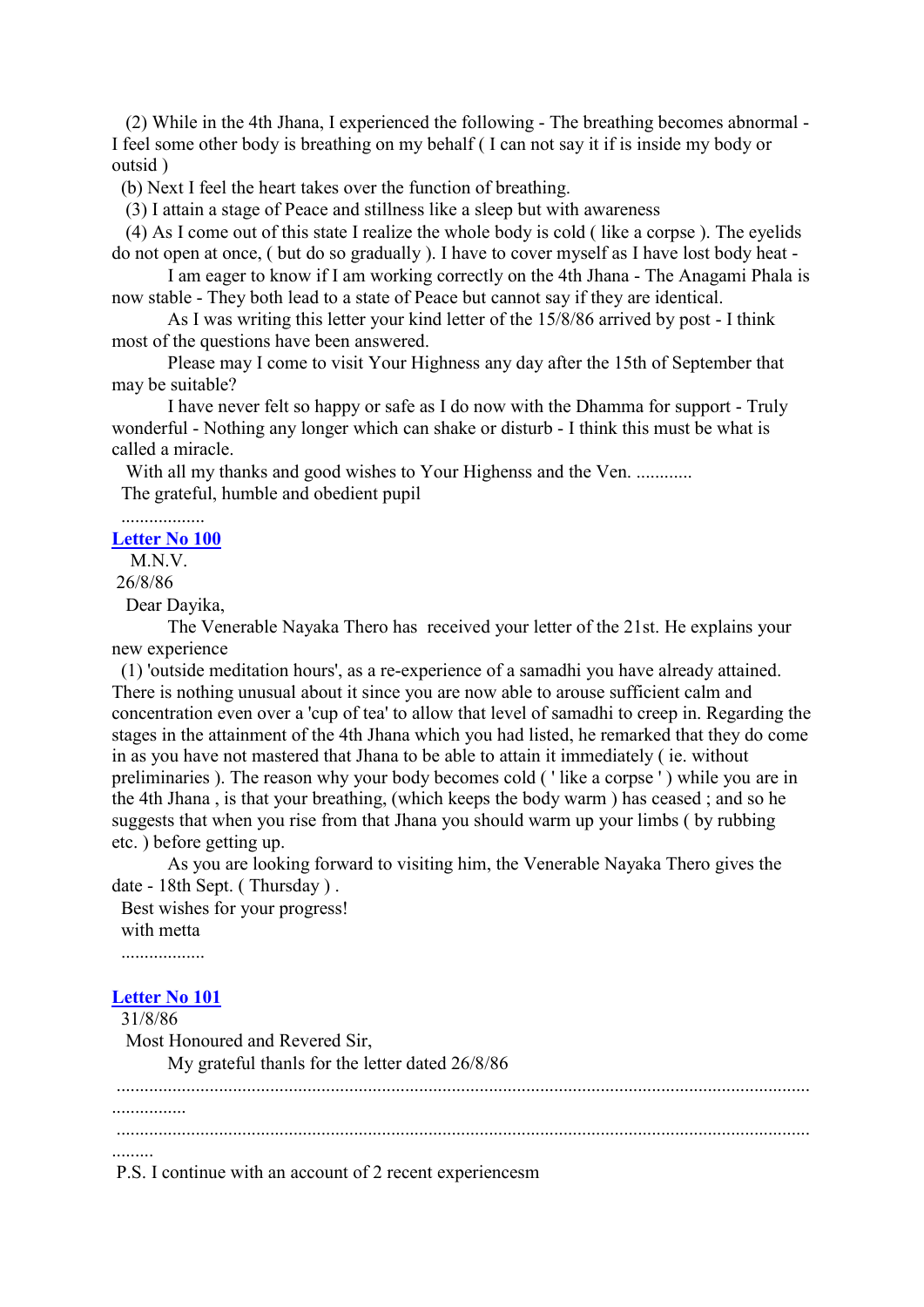(1) I had been meditating a while, (about 2.30 a.m. ) , when I began to hear a song of music, and a jumble of other sounds surrounding this. - The song was loud and clear and disturbed, my meditation - I listened awhile hoping it would cease - But it did not . I tried once more to meditate, but failed - Finally I got up, and as I did so the noise vanished - I then started my meditation, and once again, up came the same arrangement of sound - I listened, then got up again - and once again the noise ceased - not instantly, but gradually - since there is nothing in the area where I live to account for such a display of sound - I wondered if this was some development of the Inner Ear - I also found that the electric current which used to fill the body and chest (but only infrequently filled the head), now comes in a complete way, filling neck, head and arms to the finger tips. It feels like a process of transformation.

Experience 2 :- I had been concentrating for sometime on both the 4th Jhana as well as the Space Arupa Jhana. The experience occurred as usual about 3 a.m. The previous day I had taken my car for repairs at 8 a.m. to a garage at ........ . There I sat till 12.30 noon before the completion of repairs - It was a lovely morning with clear blue sky and I sat on a stool watching the dismantling of the car. After a while I commenced reading the notes I had put together regarding the Dhamma (which I always carry in my hand bag. ) When I had mastered some of the thoughts contained in the notes ( principally Anatta ) I turned my attention to a stretch of beautiful blue sky and commenced to meditate on " Boundless Space " . It was a good period of meditation although sitting on a stool was not comfortable - After seeing to some further work that evening I had a good night's rest - Almost as soon as I woke and commenced my meditation I felt drawn upwards into space - There was no body, no mind, no current, no dissolving - nothing. I had become 'space' and was drawn into "Boundless Space"- The awareness was one of utmost Joy- Pure, reasonless, weightless joy - There was nothing else- I am wondering whether the experience could be connected with the 1st Arupa Jhana - Boundless Space ? It is the most pure experience I have yet had. With the other experiences the mind and body were reflected always in some subtle form : which (only now I realize) made them weighted and matter bound in comparison.

With best wishes

Your grateful obedient and humble pupil.

.................................

#### **[Letter No 102](http://comemeditate.webs.com/apps/blog/show/4680062-letter-no-102)**

M<sub>N</sub>V 5/9/86 Dear Dayika,

The Venerable Nayaka Thero has received your letters dated 31/8. About your meditation experience (1) he observed that such hearing of a jumble of sounds ( song and music etc.) is an experience common to less developed meditators too, and is more of a distraction rather than an actual stage in the development of meditation. But he confirms your experience (2) as the First Arupa Jhana of Boundlessness of Space.

He suggests that you now concentrate more on attaining all the 4 Arupa Jhanas. You can stabilize the First Arupa Jhana by attending to the 'nimitta' of the open sky you have acquired.

Best wishes for your progress! with metta

..............

**[Letter No 103](http://comemeditate.webs.com/apps/blog/show/4680057-letter-no-103)** 9/9/86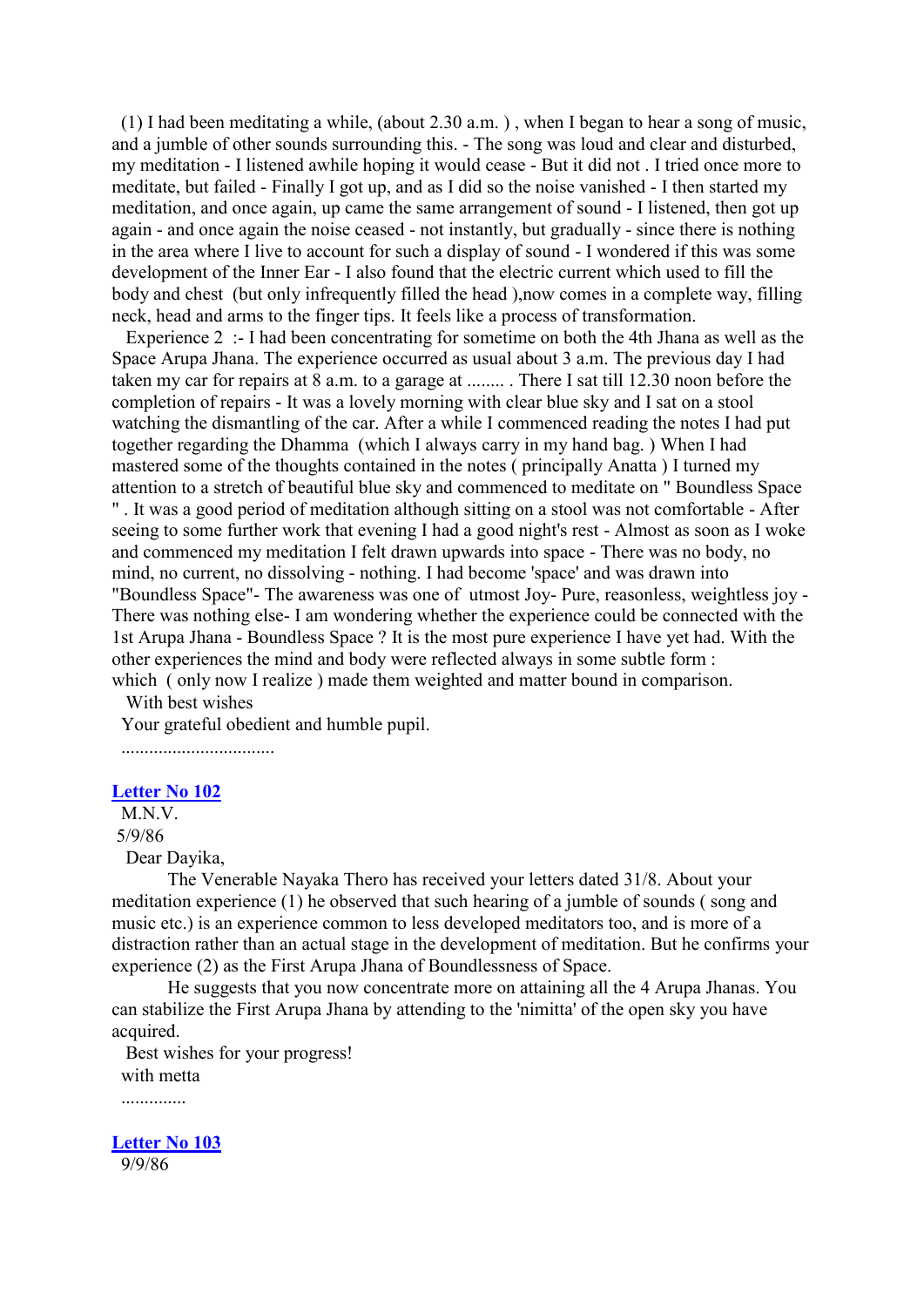Most Honoured and revered Sir,

My sincerest thanks for the letter of 5/9/86. I think it a splendid idea to add a paragraph or more to the preface - It would make the whole book doubly interesting and instructive.

The above idea initiated a further thought - ( although I do not know its feasibility ) it is this:

(1) Could the letters be divided, say into three groups in chronological order and showing as well, the gradual development of a meditator.

(2) Each section could be introduced by a paragraph of the theoretical aspect of meditation ; followed by the group of letters to show the training in practice.

Although I put forward this idea as something which jumped into my head - it may not be practicable. Nevertheless I thought I would mention it, as I find many sincere meditators have never heard of terms such as Vasitha etc. ( nor had I ! ) and 3 small essays on the lesser known aspects of meditation maybe of sincere interest and help towards a progress. The start of meditation is always good - but the progress is delayed by a lack of knowledge of what to do next? and how?

Regarding my meditation, I do not know how to proceed after the attainment of "Boundless Space" ( no doubt I am wrong ) but to me the 4 Arup Jhanas appear as one. As soon as the first is achieved one has attained to the heart of all Four.

This is how I see them.

(1) If Boundless Space is recognized and nothing else besides, Then

(2) The consciousness which recognizes must be of a similar caliber - boundless too.

(3) Since space pervades everything - there is nothing else - ( boundless nothing )

(4) Then there is realization of nothing ( of the world of formations ) which means no perception - as well as an awareness of this( which equals perception) . So there is neither perception nor non perception.

I think I must be wrong in these assumptions but do not know.

With best wishes to Your Highness and the Ven. ...................

Your humble, grateful and obedient pupil.

P.S. Have had another experience. It was while meditating on this Peace of Anagami Phala. After about 15 minutes meditation, this peace which had so far been restricted to my small self seemed to burst through and combine with Boundless Space which was my true self - A greater and more perfect all embracing Peace.

Shall be at Mitirigala on 18/9/86 about 8.30 a.m.

# **[Letter No 104](http://comemeditate.webs.com/apps/blog/show/4680045-letter-no-104)**

M<sub>N</sub>V 12/9/86

Dear Dayika,

The Venerable Nayaka Thero has received your letter of the 9th instant. He agrees with you in your analysis of the 4 Arupa Jhanas, from the practical point of view.As such you need